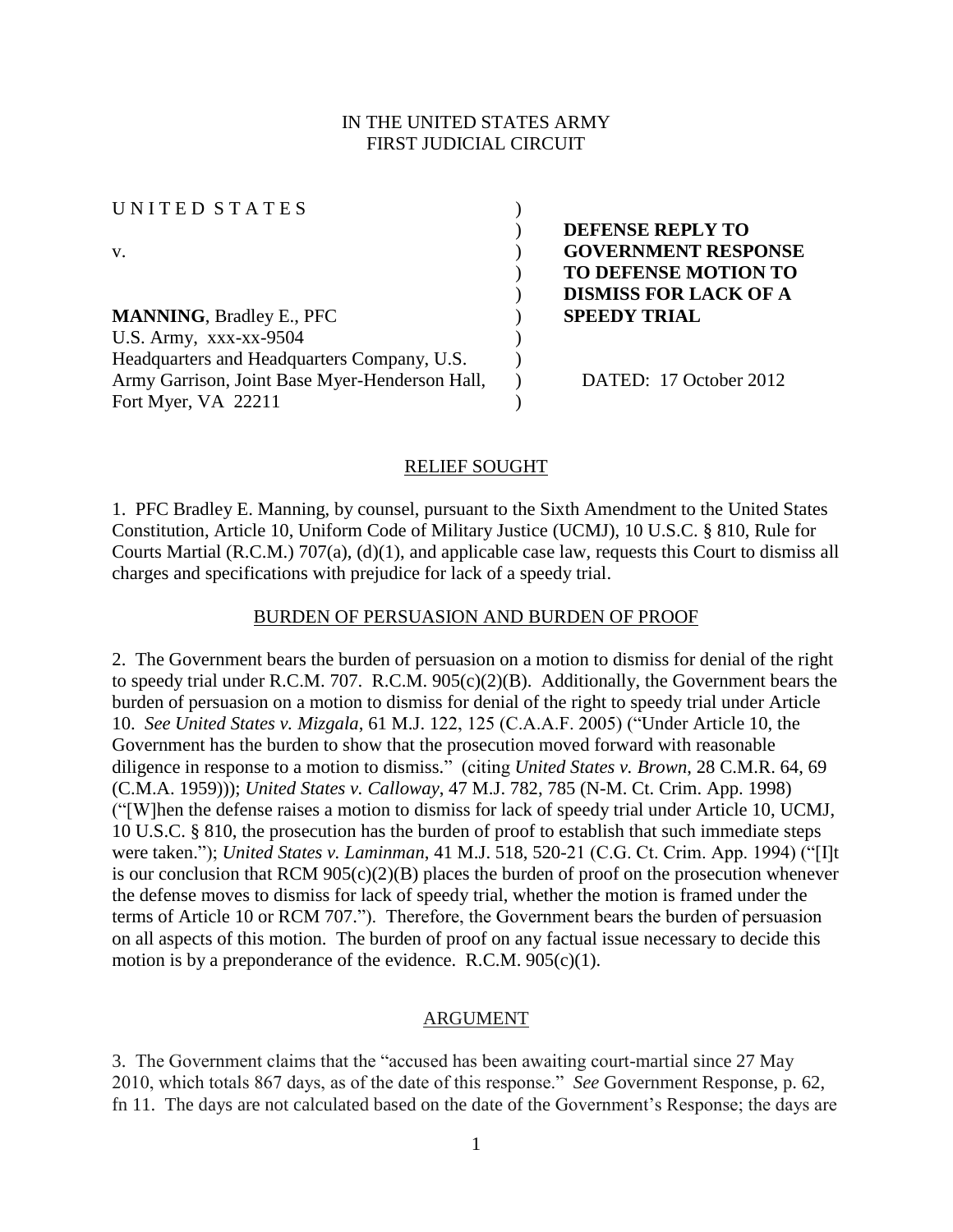calculated as of the day the accused is brought to trial. Accordingly, if trial proceeds as scheduled in early February, it will be nearly 1000 days from the time PFC Manning was placed under pretrial restraint that he will have been brought to trial within the meaning of Article 10. This is a clear violation of PFC Manning's right to a speedy trial under R.C.M. 707 and Article 10.

# **A. Pre-Referral Delay**

# **1. OCA Classification Reviews Were Not Completed In a Reasonably Diligent Manner**

# a) Classification Reviews Were Not Required Prior to the Article 32 Hearing

4. It is clear that PFC Manning's court martial was delayed for over a year and a half because of the Government's entirely self-imposed requirement that classification reviews needed to be conducted prior to the Article 32 hearing.

5. Contrary to the Government's contention, there is nothing within the Manual for Courts-Martial or in relevant case law that would require the Government to complete a classification review prior to the Article 32. *See* Government Response, p. 7 ("Before referral, a classification review is necessary to establish the classification of the evidence to meet an element of the charge."). The Government, as it did when it thought it was obligated to send redacted Defense motions to an OCA for review, undertook the added obligation of obtaining a classification review prior to the Article 32 without the requirement that it do so. The fact that the classification reviews were not required prior to the Article 32 hearing is proven by looking at the fact that ODNI classification review was disclosed to the Defense *after* the Article 32 hearing. Had the classification reviews been a legal pre-requisite, the Government could not have proceeded in the absence of this classification review.

6. A classification review is typically used by the Government for one of three distinct purposes:

1) In order to assert a privilege under M.R.E. 505;

2) In order to demonstrate that information is properly classified; or

3) In order to allow the Government the opportunity to argue for a closed session during *Grunden* hearings.<sup>1</sup>

7. However, a classification review is not the only method available to the Government in order to assert a privilege under M.R.E. 505, demonstrate that information is properly classified, or argue for a closed session. The Government may assert a privilege under M.R.E. 505 or demonstrate that information is properly classified through testimony of an OCA. Likewise, the Government may demonstrate the need for a closed hearing through testimony, or, under R.C.M. 806, by requesting the military judge to make a finding based upon her own review of the information. Either alternative is a common sense solution whenever the Government is faced

 $\overline{\phantom{a}}$  $1$ <sup>1</sup> The classification review is also used by the Government to demonstrate the "overriding interest" that will be prejudiced if the proceedings remain open. The classification review typically will achieve this objective by describing the harm to national security that would result from disclosure to the public.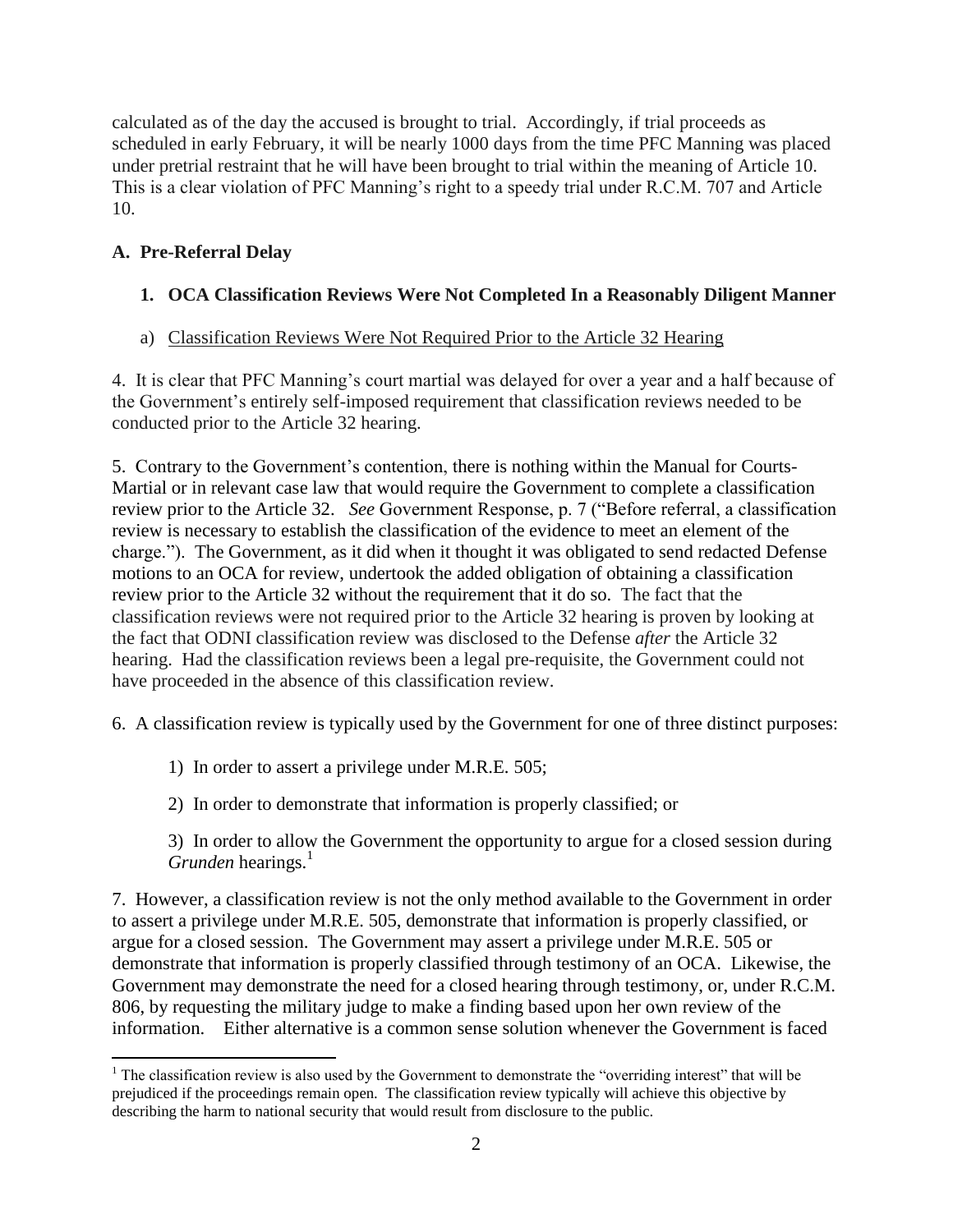with a situation where a classification review has not been completed in a timely manner or has not even been initiated. The Government, however, failed to grasp the fact that classification reviews were not required prior to the Article 32 hearing (or for that matter for the court-martial). Instead, the Government treated the classification reviews as if they were somehow a prerequisite to proceeding with the court-martial. $^{2}$ 

8. The trial counsel in this case are similar to those in the *Pyburn* case. *See United States v. Pyburn*, 1974 WL 13919 (C.M.A.). In *Pyburn*, the Court of Military Appeals found a violation of the accused's speedy trial rights where the trial counsel waited 62 days for laboratory results prior to starting the Article 32 hearing. The Court stated:

The crucial delay in this case, however, resulted from the 62 days it took for evidence to be analyzed in the forensic laboratory of another agency of the federal government. In this case of alleged rape in which the female victim was able to identify the accused but not able to say whether an act of sexual penetration occurred after she had been beaten unconscious, and because *the medical evidence was marginal at best, we cannot seriously question the relevancy of a laboratory analysis of the real evidence involved. Nevertheless, other strong evidence of guilt was available to the Government, and we believe that the investigating officer was not compelled to await the laboratory results before completing the statutory duties required by Article 32, UCMJ, 10 USC § 832. We do find a lack of diligence on his part, as well as on the members of the prosecution, in their failure to justify this 62-day period of delay.* Even where the prosecution does not exercise any direct control over the facility where evidence is analyzed, the duty of speedily trying the accused cannot be set aside by the unexplained slowness of another agency in analyzing and returning evidence. The 62-day delay associated with the laboratory analysis in this case was not a "really extraordinary circumstances" justifying the failure to try the accused within 90 days.

*Id.* at \*180 (emphasis supplied).

9. As in *Pyburn*, this Court should conclude that although it would have been marginally more helpful for the Government to have the benefit of a classification review prior to the Article 32, a classification review was by no means a legal requirement. The Government clearly had other means of demonstrating that the charged information was classified at the time of the offense, describing the harm to national security, asserting a privilege on behalf of the OCA, or requesting a closed hearing. The Investigative Officer was not "compelled to await" the OCAs' classification review before "completing his statutory duties required by Article 32, UCMJ." *Id.*  As such, the resulting delay, at least 238 days from the completion of the R.C.M. 706 Board on 22 April 2011 until the start of the Article 32 hearing on 16 December 2011, was a violation of PFC Manning speedy trial rights.

 $\overline{a}$ <sup>2</sup> The Government also indicated that a classification review was necessary to ensure the proper handling and storage of information during discovery. The Defense does not understand what this means. Classified information, including the charged documents, was produced *prior to* the classification reviews being completed. How then could the classification review be "necessary" to ensure proper handling and storage of information during discovery?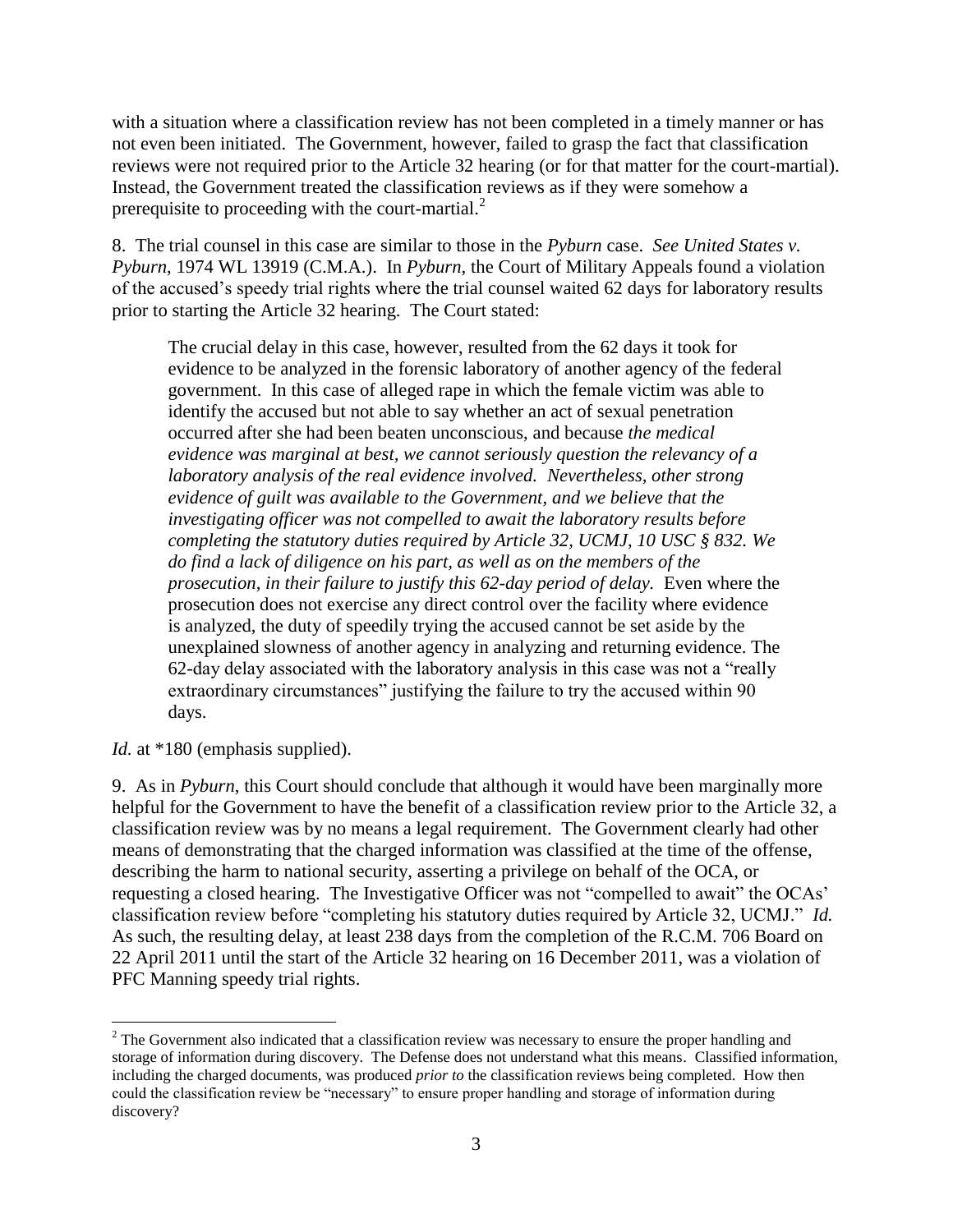### b) The Total Elapsed Time to Complete Classification Reviews was 530 Days, a Clearly Unreasonable Period of Time

10. The Government's explanation of which OCAs were tasked with completing a classification review when is less than clear. It appears that there was some discussion and coordination of classification reviews early on in the case. The Government states in its Response:

The prosecution began working to facilitate discovery immediately, which required, *inter alia*, obtaining classification reviews. Directly following preferral of the original charges on 5 July 2010, the trial counsel in Iraq began reaching out to DOS and DOD for assistance in identifying the appropriate personnel to conduct classification reviews of the charged documents. *See* Enclosure 10. In July 2010, the trial counsel met with United States Army Criminal Investigation Command (CCIU) and DOJ in Wiesbaden, Germany to discuss the way forward. At that meeting, it was determined that DOJ (based on their ongoing relationships and experience with national security cases) would help facilitate the coordination for DOS and DOD information. *See id.*

*See* Government Response at p. 4-5.

11. The Government continued:

On 28 July 2010, with coordination from DOJ, the trial counsel requested the assistance from DOD for classification reviews of classified documents. On 30 July 2010, the trial counsel was notified that DOD was coordinating with 1st Cavalry Division to facilitate the classification review of the video that is the subject of Specification 2 of Charge II. *See id.*

Upon transfer of the accused to MDW, the prosecution continued the process of requesting classification reviews from various organizations. *See* Enclosures 20 and 21.

*Id.* at p. 7-8.

12. The Government then conveniently skips over the eight month period from July 2010 to March 2011. It then picks up in March 2011:

After additional charges were preferred [in March 2011], the prosecution memorialized its requests for OCAs to prepare classification reviews of the charged documents and evidence necessary for the Article 32 investigation. Prereferral and in preparation for the Article 32 investigation, the prosecution requested classification review(s) of CENTCOM, OGA#1, DOS, SOUTHCOM, DISA, CYBERCOM, INSCOM, OGA#2, ODNI, and DOD. *See* Enclosures 20 and 21. …

The prosecution submitted formal requests for classification reviews as follows: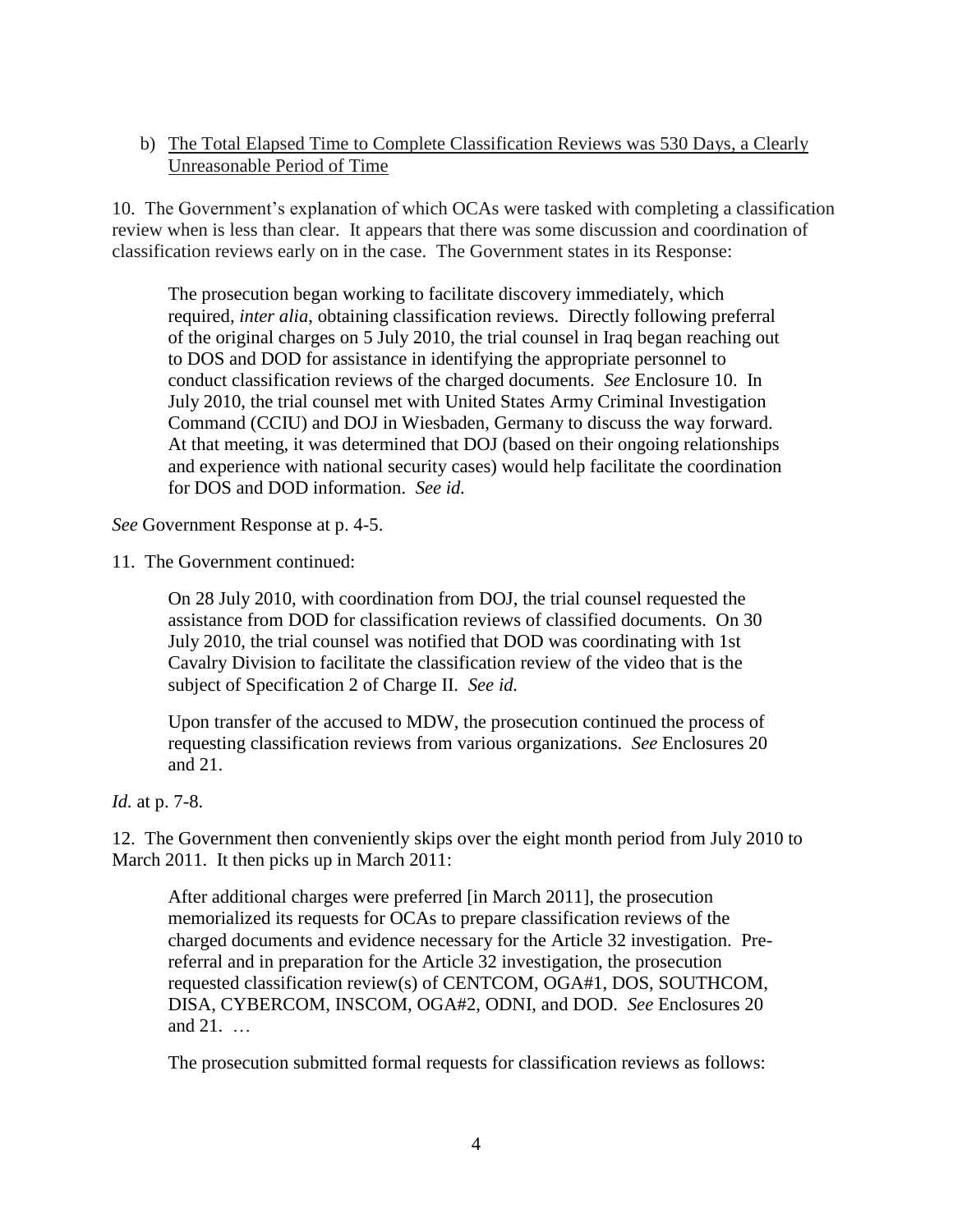i. CENTCOM. On 18 March 2011, the prosecution submitted a written request to CENTCOM for classification reviews. *See* Enclosures 20-21.

ii. OGA#1. On 18 March 2011, the prosecution submitted a written request to OGA#1 for classification reviews. *See* Enclosures 20-21.

iii. DOS. On 18 March 2011, the prosecution submitted a written request to DOS for classification reviews. *See* Enclosures 20-21.

iv. SOUTHCOM. On 18 March 2011, the prosecution submitted a written request to SOUTHCOM for classification reviews. *See* Enclosures 20-21.

v. DISA. On 18 March 2011, the prosecution submitted a written request to DISA for a classification review of evidence it intended to use. *See* Enclosures 20-21.

vi. CYBERCOM. On 18 March 2011, the prosecution submitted a written request to CYBERCOM for a classification review of evidence it intended to use. *See* Enclosures 20-21.

vii. ODNI. On 18 March 2011, the prosecution submitted a written request to ODNI for a classification review of evidence it intended to use. *See* Enclosures 20-21.

viii. OGA#2. On 18 March 2011, the prosecution submitted a written request to OGA#2 for a classification review of evidence it intended to use. *See* Enclosures 20-21.

ix. DOD. On 30 November 2010, the prosecution submitted a written request to DOD for a classification review of evidence it intended to use. *See* Enclosures 20-21.

x. INSCOM. On 18 March 2011, the prosecution submitted a written request to INSCOM for a classification review of evidence it intended to use. *See* Enclosures 20-21.

#### *Id.*

 $\overline{\phantom{a}}$ 

13. With the exception of DOD, the Government apparently submitted written requests for classification reviews to all the OCAs on 18 March 2011. 3 The Government never once answers the million dollar question: *Why did the Government wait 295 days before submitting requests to the OCAs to review the charged documents*? 295 days. That, in itself, would violate PFC Manning's speedy trial rights more than two times over.

<sup>3</sup> It had apparently drafted classification review requests as early as August 2010. See *Chronology* ("20-Aug-10 Fri Drafted the Department of State Classification Review request"). The Government provides no explanation for why it did not submit this request until seven months later.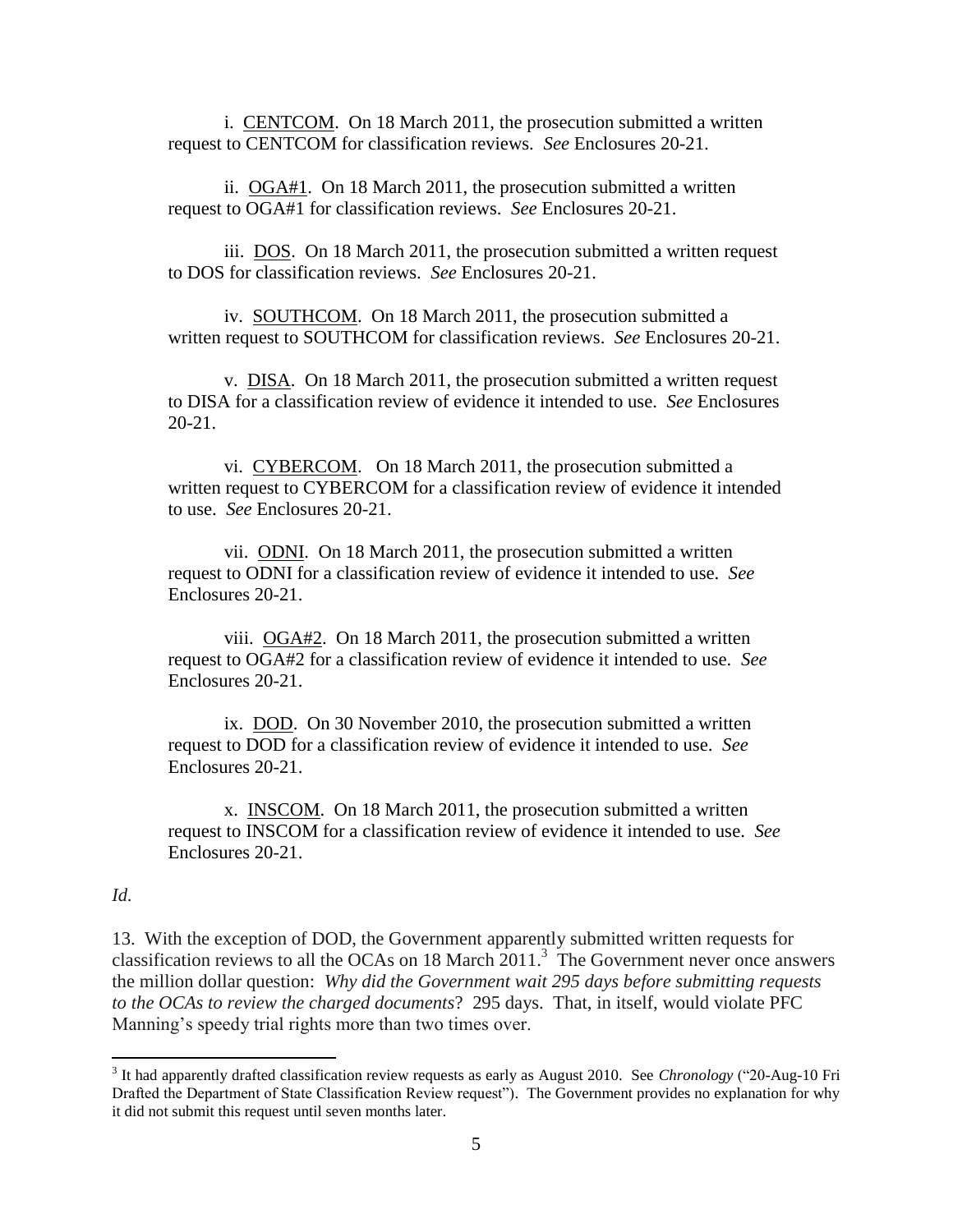14. Strangely, the Convening Authority began excluding periods from the speedy trial clock based on "Original Classification Authorities' (OCA) reviews of Classified Information" beginning on  $12$  July 2010.<sup>4</sup> How could the Convening Authority have excluded time from the speedy trial clock based on a request that did not yet happen? In other words, it was not until 18 March 2011 that the Government requested the majority of the OCAs to complete a classification review. How could the classification review then have been a basis for delay from 12 July 2010 to 18 March 2011? Not surprisingly, the Government provides no explanation for the glaring inconsistency in dates. Surely if the Convening Authority approved delays on the basis of something that was not happening, this action would constitute an abuse of discretion.

15. The Defense is not convinced that the OCAs began the classification review process on 18 March 2011, when the Government submitted its formal requests. The Defense believes that the Government focuses on this date because it appears that less time elapsed between the submission of the request for the classification review and completion of the review. That is, 8 months to complete a classification review yielding a 3-page document looks a little better than 18 months to complete a classification review yielding a 3-page document. The Government's Chronology and Enclosure 20 seem to show that the OCA classification reviews were happening earlier than 18 March 2011. For instance, the memorandum to the various OCAs on 18 March 2011 asks the OCAs to "finalize" their classification review, not to "start" their classification review (*see, e.g.*, Enclosure 20, Memoranda to Department of State, ODNI, SOUTHCOM, etc. dated 18 March 2011). It is clear from the term "finalize" combined with the suspense dates on these memoranda that the OCAs had nearly completed (or should have nearly completed) the classification reviews on 18 March 2011. And yet, the OCAs did not complete their reviews of the classified evidence until shortly before the Article 32 hearing in December 2011. In particular, according to the Government's Response, the Defense received the OCA classification reviews on the following dates:

| 8 November 2011    |
|--------------------|
| 8 November 2011    |
| 8 November 2011    |
| 17 November 2011   |
| 8 November $20115$ |
| 12 January 2012    |
|                    |

*Id.* at p. 24-25. The Government does not provide information on when it received and provided the DOD classification review to the Defense. However, according to the Defense's records, the DOD classification review was provided to the Defense in mid-November 2011.

 4 In the SPCMCA Excludable Delay Memoranda, the Convening Authority lists "Defense Request for Results of Government's Classification Reviews by OCAs, dated 26 August 2010." The Defense request cannot be used as the basis for delay because it is derivative of requirements already borne by the Government. For instance, if the Defense requested *Brady* material, this could not serve as the basis for delay since the Government already bears the obligation to provide *Brady* material. This "basis" for delay is an attempt to make it look like the delay is equally attributable to the Government and the Defense – which it is most certainly not.

<sup>&</sup>lt;sup>5</sup> The Government had this review in its possession since 28 July 2011 and yet did not disclose it to the Defense until some three and a half months later.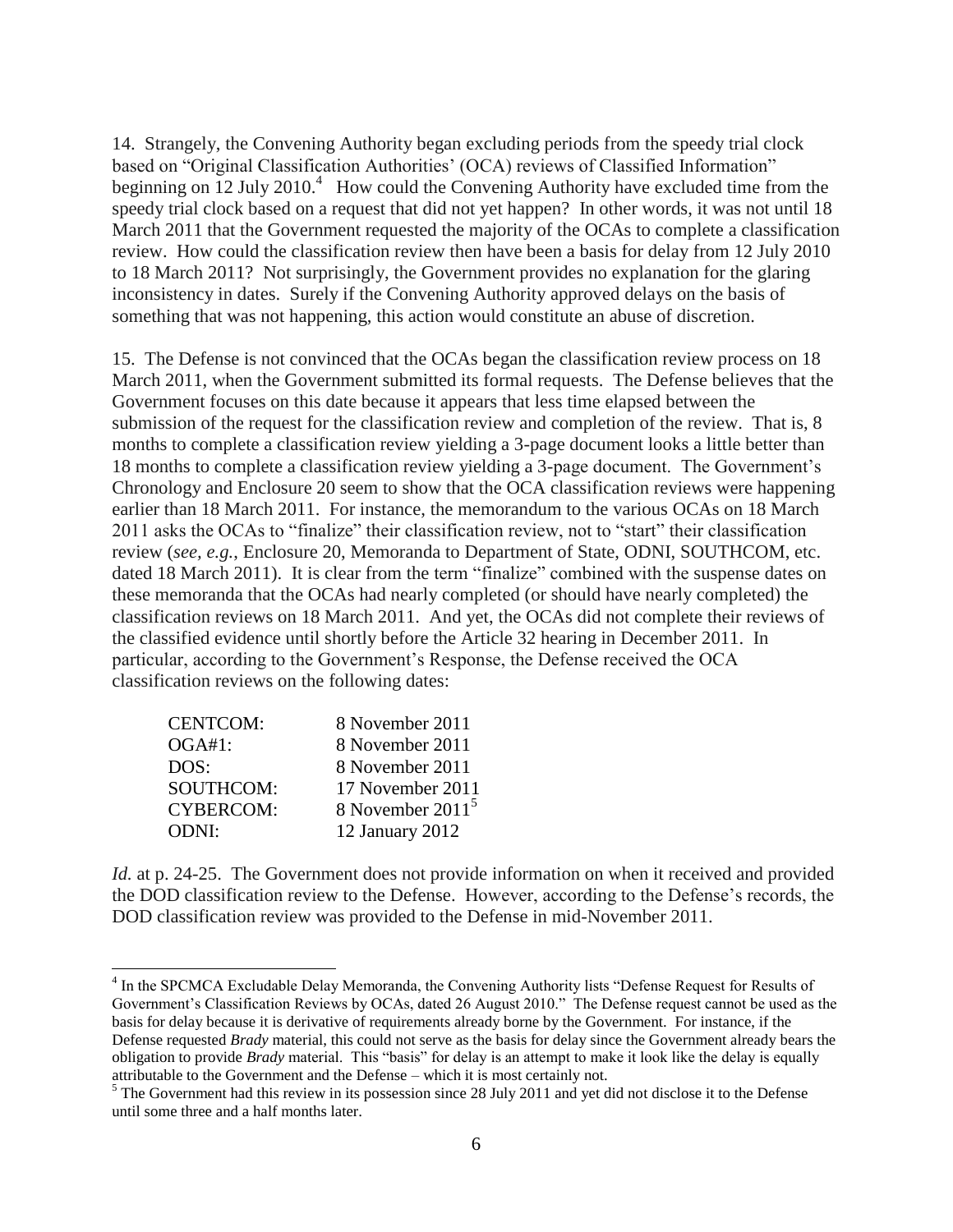16. Based on the 18 March 2011 request, it took the OCAs approximately 235 days to complete the classification reviews. However, it is clear that the classification reviews were near completion on 18 March 2011 (based on Enclosure 20 which asked the OCAs to "finalize" their reviews). In reality, then, it took the OCAs far longer than 235 days to complete their reviews.

17. For argument's sake, when the 235 days from 18 March 2011 to 8 November 2011 are combined with the 295 days that elapsed prior to the OCAs being formally requested to complete the reviews, this amounts to a grand total of 530 days. In other words, *it was not until 530 days into this case that the majority of OCAs had completed their classification reviews*. This excludes the classification review that was provided to the Defense on 12 January 2012, which apparently took 594 days to produce to the Defense. As argued in the Defense Motion to Dismiss for Lack of Speedy Trial, these classification reviews were not Tolstoy novels – they were generally documents that spanned three or four pages. Under no stretch of the imagination can a 530 day lag in completing a three or four page classification review be characterized as reasonably diligent.

18. While the Government apparently followed-up with the OCAs to "re-request" that the OCAs complete their classification reviews, no one asked the OCAs what was taking so long. A "rerequest" is not the same thing as following up with the OCAs to figure out what was taking so long and to expedite the process. *See* Government Response, Enclosure 20 ("The prosecution in the above-referenced case requests that the appropriate authority *complete* their classification reviews of the documents listed on the prosecution's original written request, dated 18 March 2012). Moreover, these re-requests were cut-and-paste jobs of the original request, showing just how seriously the Government was taking its responsibilities and those of the OCAs. If a task is not getting completed, it makes little sense to copy-and-paste the original request three times and send it to the same recipient. Perhaps an email with four words ("What's taking so long?") would have been more effective.

19. There is no documentation from either the Trial Counsel or the Convening Authority inquiring as to what the OCAs were doing and what was taking so long. Both the Government and the Convening Authority preferred to let bureaucratic nature take its course and allow the OCAs a total of 530 days to complete their tasks. That the Convening Authority failed to ever make even the most basic inquiries as to the length of time the classification review process was taking demonstrates that he was just a rubber stamp for the Government. He was prepared to let the OCAs take as long as they wanted without asking any questions. Unlike the Convening Authority, however, the speedy trial clock does not wait for the OCAs.

20. The Government's own documentation shows just how unreasonably long the OCA classification review process was taking. In the Government's July 2011 re-request for the OCAs to complete their classification reviews, the Government gives the OCAs a three-week or so suspense period. *See* Government Response, Enclosure 20. Instead, it was not until approximately 5 months after prodding the OCAs that the classification reviews were ready to give to the Defense. The Government, in its communication with the OCAs in July 2011, indicates that time was of the essence in completing the classification reviews, noting that "all existing and future delays could severely hinder the prosecution." *Id.* In full, the Government stated: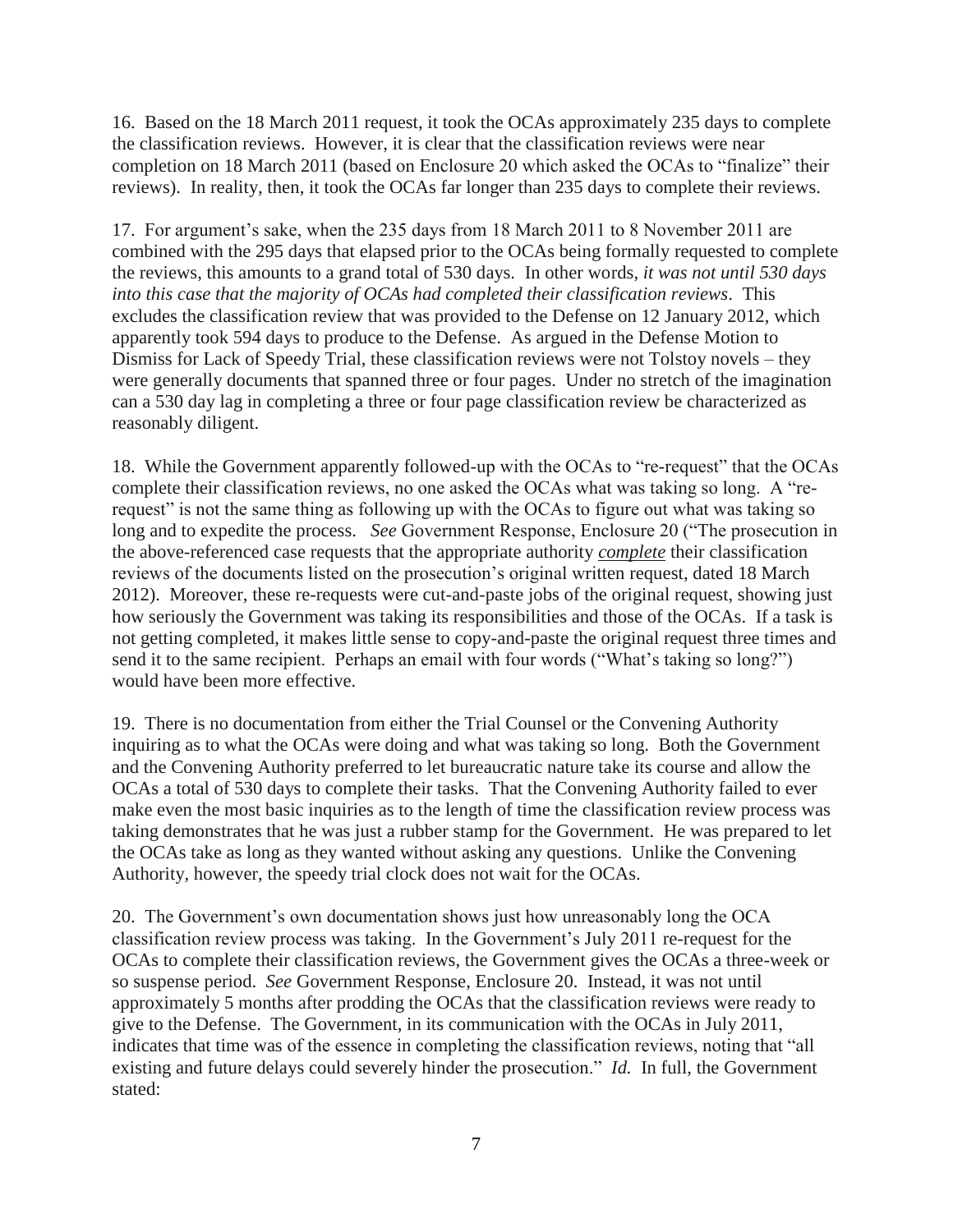**SPEEDY TRIAL.** Under Article 10, UCMJ, when an accused is in pretrial confinement, the United States is required to use "reasonable diligence" to continue forward motion on resolving criminal cases. *See* 10 U.S.C. §810. The only remedy for a speedy trial violation is dismissal of the charges with prejudice. Additionally, the United States must ensure that it does not violate the accused's Sixth Amendment right to a speedy trial. *See* Barker v. Wingo, 407 U.S. 414 (1972). All existing and future delays by your organization could severely hinder the prosecution. Enclosed is an information paper to further explain an accused's speedy trial rights in the military justice system.

21. Now is the time that the all the delays caused by the OCAs should "seriously hinder the prosecution" as predicted by the Government almost a year and a half ago. The Government should not be permitted to talk out of both sides of its mouth – to claim to the OCAs that the failure of the OCAs to complete their task in a timely manner could "severely hinder the prosecution" for speedy trial purposes, and then claim that the failure of the OCAs to complete their task in a timely manner was, in effect, no big deal.

22. If the Government had approached the OCAs earlier and if the OCAs had actually completed what was asked of them in a timely manner, this case could have gone to trial much sooner than nearly three years after PFC Manning was placed in pretrial restraint. Assume the entire process took half the time that it actually did (approximately 265 days into the case – which the Defense submits would *still* be patently unreasonable). All other things being equal, including the innumerable discovery missteps of the Government, the case would then have been pushed up 265 days and PFC Manning would have been tried in May 2012 (not February 2013). It is abundantly clear that if the OCAs and the Government had exercised even a sliver of diligence in getting the classification reviews processed, the accused would have been brought to trial much sooner.

d) The Government Relies on Cut-and-Paste Conclusory Language in its Response to Justify the Inordinate Delay for the Classification Reviews But Never Explains Why They Took 530 Days to Complete

23. In Part III of the Government's Response, it makes a cursory attempt to argue that the Convening Authority did not abuse his discretion in approving all the delays, which total a staggering 532 days.<sup>6</sup> The Government parrots the exact same language over and over in this section, stating: "[The Convening Authority] had good cause to exclude this period of delay and did so for only so long as was necessary under the circumstances." *See* Government Response (repeating this phrase a total of 18 times). Simply saying that the Convening Authority excluded the delay "for only so long as was necessary" does not make it so.

 $\overline{\phantom{a}}$ 

 $6$  The Defense concedes, as argued in its Motion to Dismiss for Lack of a Speedy Trial, that some of these exclusions were proper based on Defense requests. However, for the purposes of PFC Manning's Article 10 argument, it is clear that notwithstanding the Defense-requested delay for the 706 Board, the Government would not have been prepared to go to trial any sooner than it currently is, February 2013.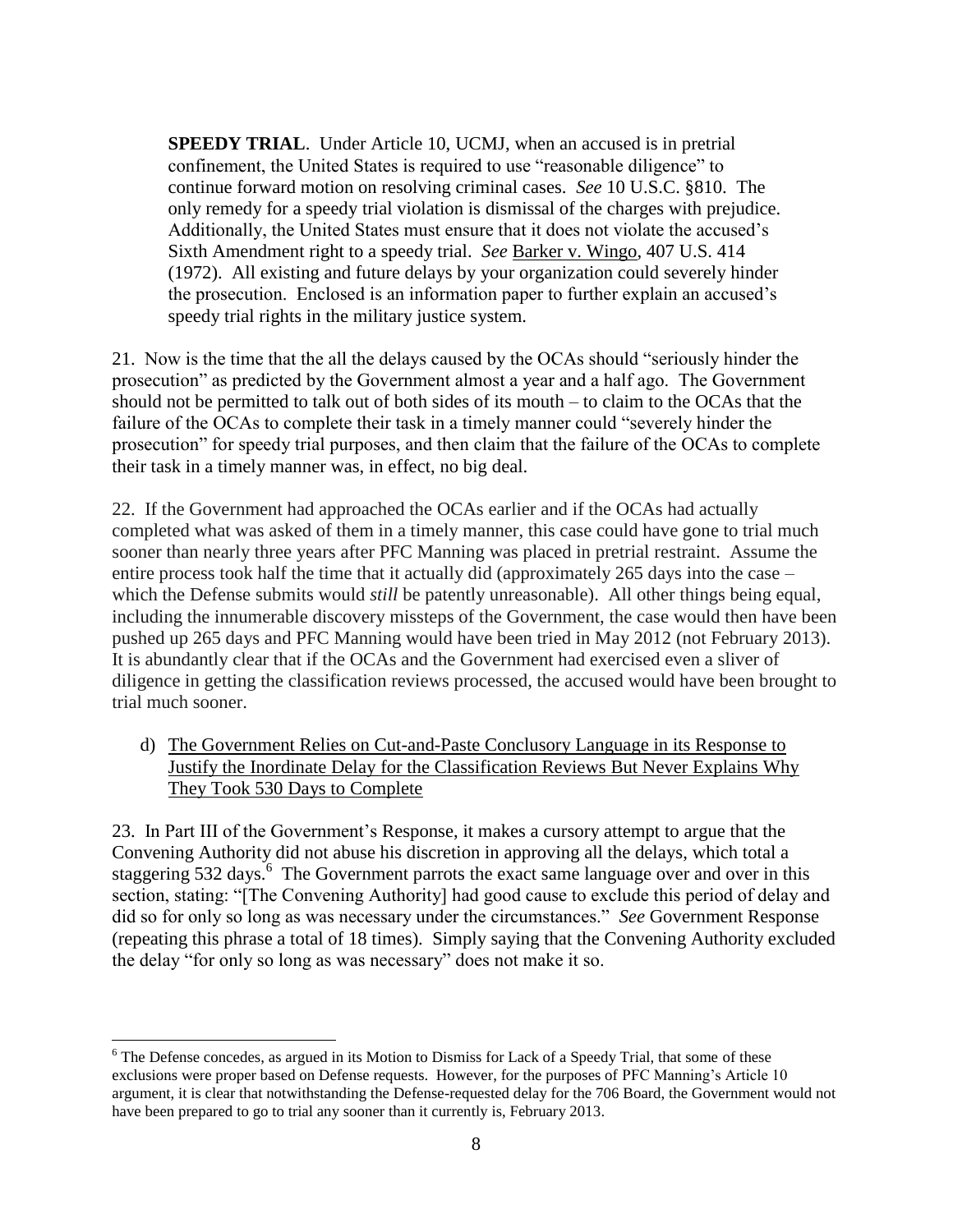24. The Government never explains *why* 530 days were necessary to complete the classification reviews. Just because a case is complex does not mean that the Government gets carte-blanche to take 530 days to complete a two-page classification review. In other words, the Government fails to provide the *causal link* between the actual delay (530 days) and the task at hand. *See United States v. Longhofer*, 29 M.J. 22, 27 (C.M.A.1989) ("… we focus on the reasonableness of the duration of the event."; "there must be a causal connection between the event and the delay sought to be excluded"). *See also United States v. Duncan*, 34 M.J. 1232, 1243 (A.C.M.R. 1992) ("We reject out of hand several bases for exclusion asserted pursuant to the "good cause" exception at trial. These include arguments premised upon (1) the complex nature of the case, (2) the fact that the case was highly classified, and (3) the fact that the appellant initiated a collateral civil suit in federal district court. While any one or a combination of these factors might have warranted the exclusion of a *reasonable* period of delay for good cause, a causal connection or nexus between the delay and the event offered in justification for exclusion must be established before the government is entitled to an exclusion for good cause."). Under the Government's logic, if it took the OCAs 1000 days to complete the classification reviews, this would be "only so long as was necessary under the circumstances." The length of time a task took cannot then be bootstrapped to conclude that the time took was reasonable under the circumstances.

25. What the inquiry must entail – and what the Government has yet to explain despite being asked this question dozens of times – is *why* it took 530 days after PFC Manning was placed in pretrial restraint for the OCAs to complete their classification reviews. "It's complex" simply does not cut it. There is no evidence that the Government ever conveyed to the Convening Authority what was taking so long (in particular given that the reviews were only a couple of pages), what the OCAs were doing on a daily or weekly basis, how many people were working on the task, how often the OCAs or their delegates worked on the review, and the like. These are the factors that any independent arbiter would want to know in assessing whether the length of the classification review process was reasonable. To the Defense, it appears wholly unreasonable that it would take a mind-boggling 530 days from the date of PFC Manning's placement into pretrial restraint to complete classification reviews. 530 days spent "languishing in a brig" is a very long time. *See United States v. Kossman*, 38 M.J. 258, 261 (C.M.A. 1993) ("We happen to think that 3 months is a long time to languish in a brig awaiting an opportunity to confront one's accusers, and we think Congress thought so, too. Four months in the brig is even longer. We see nothing in Article 10 that suggests that speedy-trial motions could not succeed where a period under  $90 - or 120 - days$  is involved."). The Convening Authority never asked these questions and the Government (then and now) has not provided any answers.

26. The Government misrepresents the Defense's argument by stating that "the defense argues that the decision granting the delay must include justification to the defense's satisfaction, which is more than the rule requires and a standard too nebulous to meet." *See* Government Response (repeating this argument 11 times). The Defense made no such argument. The Defense did, however, say that the Convening Authority's decision must be informed and independent so as to not constitute an abuse of discretion. By literally cutting-and-pasting the same bases for delay for well over a year, with no evidence that he was actually informed of any details pertaining to what kept "necessitating" the delay, the Convening Authority shows that he abdicated his responsibilities as a third-party neutral. Instead, the Convening Authority became an agent of the Government, who simply signed what was put in front of him (and in one case, allowed the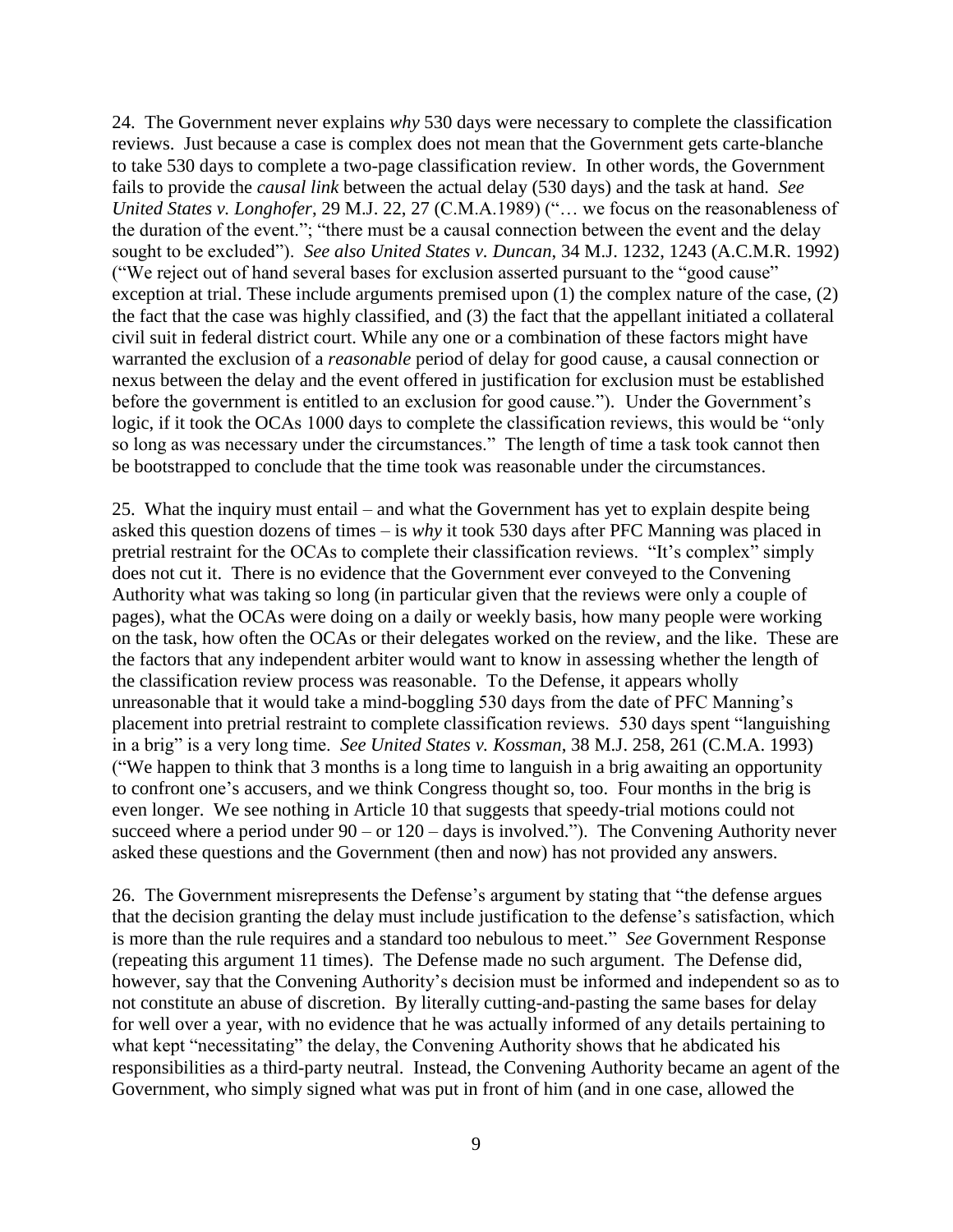Government to sign *for him*). The Convening Authority must be more than a Government rubber stamp; here, he was not. Any reasonable person – and certainly, any reasonable Convening Authority – would at the very least inquire as to why the delay was taking so long and what could be done to expedite the process.

## e) The Cases Cited By the Government For the "Reasonableness" of the 530 Day Classification Review Delay are Not On Point

27. The Government cites various cases as supporting its argument that the complexity in the case justified the Convening Authority excluding massive amounts of time from the speedy trial clock. None of the cases cited by the Government come anywhere close to the length of time that elapsed in this case, or was excluded in this case. The Government cited *United States v. Longhofer*, 29 M.J. 22 (C.M.A.1989) a total of 16 times to support its argument that the complexity of this case justifies the inordinate delay. 7 In *Longhofer*, the Government argued, and the Court accepted, that "[t]his case involves highly classified information. All trial participants were required to receive a compartmentalized security clearance, and every step of this case has been complicated by the need to safeguard classified information." *Id.* at 29. In short, *Longhofer* was a complicated classified evidence case, much like the instant case. In that case, the "elapsed time from notification of the charges to presentation of evidence was 322 days," much less than the nearly 1000 days that have elapsed in this case. While the Government cites *Longhofer* apparently in support of its position that the delay in the instant case was reasonable, the court in *Longhofer* found that there *was* a violation of the accused's speedy trial rights. Far from supporting the Government's position, *Longhofer* undercuts it.

28. The Government also raises *United States v. Matli*, 2003 WL 826023 (A.F.Ct.Crim.App 2003) as supporting its argument that the complexity of this case justified the Convening Authority's exclusion of so much time from the speedy trial clock. As the Government notes, the Court in *Matli* approved of the Convening Authority's exclusion of 68 days from the speedy trial clock. Here, the Convening Authority excluded 532 days from the speedy trial clock, approximately 8 times as many days as the court in *Matli*. Moreover, the accused in *Matli* was brought to trial after 211 days of being placed in pretrial confinement. *Id.* at \*7. Here, PFC Manning will have been in pretrial confinement for almost 1000 days prior to being brought to trial, five times longer than the accused in *Matli*.

29. Other cases cited by the Government, particularly the federal cases, are even less on point. *See e.g. United States v. Kramer, 781 F.2d 1380 (9<sup>th</sup> Cir. 1986) (no speedy trial violation where* accused's court-appointed attorney moved for a four-to-five month continuance prior to scheduled trial date); *United States v. Beech Nut Nutrition Corp.* 871 F.2d 1181, 1197 (2d Cir. 1989) (defense counsel agreed to waive right to speedy trial and conceded that case was complex within the meaning of Speedy Trial Act); *United States v. McGrath*, 613 F.2d 361 (2d Cir. 1979) (excluding a mere 60 days from speedy trial clock due to complexity). Moreover, the Speedy

<sup>&</sup>lt;sup>7</sup> Longhofer is no longer good law on one point. It "applied [an older] version of R.C.M. 707(c), and ... focused on allocating blame for delays." *U.S. v. Nichols*, 42 M.J. 715, 721-22 (A.F.Ct.Crim.App. 1995).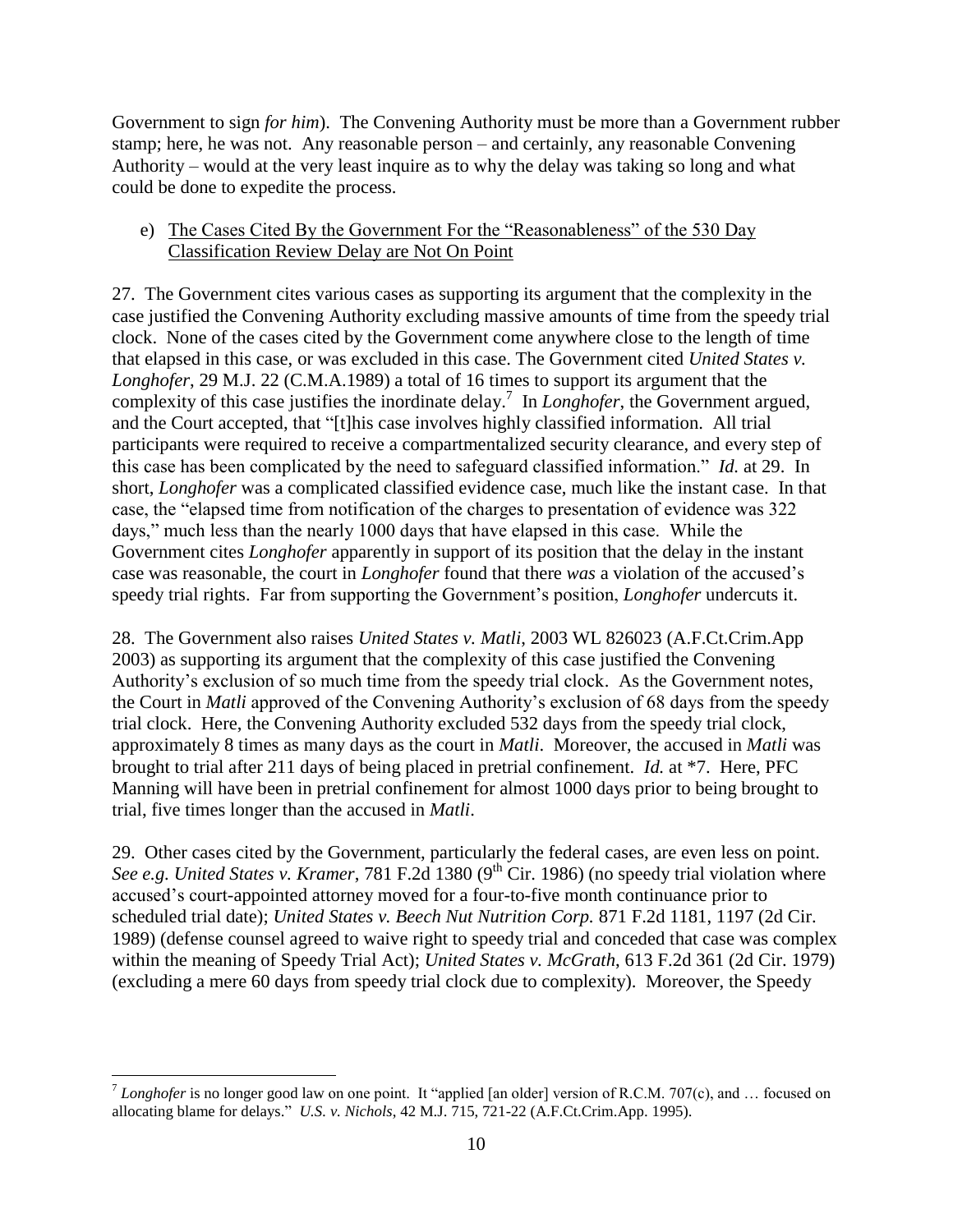Trial Act does not govern this case; R.C.M. 707 does. $\delta$  In terms of the constitutional right to a speedy trial, military courts have indicated that the protections afforded an accused in the military justice system exceed those protections offered by the constitution. *United States v. Cooper*, 58 M.J. 54, 60 (C.A.A.F. 2003) ("Article 10 protects the right to a speedy trial, and … imposes a more stringent standard than the Sixth Amendment"). *See also* Government Response, p. 62. Thus, it is not clear why the Government is resorting to federal cases – particularly when such federal cases provide no support for its position.

## **2. Abused His Discretion in Excluding Time He Did Not Work on This Case From the Speedy Trial Clock**

30. As argued in the Defense's Motion to Dismiss All Charges for Lack of a Speedy Trial, abused his discretion in excluding days that he did not work on the case. There is *no authority* for excluding federal holidays, weekends and days that an Investigating Officer did not work on the case from the speedy trial clock. Under this logic, every weekend and holiday between 27 May 2010 through 23 February 2011 should have been excluded (approximately 60 days). *See United States v. Duncan*, 34 M.J. 1232 (A.C.M.R. 1992) (attributing weekends to the Government for speedy trial purposes; note that *Duncan* was decided under the previous rule, which required that the Military Judge attribute delay to either the Defense or the Government).

31. The Government also claims that **\*\*\*** civilian employer required him to work between 24 December 2011 and 3 January 2012. Be that as it may, the Government chose to have a Reserve civilian Investigating Officer presiding over the Article 32 hearing. The Government chose to let the IO's orders expire on 23 December 2010 and to renew the orders (apparently) on 4 January 2011. The Government's own decisions as to how to process this case – and in particular, how to mobilize a reserve IO – are attributable to the Government and cannot be excluded from the speedy trial clock.

32. Finally, the Government seems to think that the test under R.C.M. 707 for excludable delay is prejudice; it is not. The test is whether or not the time is properly excluded, irrespective of prejudice. The Government is mixing up R.C.M. 707 with PFC Manning's Article 10 rights (where prejudice is one of several factors to consider).

# **3. The 706 Board Was Not Completed In a Reasonably Diligent Manner**

33. The Government argues that the 285 days it took to complete the R.C.M. 706 board was a reasonable amount of time. The Government, in making its argument, conveniently leaves out facts that would undercut its position.

34. The Government points to the fact that even before the Defense submitted its request for a R.C.M. 706 board, **\*\*\* \*\*\* \*\*\* \*\*\* \*\*\*** for the 1<sup>st</sup> Armored Division, took steps

 $\overline{\phantom{a}}$ <sup>8</sup> The Government cites *United States v. Cooper,* 58 M.J. at 57 at Response, p. 53 for the proposition that the Court of Appeals for the Armed Forces has "cited [the Speedy Trial Act] for guidance concerning military speedy trial issues." This citation does not appear in *Cooper.*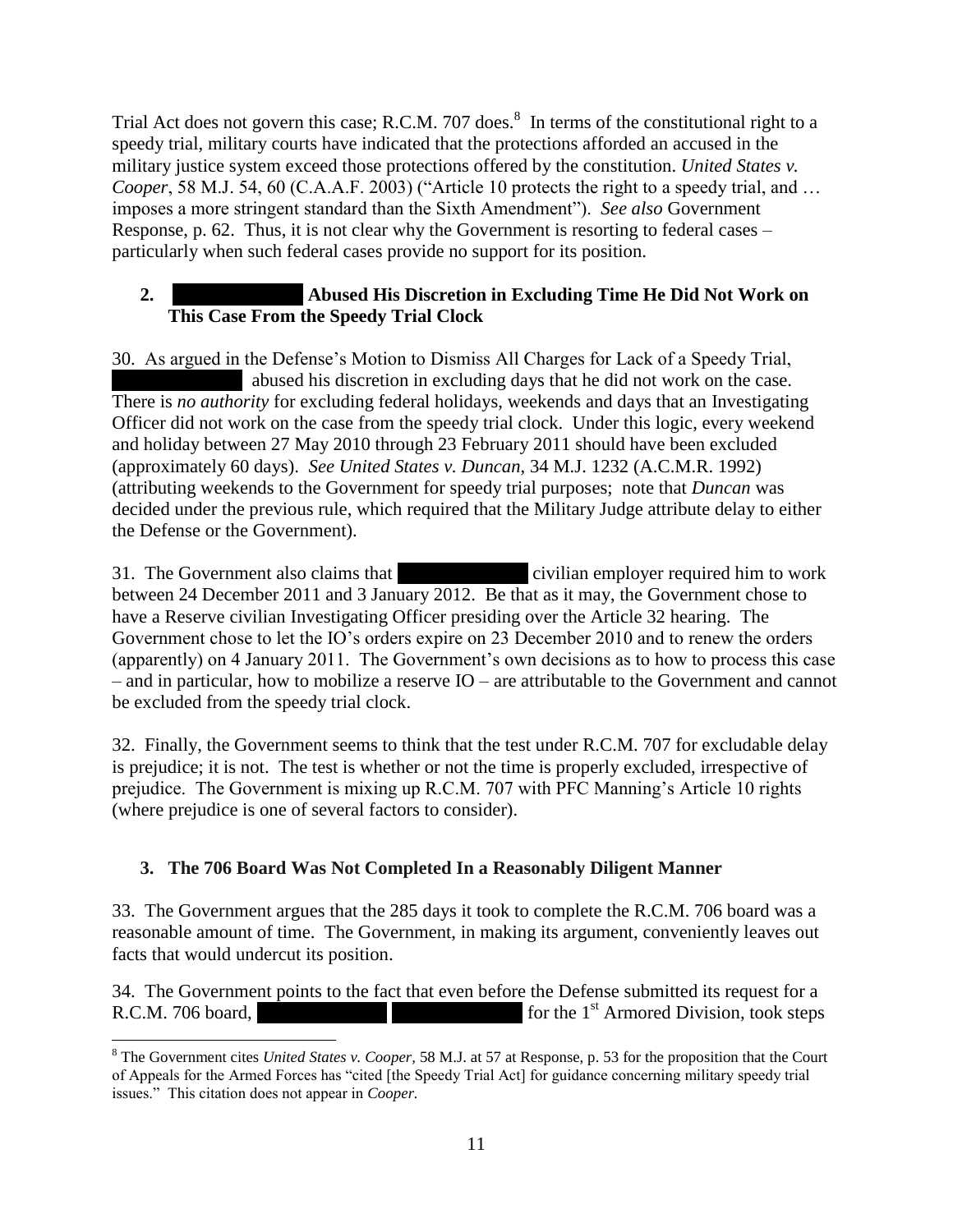to start the process in Iraq. While it is true that **\*\*\*** took some preliminary steps in anticipation of the need for an RCM 706 and some immediate steps after the Defense's initial request for a R.C.M. 706 on 11 July 2010, the proactive nature of the Government stopped once was no longer involved. After jurisdiction of the court-martial was transferred to the Military District of Washington on 28 July 2010, the wheels of diligence started to grind to a halt. Despite having a R.C.M. 706 request from the Defense, the Government took no immediate action to implement the request.

35. The Government asserts that the Defense's first argument that the prosecution "did nothing" between the above dates could not be further from the truth. How so? The reality is that the Government did nothing. Did the Government appoint board members? Did the Government start the process of the R.C.M. 706 board? No it did not. Instead, it wants to be patted on the back for appointing the board on 3 August 2010 and by having an email exchange with the defense counsel on 5 and 9 August 2010. Appointing a board and then emailing the Defense twice does not show diligence. The Government was at a standstill from 3 August to 25 August 2010. During that time, the Government could have appointed members, secured the relevant information for the board, and scheduled convenient times for the board members to meet with PFC Manning. None of this was done.

36. On 25 August 2010, PFC Manning retained Mr. David Coombs as his civilian counsel. At this point, Mr. Coombs raised a couple of issues that did necessitate the delay of the start of R.C.M. 706 board. Mr. Coombs requested a forensic psychiatrist to be appointed to the Defense team and for this individual to be permitted to evaluate and work with PFC Manning prior to the R.C.M. 706 board. *See* Government Response, Enclosure 35. Additionally, on 26 August 2010, the Defense requested a delay of the board "until procedures can be adopted to safeguard any classified information that will be discussed during the board's determination." *See* Government Response, p.  $16<sup>9</sup>$ 

37. The Defense request for a preliminary classification review (PCR) necessitated the delay of the board from 26 August 2010 until 13 December 2010. The Defense does not challenge the Convening Authority's exclusion of that time under R.C.M. 707(c). However, that time is still attributable to the Government under Article 10. Just because a given period of time is properly excluded under R.C.M. 707(c) does not mean that the Government need not answer for that time period in the Article 10 inquiry; rather, the fact of proper exclusion under R.C.M. 707(c) has little to no bearing on whether the Government has used reasonable diligence under Article 10. *See United States v. Lazauskas*, 62 M.J. 39, 42 (C.A.A.F. 2005) ("The resolution under R.C.M. 707 does not preclude a party from asserting responsibility for delay under Article 10, UCMJ, or the Constitution."); *United States v. Mizgala*, 61 M.J. 122, 128-29 (C.A.A.F. 2005) ("Article 10 and R.C.M. 707 are distinct, each providing its own speedy trial protection. The fact that a prosecution meets the 120-day rule of R.C.M. 707 does not directly 'or indirectly' demonstrate that the Government moved to trial with reasonable diligence as required by Article 10."). While

l

<sup>9</sup> The Government appears in its Response to subscribe some fault to the Defense for previously stating that PFC Manning would not disclose classified information as part of the R.C.M. 706 board. *See* Government Response, p.16. The Government cites Enclosure 1 (Unclassified Email 0016) for its position. The email by MAJ Hurley, while stating that PFC Manning should not need to divulge classified information, indicate that if PFC Manning "feels he must disclose classified information, then he will let you know that there is more that he wants to say but cannot. CPT Fein and I will then seek an exception to the current order." *Id*.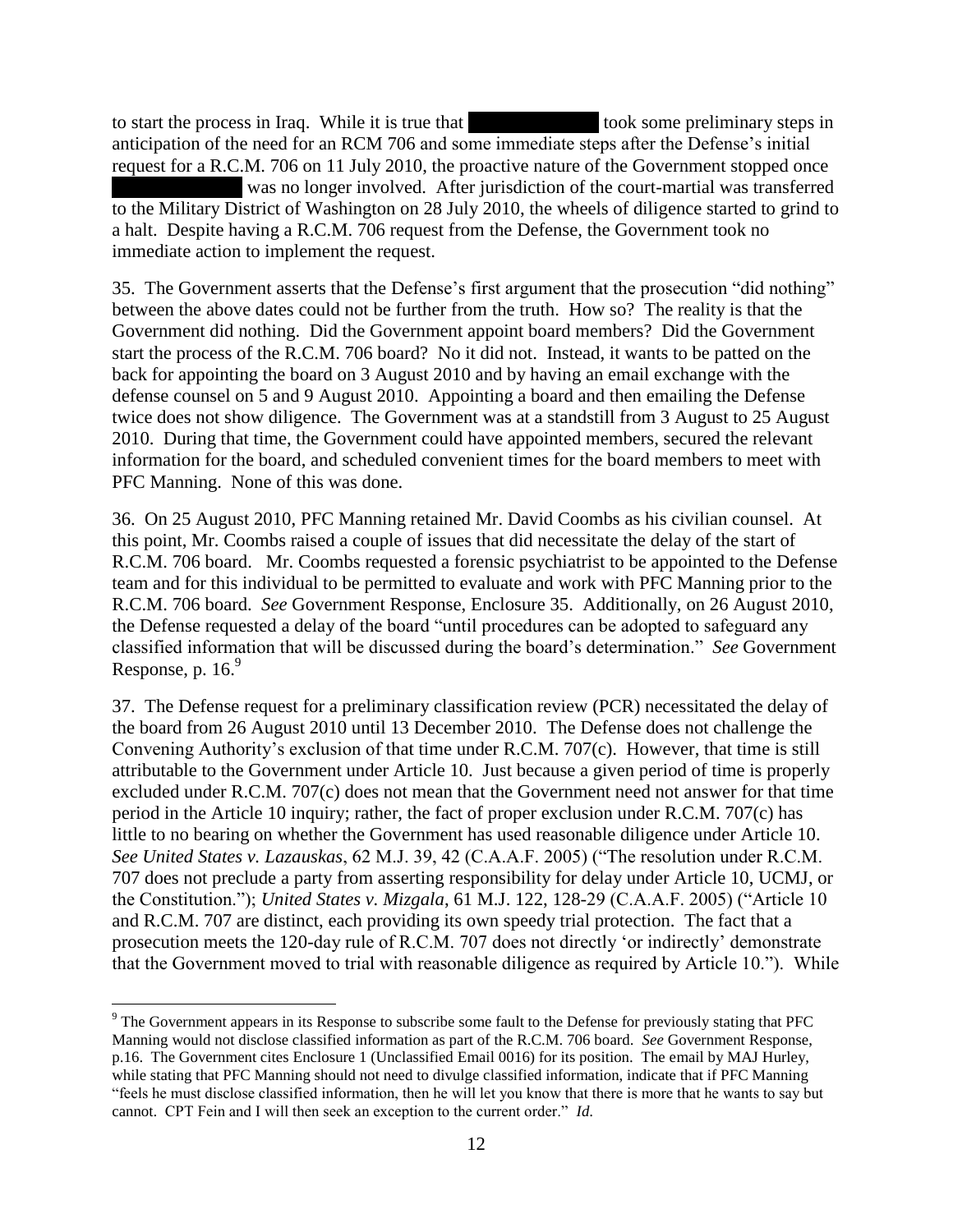the Defense's security experts were conducting the PCR, the Government stood in a "waiting posture."

38. Once the Defense security experts completed the PCR on 13 December 2010, the Government was not prepared to do anything. On 18 December 2010, the Defense asked the Government who, other than **\*\*\*** was on the R.C.M. 706 board. Incredibly, the Government could not answer this simple question. As of 18 December 2010, 138 days after directed the appointment of a R.C.M. 706 board, the Government was still in a waiting posture. The Government promised that it would identify the board members that very week. *Id*. The Government's initial chronology indicates that the Government failed to do this and took the next two months to not only identify the board members but secure the requisite clearances for the board members. Why couldn't the Government have been proactive and completed this task during the time period between 3 August 2010, the date directed the board, and 13 December 2010, the date the PCR was completed?

39. Once it became clear to the Defense that nothing was being done, on 13 January 2011, the Defense emailed the Government and filed its demand for a speedy trial, along with its demand to remove PFC Manning from pretrial confinement. *See* Attachment 1. Despite filing this demand it took the Government another 100 days to complete the R.C.M. 706 Board.

40. A key fact for the Court to consider is that it only required the board to meet with PFC Manning on *one occasion*, 9 April 2011, in order to be able to complete its review. Once the board was able to meet with PFC Manning, the board completed the report 13 days later on 22 April 2011. The Government tries to avoid responsibility for the delay in completion of the R.C.M. 706 board by pointing to the security concerns of conducting the board on weekdays, the Defense's request that the board "take the time necessary to conduct a thorough and complete examination", and the Defense requesting to meet with PFC Manning prior to the board's interview of PFC Manning. All three are without merit and will be discussed in turn.

41. First, the Government, as it has done with other aspects of this case  $10$ , unnecessarily chose to complicate the R.C.M. 706 process. Instead of allowing the board to meet whenever it chose to, the Government established the unnecessary requirement that the board would only meet on weekends. Due to the self-imposed requirement that the board conduct its interview of PFC Manning on the weekends, the board was not able to complete its work in a timely manner, and was required to request two separate extensions. Both extensions of time should be placed at the Government's doorstep for R.C.M. 707 and Article 10 purposes.

42. Second, the Government reads the Defense's 7 February 2011 email as giving the green light for the board to take all the time that it wanted regardless of the reason for the amount of time. The Government's reading on the Defense's email is an inaccurate one. The Defense's email to stated the following:

Additionally, although the convening authority has given a four week suspense date for completion of the board, the defense views this suspense as aspirational.

 $\overline{\phantom{a}}$ 

 $10$  The Government, as the Court has previously noted, has placed other time consuming requirements on itself without a need to do so. The Government sought to amend the Court's Protective Order due to its self-imposed requirement to run all Defense motions, even administrative or purely legal motions, by the OCAs prior to indicating whether it objected to publication of the motion.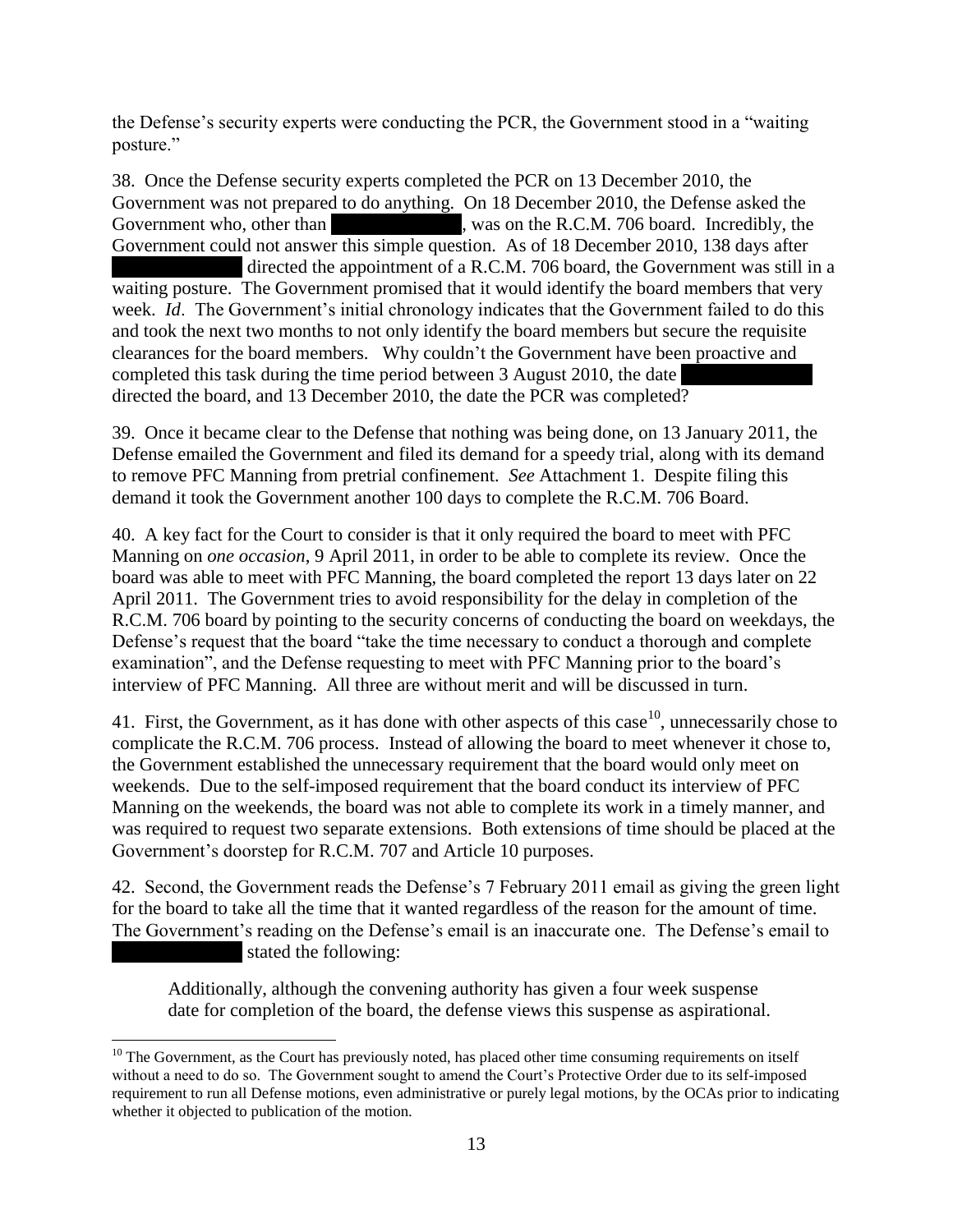Clearly, you and the board should feel free to take the time necessary to conduct a thorough and complete examination of PFC Manning. If the board requires an extension of time, you should feel free to submit such a request through the trial counsel. Undoubtedly, any request for an extension of time by the board would be granted. In the end, the most important thing is that the board takes the time it needs to in order to feel comfortable with its results.

43. Far from waiving any concerns about the time it would take to complete the board, the Defense's email simply stated that **\*\*\*** should take time necessary to complete a thorough *medical* review. In this instance, the board was hamstrung by the Government's requirements to interview the accused on the weekends. The board did not need an extension of time to conduct additional tests or additional interviews. Such a request would be reasonable and consistent with the Defense saying "take the time necessary to conduct a thorough and complete examination of PFC Manning."

44. Lastly, the Government's characterization of the facts surrounding the Defense's request to meet with PFC Manning prior to the R.C.M. 706 board is patently false. The Government claims the delay was necessary in order for Defense counsel to save money on flights. The Government cites to Enclosure 1, email [84] and [85] to support its position that "although the prosecution arranged to have the accused ready to meet with the defense in a SCIF on 11 and 12 March 2011, on 7 March 2011 the defense counsel requested the prosecution to have a SCIF ready on 25 and 26 March 2011 in order to save money on flights." *See* Government Response, p. 66. Neither email cited by the Government supports its position.

45. Instead, the truth is that the delay was necessitated by the Government providing late notice to the Defense of meeting dates. On 15 February 2011, the Defense requested to meet with PFC Manning to ensure that he understood what he could discuss with the board. The nature of the discussion with PFC Manning required the meeting to take place in a SCIF. The Defense offered to meet with PFC Manning on 24 February 2011, well in advance of the board's plans to meet with PFC Manning to discuss classified information. The Government, however, could not arrange for that meeting because it was having trouble determining an appropriate location. The Defense requested updates and notified the Government that it could meet with PFC Manning at any time as long as it had some advance notice. On 7 March 2011, *nearly a month after the original request*, the Government notified the Defense that it could arrange for the Defense to meet with PFC Manning a mere four days later, on 11 and 12 March 2011. Due to the late notice, the Defense notified the Government that the price of a flight went from \$270.00 with a week's notice to \$1,300.00 with less than a week's notice. As such, the Defense asked if the Government could arrange for a time that gave the Defense some more reasonable advance notice. The Government responded, "The arrangements were finalized this morning, immediately before your email. We needed to wait until this morning to finalize the coordination with the different entities. All the systems are in place for this Friday and Saturday, if you want to go then, but we understand minimizing cost is a factor for you." *See* Attachment 2. Had the Government simply acted on the Defense's request and provided some reasonable advance notice, this would not have been an issue.

#### **B. Pre and Post Referral Discovery Delay**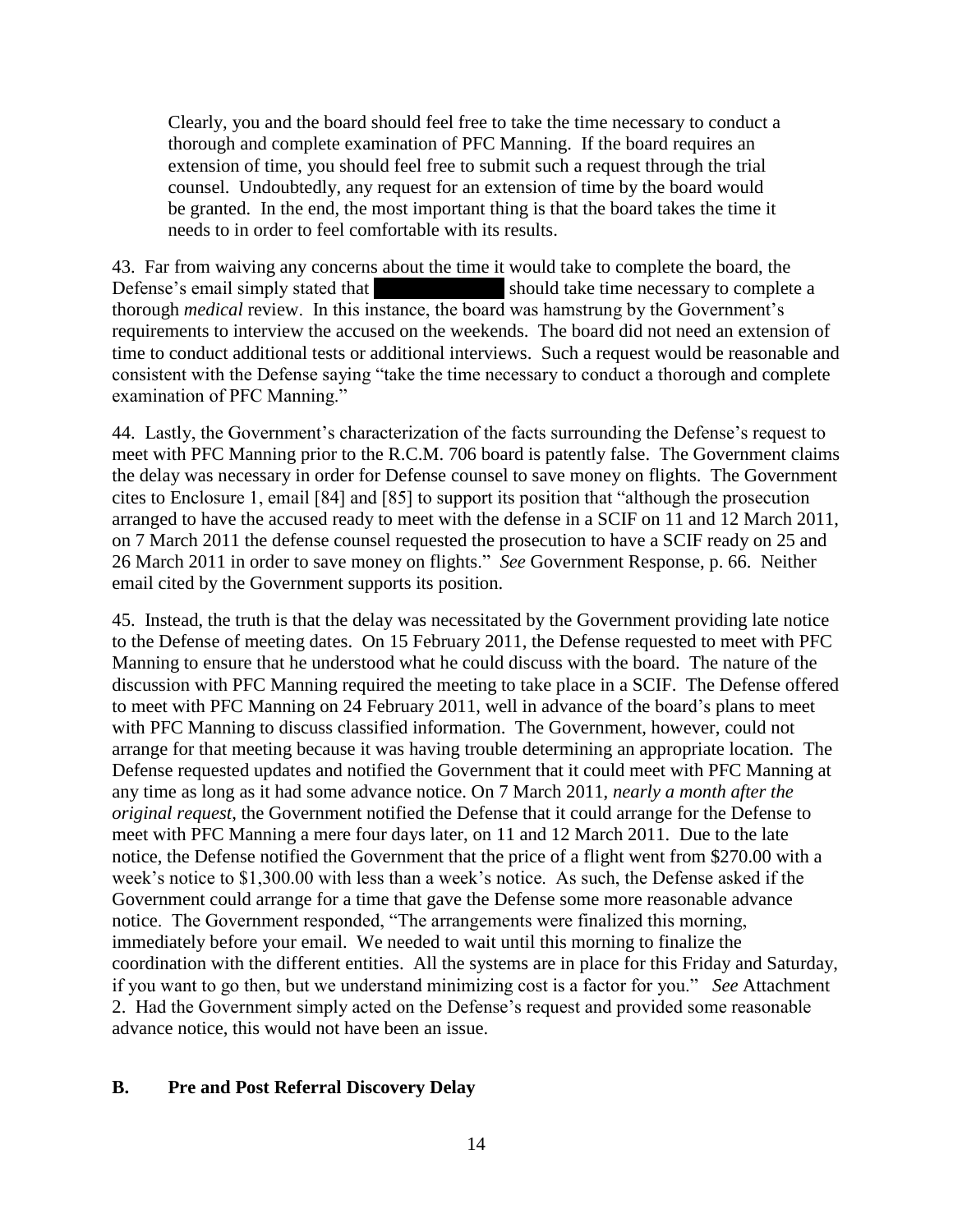46. As the Defense argued in its Motion to Dismiss for Lack of a Speedy Trial, this case has been marred by a wholly negligent prosecution. Many of the issues discussed in the Motion to Dismiss for Lack of a Speedy Trial (and discussed below) have arisen in other contexts. The Government would prefer to let this all be "water under the bridge" and for the Court to pretend that the Government did not commit some monumental errors in processing this case. For instance, the Government continues to pretend that it understood *Brady* all long. *See*  Government Response at p. 18 ("The prosecution has always interpreted *Brady* to apply to the merits and sentencing. From the onset of this case, the prosecution has not waivered from that position."). Apparently, the Government has had a bout of amnesia. The Court found that the Government did not understand *Brady*. In Appellate Exhibit LXVIII, the Court ruled:

From the 8 March 2012 Government response to Defense Motion to Compel Discovery and its email of 22 March 2012, the Court finds that the Government believed RCM 701 did not govern disclosure of classified information for discovery where no privilege has been invoked under MRE 505. This was an incorrect belief. The Court finds that the Government properly understood its obligation to search for exculpatory *Brady* material, *however, the Government disputed that it was obligated to disclose classified Brady information that was material to punishment only*.

*Id.* at 2 (emphasis supplied). Not only did the Court find that the Government did not understand that *Brady* applied to sentencing, but the Court also found that "the Government believed RCM 701 did not govern disclosure of classified information for discovery where no privilege has been invoked under MRE 505." *Id.* The Court stated, as plain as day, "this was an incorrect belief." *Id.* The fact that the Government is trying to re-write history, and trying to convince the Court that the Court did not say what it very clearly said, is beyond belief. If the Government wishes to re-litigate this finding, it must request reconsideration of the Court's Ruling. Otherwise, the Government is estopped from making arguments to the contrary.

47. Much as the Government wishes it were otherwise, the Government's gross negligence in military discovery counts against the Government for speedy trial purposes. A prosecution that does not understand basic and fundamental discovery rules cannot be characterized as a reasonably diligent prosecution. It is against this wholly erroneous and convoluted view of discovery that the Government further compounded its negligence by deliberately dragging its feet and providing as little to the Defense as possible, as late as possible. In so doing, the Government resorted to a series of active misrepresentations, critical omissions, and half-truths. The Government's behavior is nothing short of shameful.

48. Below, the Defense focuses on some of the extreme foot-dragging that occurred in this case. As argued previously, the Defense does not believe this was simply an inept prosecution. The Defense believes that this inept prosecution was part of a bigger design to impede PFC Manning's right to a fair trial and to make an example out of him. There are simply too many questionable things that occurred in this case to ignore. These are chronicled in detail in the Defense's Motion to Dismiss All Charges for Lack of a Speedy Trial. Below, however, the Defense specifically addresses the dates and facts presented by the Government in its Response and its Chronology.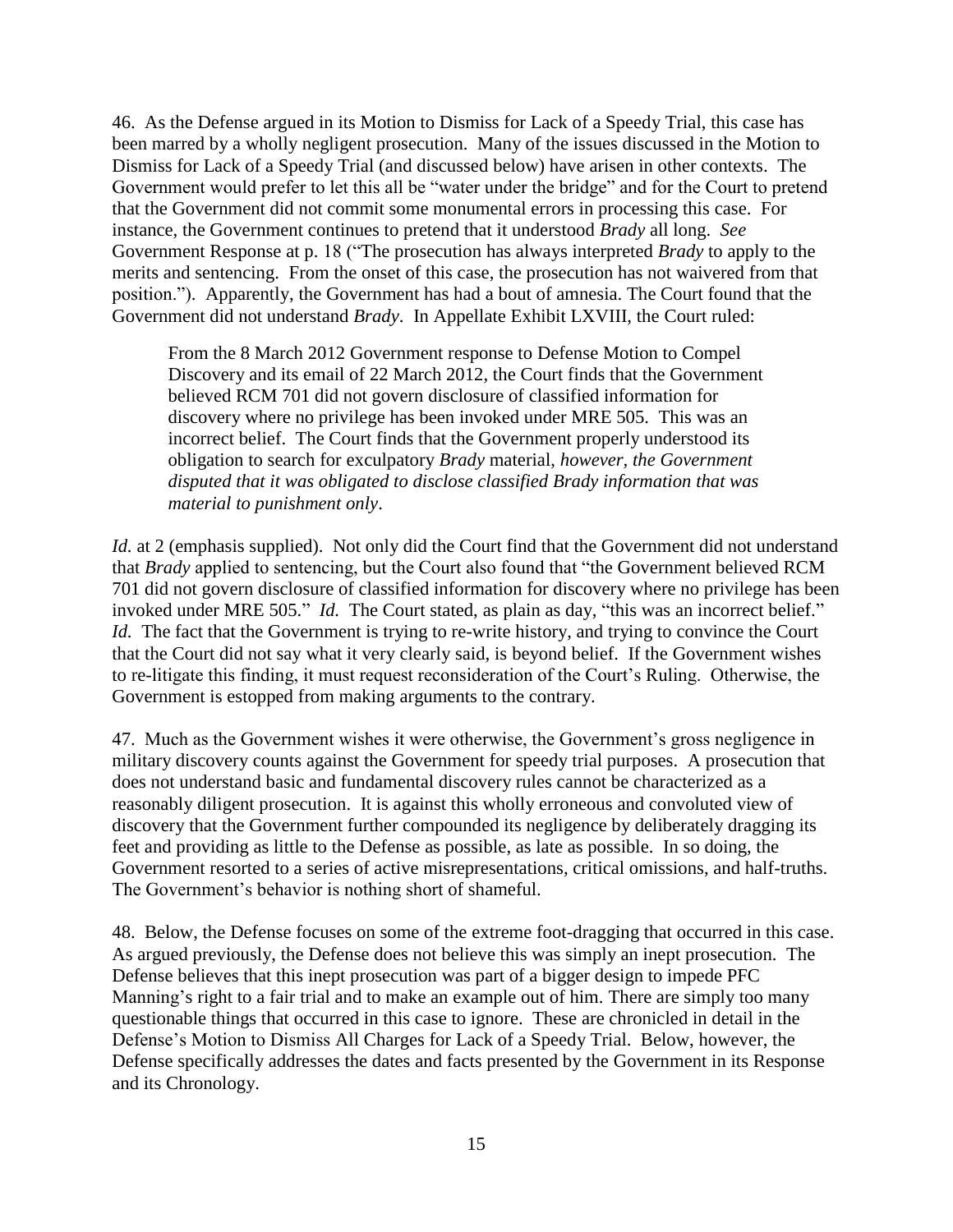#### **1. The Government Did Not Exercise Reasonable Diligence With Respect to ONCIX**

## a) The Government Concocted An Elaborate Series of Misrepresentations, Omissions, and Half-Truths to Hide Its Lack of Diligence with Respect to the ONCIX Damage Assessment

49. The Government's Response confirms definitively that the Government made an affirmative misrepresentation to the Court and the Defense about what it knew and when with respect to the ONCIX damage assessment. As the Court will recall, the Government represented to the Court that "ONCIX has not produced any interim or final damage assessment in this matter." Full stop. It claims to have repeated this "verbatim" from what it was told by ODNI/ONCIX. *See* Government Response, p. 29 ("the prosecution relied on the information provided by ODNI … and used the ODNI response, verbatim, to address the Court's inquiries."). The Government fails to acknowledge that its "verbatim" statement represents only a quarter of the message from ODNI/ONCIX, which reads in full:

To date, ONCIX has not produced any interim or final damage assessment in this matter. *ONCIX is tasked with preparing a damage assessment. However, that draft damage assessment is currently a draft and is incomplete and continues to change as information is compiled and analyzed. Damage assessments can take months or even years to complete, and given the sheer volume of disclosures in this case we do not know when a draft product will be ready for coordination, must less dissemination.*

*See* Government Response, p. 29 (emphasis supplied). The Government told the Court a deliberate half-truth designed to convey a false impression – that ONCIX did not have *anything* by way of damage assessment as of March 2012. That way, the Government could avoid disclosing even the very existence of the damage assessment to the Defense.

50. Based on the Government's Response, it is clear that as of February 2011, the Government knew that ONCIX was charged with creating a damage assessment. *See* Government Response, p. 27. Moreover, on 22 September 2011, the Government was informed that ONCIX had a damage assessment that was "in working draft form." *Id.* p. 28. On 6 March 2012, ONCIX informed the Government that its "draft damage assessment is currently a draft." *Id.* at p. 29. These two statements regarding the ONCIX "draft," lifted directly from the Government's Response, show that the Government had *actual knowledge* as of 22 September 2011 that ONCIX had a "draft" damage assessment.

51. And yet, MAJ Fein plainly told a falsehood to the Court in oral argument when asked why he did not disclose the existence of the draft damage assessment to the Court when asked about it in the series of 21 March 2012 questions. MAJ Fein stated:

"we were unaware [when the Court asked its questions] that [ONCIX] had any other documentation created *that would even qualify as a draft*."

Article 39(a) Audio Recording 6 June 2012 (emphases supplied). This was an outright misrepresentation. By the Government's own admission, MAJ Fein knew on 22 September 2011 that ONCIX had a "working draft." How could he, as an officer of the Court, represent that the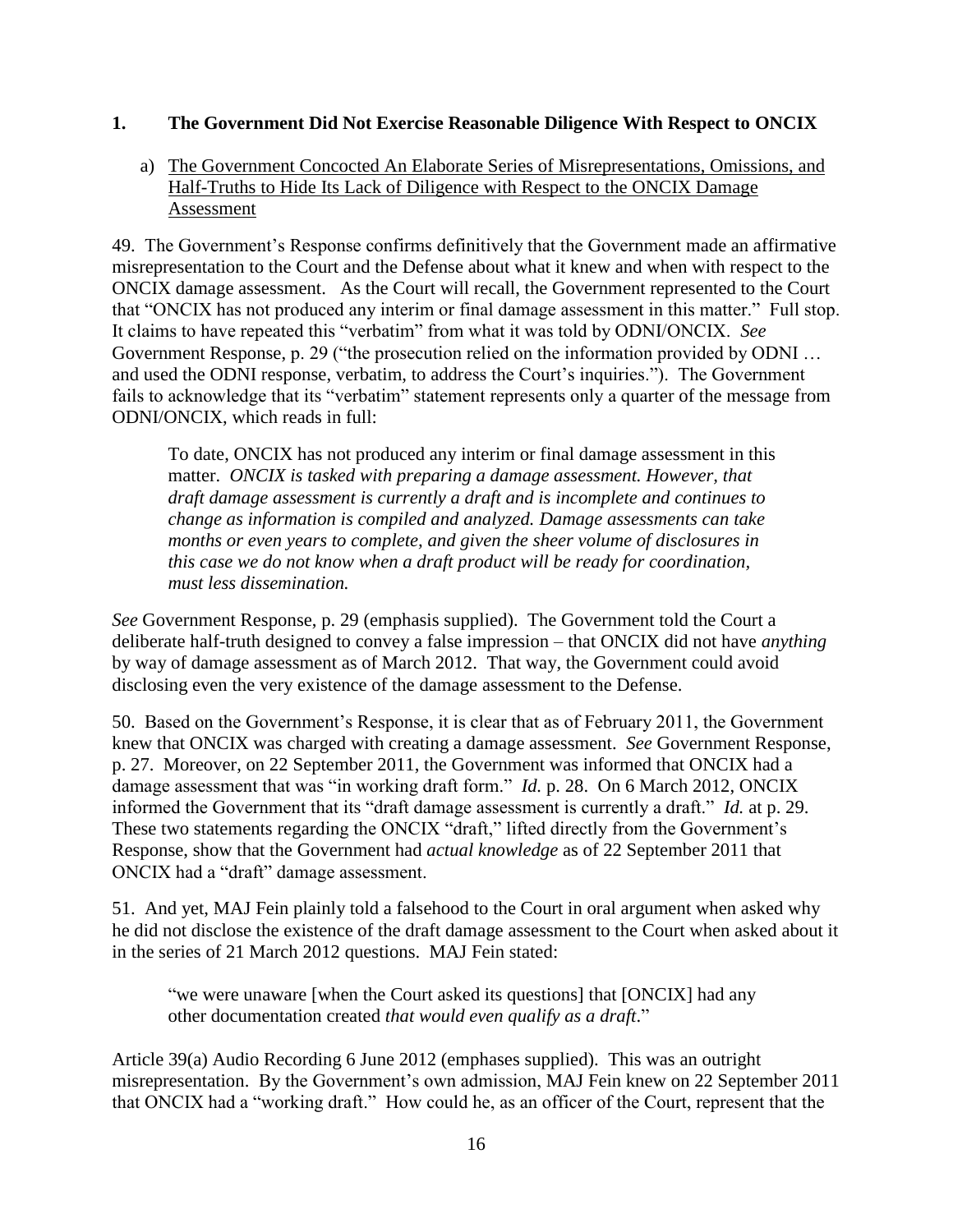Government was "unaware that [ONCIX] had any other documentation created that would even qualify as a draft?" *Id.* 

52. Lest MAJ Fein claim that he misspoke in this respect, he repeated this refrain multiple times during oral argument, claiming twice that the Government had "no clue" that ONCIX had a draft damage assessment as of 21 March 2012 when the Court asked its questions:

MAJ Fein: Your Honor, to be honest, the Government *does not necessarily know*. *We asked the questions and this is what we are given and what we relayed to the Court.* To us, there is a difference between a draft and an interim. A draft is an ongoing document. An interim is something that is produced as a snapshot in time, to memorialize the information. So we did have discussions with both entities on what the differences could be, but at the end of the day we asked "do you have any documentation or do you have a damage assessment, and if not, what do you have?" *And these were the responses that we were given and that we relayed to the Court.* So again, we have never maintained that we didn't know they were doing one. In fact, I think it was publicly announced, and the Defense has notified the Court in one of the very first filings that it was publicly announced that they were doing one, *but the extent of what they did – the prosecution had no clue*, we had to rely on what they were told, or what we were told.

…

MAJ Fein: … So, so the Government's position isn't that we didn't know that they weren't in the process of creating a damage assessment, *but we were unaware that they had any other documentation created that would even qualify as a draft.* Once we received the Court's Order on 11 May, we had them relook and reassess and that is when we started this process.

…

MAJ Fein: … the *prosecution had no clue, we had to rely on what they were told, or what we were told*. And then we remedied it the moment we realized that, that, we attempted to remedy it once we realized, and asked them to reassess their position based off the Court's Order of 11 May. But they had to come back to us to say "yes, what we read actually means we have something like that. Not what necessarily we told you before." Of course, everything changes as time goes on. So, once they told us, we then went through the procedures and we are here.

…

MAJ Fein: Correct your Honor. It is our belief, at that point, that they were compiling these other assessments we knew about because we started reaching out once they told us about it – to go get those. *But, that they had no other documentation that would be subject to discovery – based off this response.*

…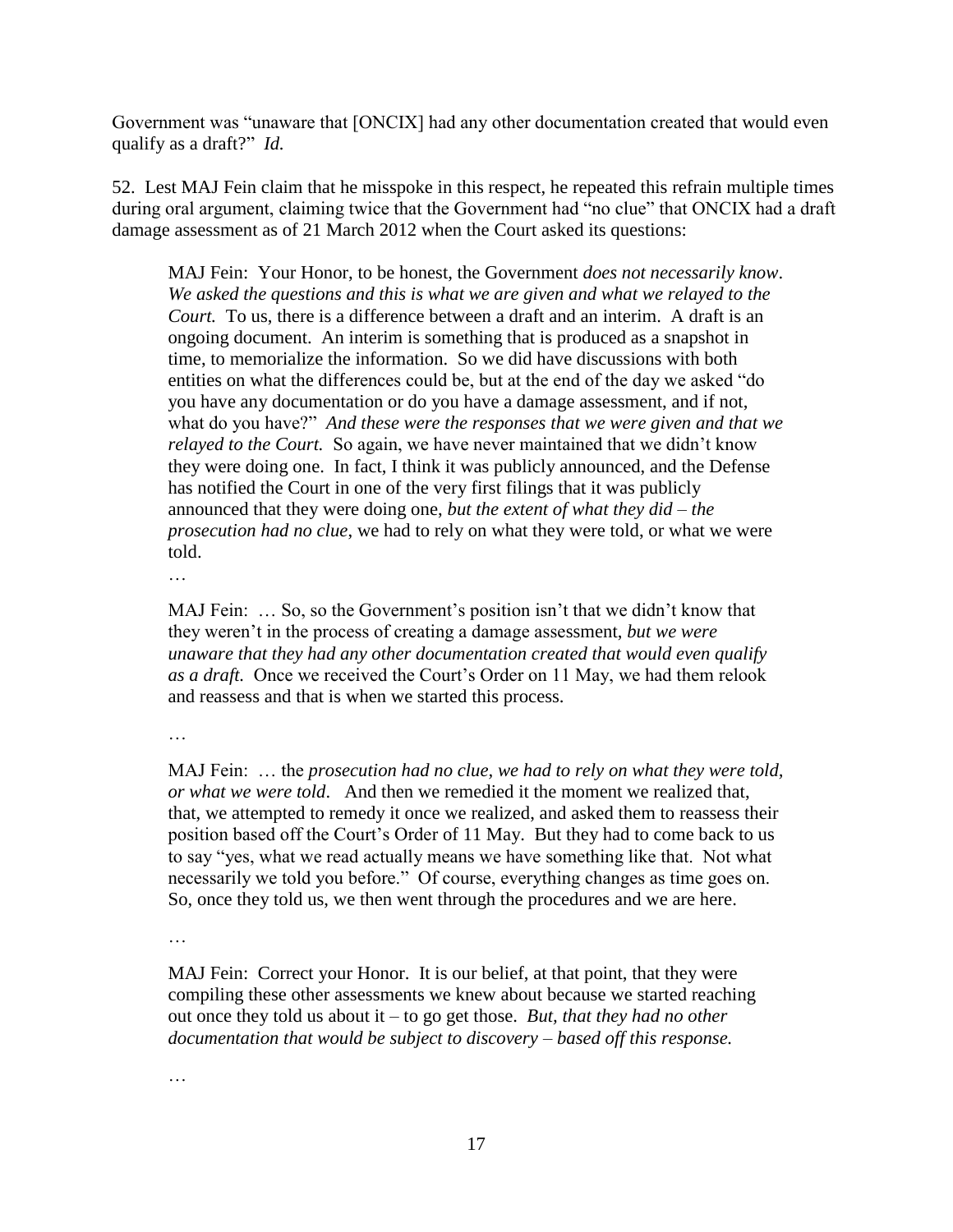MAJ Fein: And so, going forward your Honor, after that Ruling and then after we re-litigated the Department of State, then we sent that and said listen, essentially as we have outlined in our memo to ODNI on behalf of NCIX, and then their response back. On 11 May the Court ruled even a draft damage assessment from the Department of State is discoverable in that form. We re-litigated that. *Does this, does this information apply to ya-all (sic)? Based off of what you have previously told us.* And at that point they said we need to have a meeting. We had the meeting within a week.

*Id.* The audio recording, in combination with the Government's dates in its Response, clearly show the following:

a) The Government knew that ONCIX had a draft damage assessment as of 22 September 2011 and the Government was reminded of that fact on 6 March 2012;

b) The Government misrepresented to the Court whether ONCIX had a damage assessment by stating "ONCIX has not produced any interim or final damage assessment in this matter." This statement was cherry picked from a longer message from ONDI/ONCIX that explained that while ONCIX had not completed an interim or final report, it did have a draft damage assessment.

c) The Government further misrepresented at oral argument that it had "no clue" that ONCIX had a draft damage assessment at the time it made its 22 March 2012 representation to the Court.

53. In short, the Government has tried to cover up its misrepresentations with even more misrepresentations. It is truly disheartening that the Court and the Defense cannot believe anything the Government says. These are the basic facts that the Government simply cannot dispute.

54. Another fact that the Government cannot dispute is that it became aware that ONCIX was preparing a damage assessment in February 2011. In fact, it claims at that time to have "requested authority to review the ONCIX damage assessment." *See* Government Response, p. 73. Fast-forwarding past all the misrepresentations, it was not until 23 August 2012 that the Government, after a protracted battle to discover whether ONCIX even had a damage assessment, disclosed the damage assessment to the Defense. That is a total of 569 days. 569 days. Especially when contrasted with the mere 20 days it took for the Government to review the ONCIX damage assessment and arrange to have it produced to the Defense, the 569 day number is unfathomable. Had the Government exhibited even a modicum of diligence with respect to ONCIX, the Defense would have had this information (and this case could have gone to trial) much sooner.

55. If these were the only misrepresentations in the Government's account of what happened with ONCIX, that, in itself, should be grounds for censure. However, there are countless more misrepresentations to the Court that stem from the pile of misrepresentations discussed above.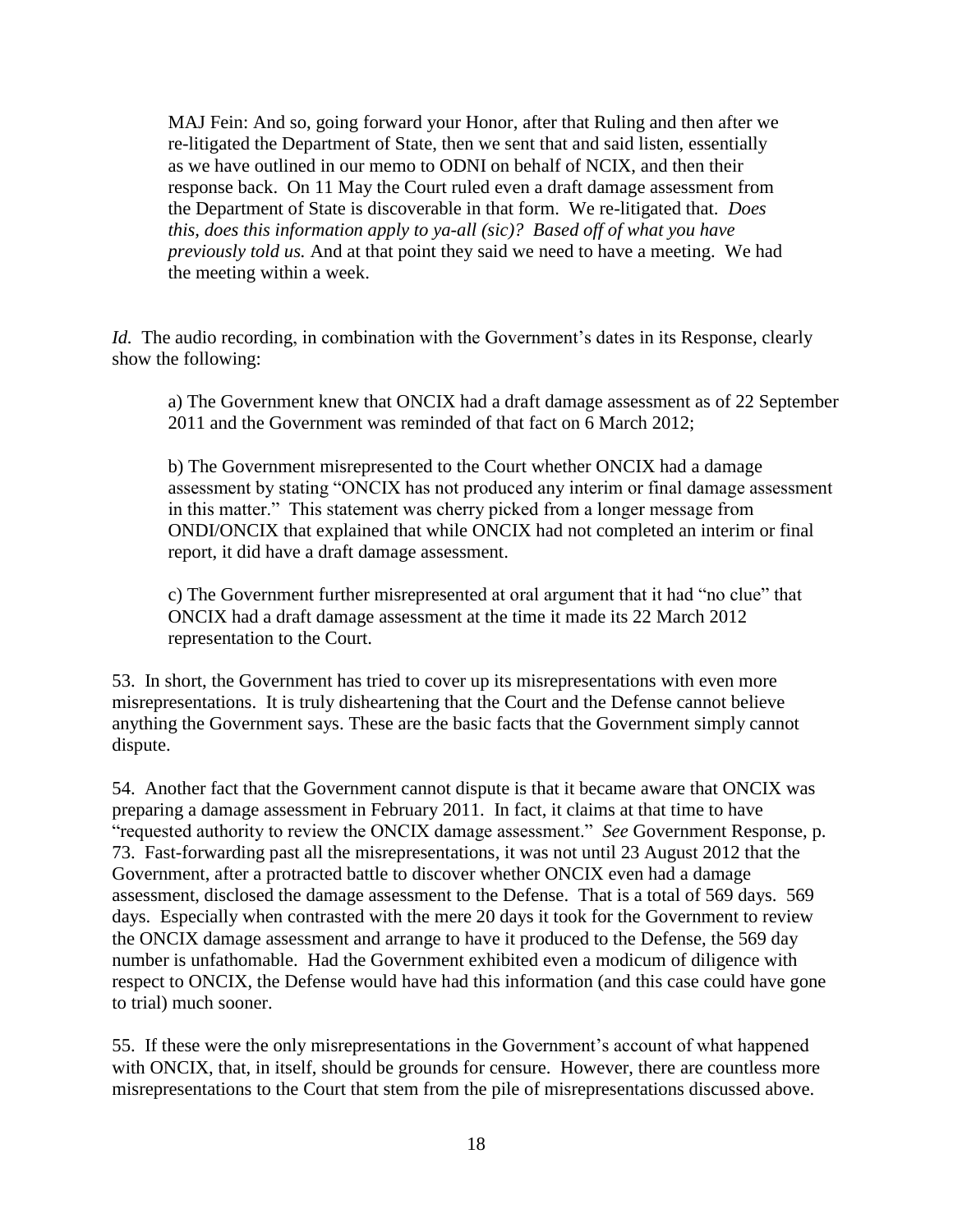#### b) MAJ Fein Misrepresented That He Simply Relayed What He Was Told by ONCIX

56. The Court was, rightly, not satisfied with the Government's account of what happened with ONCIX. The Court asked MAJ Fein about why he made the representation to the Court that he did in light of his admission in oral argument that he knew ONCIX was charged with completing a damage assessment. MAJ Fein repeatedly fell back on some variation of, "that's what ONCIX told us, and that's what we told you."

MAJ Fein: And then their response of course given was the department of, ONCIX has not completed a damage assessment – to date they have not produced any interim or final damage assessment in this matter. *That is what they gave us and told us.*

…

MAJ Fein: ... And so, by us writing that down, and inquiring is this all you have, is this what it is? *And this is the response we received.* That is ultimately what we – fast forward, at the motions hearing, on the record, both at the 802 conference after the motions hearing, and on the email inquiry on 21 March, when asked. As you will notice from the Court's motion to compel discovery dated 23 March 2012, the Court documented the email questions and those email questions were does the damage assessment essentially exist with ODNI, or excuse me with ONCIX. And we responded in an email ONCIX has not produce any interim or final damage assessments in this matter. *We asked them the questions. We don't have any other access to their files. They answered it. So, at that point we relayed that to the Court, we relayed it to the Defense and the Court ruled.* Then –

…

MAJ Fein: We asked questions, we give them the relevant cases, the case law, we show them the discovery requests and any other orders. *And then they give us the answer*. Or give us access and we go search them for the answer. *And in this case, they gave us the answer. We relayed that to the Court.*

…

MAJ Fein: Yes, your Honor, we did. And we were told that they were compiling the documents to do a damage assessment. *We asked what is the status of the damage assessment so that we can relay it to the Court and this was the exact wording we were given.*

…

MAJ Fein: … We inquired into what documentation they had, that we could report on whether they have a draft damage assessment. *And they reported back again, to date ONCIX has not produced any interim or final damage assessment in this matter, when we asked them the question.*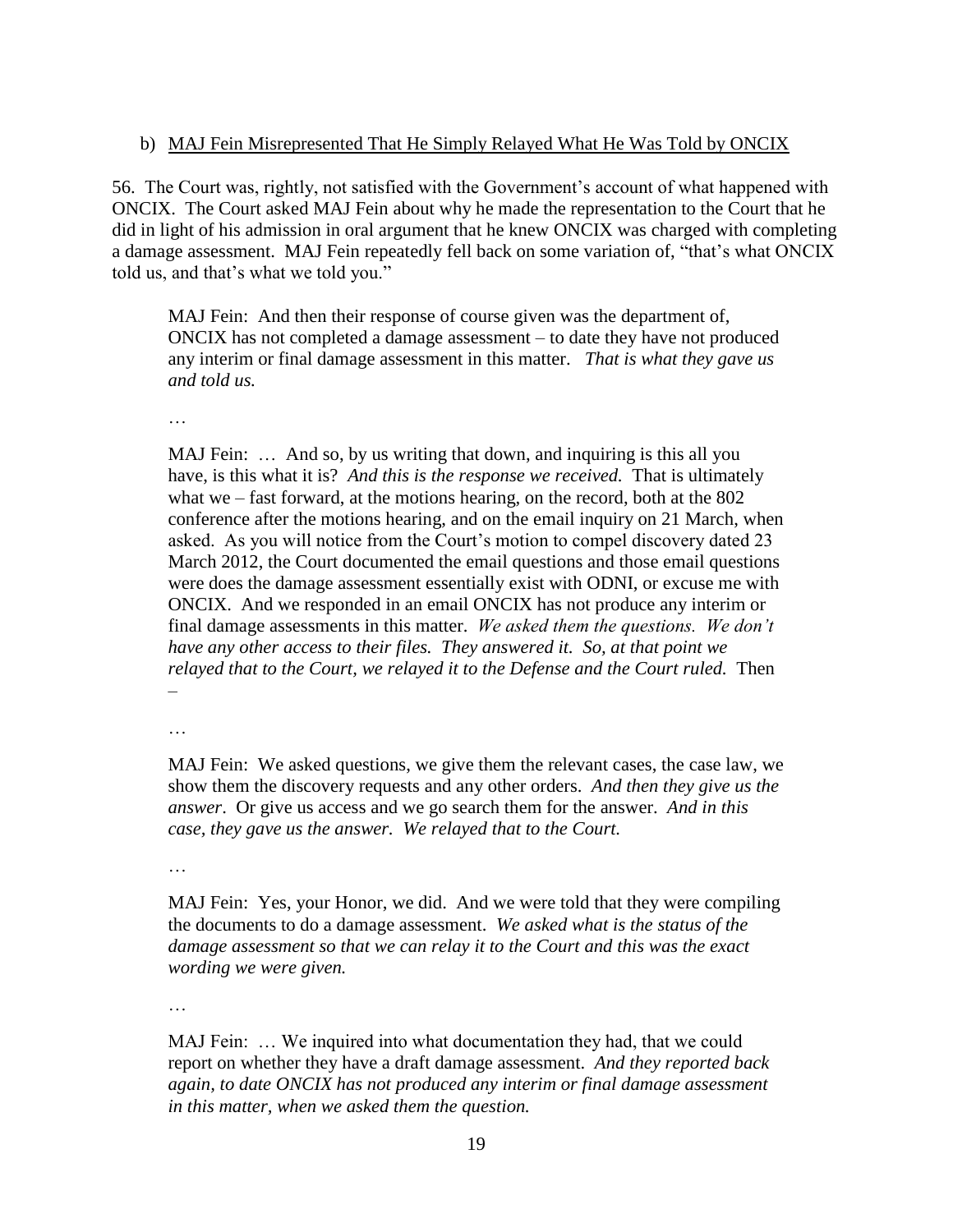MAJ Fein: So we did have discussions with both entities on what the differences could be, but at the end of the day we asked "do you have any documentation or do you have a damage assessment, and if not, what do you have?" *And these were the responses that we were given and that we relayed to the Court.*

Article 39(a) Audio Recording 6 June 2012 (emphases supplied). MAJ Fein stated on *six*  separate occasions that he simply repeated the answers that he was given by ONCIX. What he failed to state is that he repeated only *a portion* of the answer that was given by ONCIX – the portion which, in isolation, is misrepresentative of the documentation that ONCIX had in its possession and that the Government *knew* ONCIX had in its possession.

57. Moreover, the six separate submissions above convey the impression that MAJ Fein had absolutely no idea that ONCIX had a draft damage assessment and that he was attempting, to no avail, to determine what ONCIX had by way of a damage assessment. As indicated above, MAJ Fein knew on 22 September 2011 that ONCIX had a "working draft." Clearly, these earnest conversations with ONCIX that MAJ Fein told the Court about, where he tried in vain to figure out what ONCIX had in terms of a damage assessment, did not take place. Again, more misrepresentations to cover up the original misrepresentations.

#### c) MAJ Fein Misrepresented that ONCIX's Communication Was Oral

58. The Court, in attempting to figure out what happened with ONCIX, asked MAJ Fein a pointed question – how did ONCIX make the representation to you that they had not produced any final or interim damage assessments in this matter?

59. The dialogue between the Court and MAJ Fein reads:

…

MAJ Fein: And then their response of course given was the department of, ONCIX has not completed a damage assessment – to date they have not produced any interim or final damage assessment in this matter. That is what they gave us and told us.

COURT: Did they do that orally or in writing?

MAJ Fein: *Orally your Honor*. And so, by us writing that down, and inquiring is this all you have, is this what it is? And this is the response we received. That is ultimately what we – fast forward, at the motions hearing, on the record, both at the 802 conference after the motions hearing.

*Id.* In its Response, the Government states that on 6 March 2012, the prosecution received a response from ODNI on behalf of ONCIX with the statement, *inter alia*, "ONCIX has not produced any interim or final damage assessment in this matter." Government Response, p. 29. The Response shows that the communication from ONCIX was written, not oral, as MAJ Fein claimed.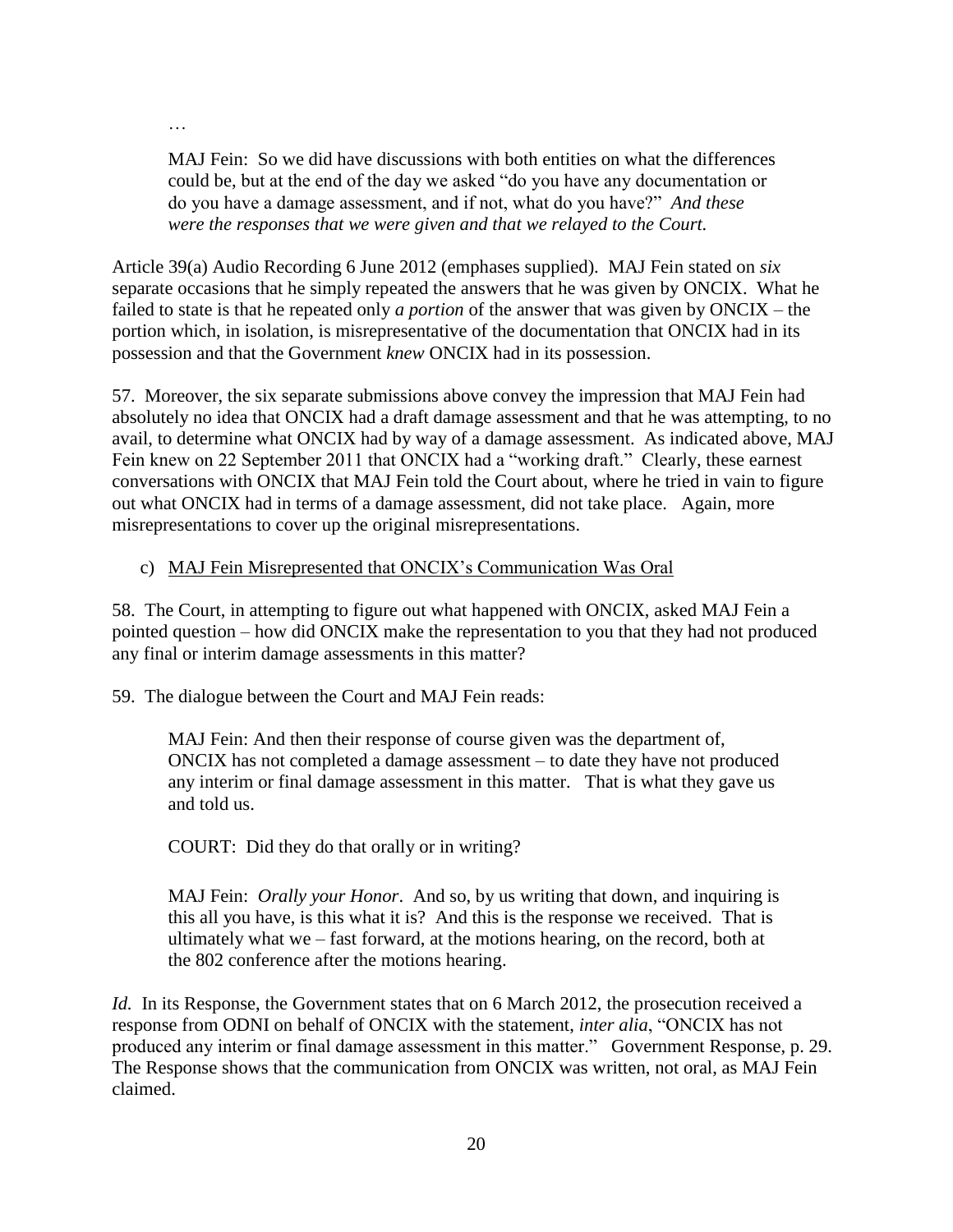60. MAJ Fein will undoubtedly claim that he forgot that the communication was written. Any such claim, however, should be viewed with suspicion. MAJ Fein appeared to recall the conversation (that didn't happen) with ONCIX with remarkable clarity. He stated that the communication was oral and that the Government "[wrote] that down, and inquir[ed] 'is this all you have, is this what it is?'" *Id.* 

61. The reason that MAJ Fein stated the communication was oral is obvious: because that way, no one would be able to prove it didn't happen. He did not count on the fact that there would ultimately be a day of reckoning for the multitude of misrepresentations, half-truths and omissions.

d) MAJ Fein's Misrepresented That the Government Double-Checked with ONCIX After Receiving the Court's Questions

62. At oral argument, MAJ Fein stated that after the Court sent the email questions on 21 March 2012, it reached out to ONCIX again on this issue prior to responding on 22 March 2012:

MAJ Fein: Yes, your Honor. And the prosecution did exactly that, your Honor. *Even after the email from the Court, the prosecution reached out to ODNI and NCIX to ask the question again* and this was the response we received.

*Id.* 

63. The Government's Response does not refer to this communication with ONCIX/ODNI on 21 or 22 March 2012. Nor does the Government's 230 page Chronology.<sup>11</sup> Again, the

<sup>&</sup>lt;sup>11</sup> All the Government's entries for 21-22 March 2012 are reproduced below:

<sup>21-</sup>Mar-12 Wed Email with DOS-request to disclose IRTF assessment of DOS equities

<sup>21-</sup>Mar-12 Wed Email with OGA1-prosecution sent copy of other Agencies' information for review and consent to disclose

<sup>21-</sup>Mar-12 Wed leave (Wife Surgery)

<sup>21-</sup>Mar-12 Wed Motions practice to include research and drafting

<sup>21-</sup>Mar-12 Wed Phone call with DOJ

<sup>21-</sup>Mar-12 Wed Phone call with DOS for discovery meeting concerning damage assessment and prudential search request

<sup>21-</sup>Mar-12 Wed UCMJ v Commissions research

<sup>21-</sup>Mar-12 Wed Worked on Speedy Trial Tracker

<sup>22-</sup>Mar-12 Thu Email from VA with response to request

<sup>22-</sup>Mar-12 Thu Email with BBG to request update on research for discoverable material

<sup>22-</sup>Mar-12 Thu Email with DA-discussed obtaining defense access to NWC

<sup>22-</sup>Mar-12 Thu Email with FBI-prosecution sent other Agency's information for review by FBI in order to produce in discovery

<sup>22-</sup>Mar-12 Thu Email with NASA received portion of damage assessment via email

<sup>22-</sup>Mar-12 Thu Email with OGA2-requested review for OGA2 equities

<sup>22-</sup>Mar-12 Thu Email with VA-received damage assessment

<sup>22-</sup>Mar-12 Thu Evidence research

<sup>22-</sup>Mar-12 Thu From BBG OGC- Stated they are still trying to track down their copy of the assessment

<sup>22-</sup>Mar-12 Thu From NRC- States that OGC point of contact was out of the office due to a death in the family and will be back next week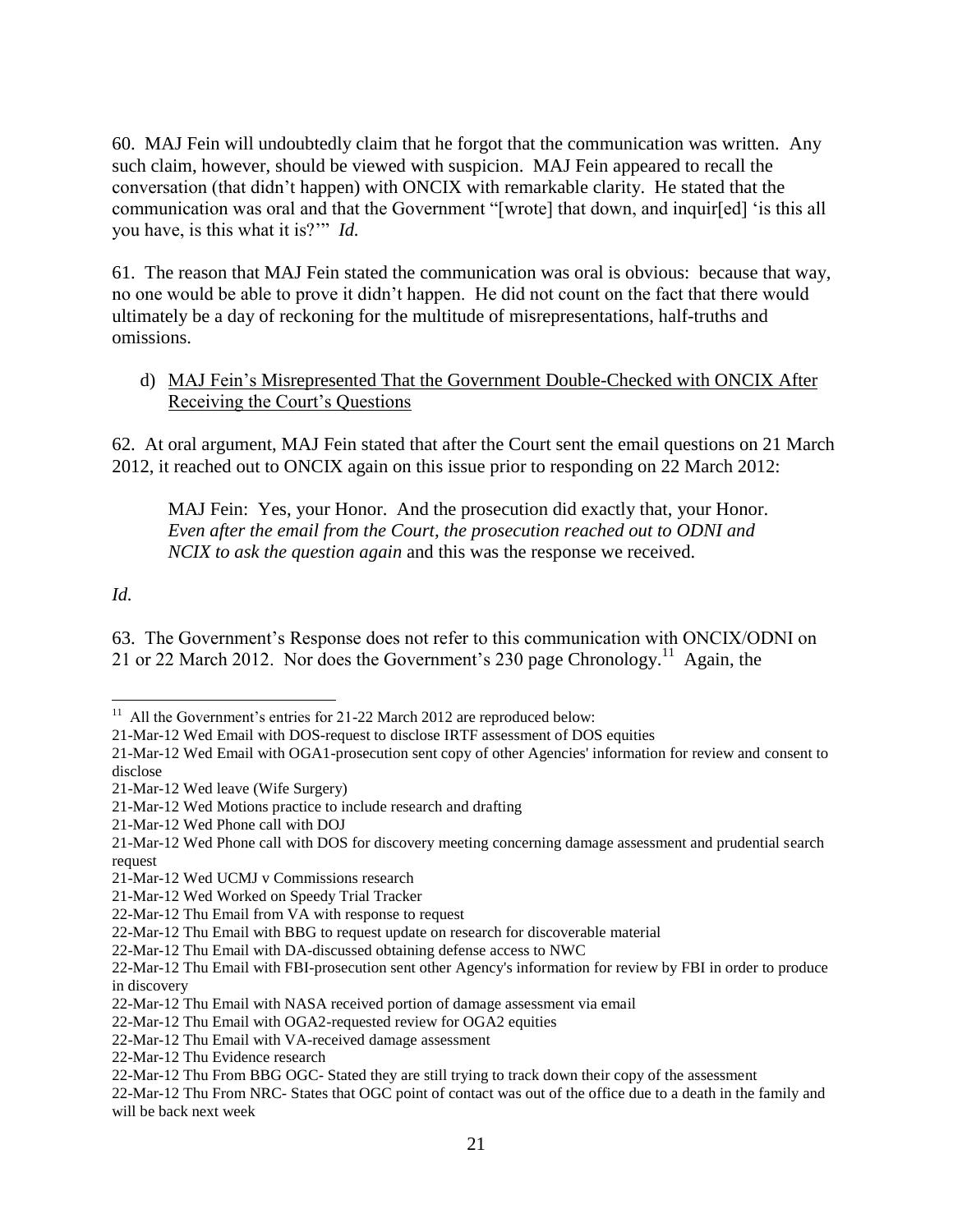Government appears to have misrepresented to the Court that it had communication with ONCIX after it received the questions from the Court on 21 March 2012 and prior to responding to the Court on 22 March 2012.

## e) MAJ Fein's Misrepresented What Happened After the Court's Ruling on 11 May 2012

64. At oral argument, MAJ Fein stated that it was after the Court's Ruling on 11 May 2012 regarding the discoverability of the Department of State damage assessment that he felt compelled to go back to ONCIX to get ONCIX to reassess its position:

MAJ Fein: … So, so the Government's position isn't that we didn't know that they weren't in the process of creating a damage assessment, but we were unaware that they had any other documentation created that would even qualify as a draft. Once we received the Court's Order on 11 May, we had them relook and reassess and that is when we started this process.

…

MAJ Fein: … the prosecution had no clue, we had to rely on what they were told, or what we were told. And then we remedied it the moment we realized that, that, we attempted to remedy it once we realized, and asked them to reassess their position based off the Court's Order of 11 May. But they had to come back to us to say "yes, what we read actually means we have something like that. Not what necessarily we told you before." Of course, everything changes as time goes on. So, once they told us, we then went through the procedures and we are here.

…

MAJ Fein: And so, going forward your Honor, after that Ruling and then after we re-litigated the Department of State, then we sent that and said listen, essentially as we have outlined in our memo to ODNI on behalf of NCIX, and then their response back. On 11 May the Court ruled even a draft damage assessment from the Department of State is discoverable in that form. We re-litigated that. Does this, does this information apply to ya-all (sic)? Based off of what you have previously told us. And at that point they said we need to have a meeting. We had the meeting within a week.

Article 39(a) Audio Recording 6 June 2012 (emphases supplied).

65. Clearly, and in light of the fact that the Government had actual knowledge that ONCIX had a "working draft" on 22 September 2011 and a "draft" on 6 March 2012, these conversations did not take place as MAJ Fein claims they did. The Government did not go back to ONCIX to inquire as to whether ONCIX had a draft damage assessment. The Government *knew* that

 $\overline{\phantom{a}}$ 

<sup>22-</sup>Mar-12 Thu leave (Wife Surgery)

<sup>22-</sup>Mar-12 Thu Motions practice to include research and drafting

<sup>22-</sup>Mar-12 Thu Phone call with CCIU

<sup>22-</sup>Mar-12 Thu Phone call with NSF to inquire about any discoverable material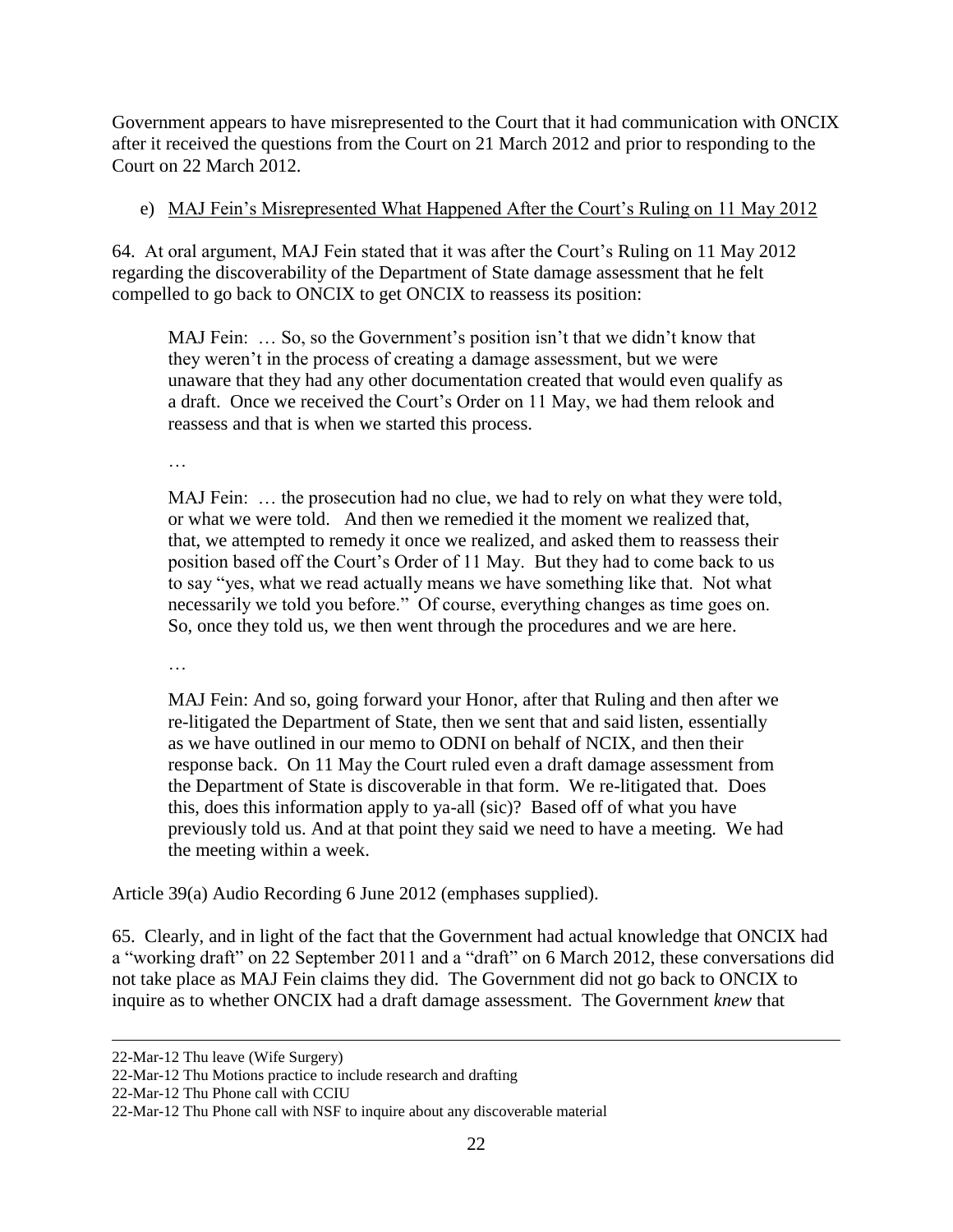ONCIX had a draft damage assessment. What the Government went back to ONCIX with was the Court's ruling that the draft damage assessment (about which it had known for approximately 8 months) was discoverable. MAJ Fein, however, had to continue to tell the elaborate and fanciful story that he had weaved to the Court, so as to convince the Court: a) that he had not made any misrepresentations; and b) that the Government had been diligent all along. Nothing could be further from the truth.

## **2. The Government Was Not Diligent in Obtaining Damage Assessments from the 63 Agencies**

66. The Government concedes that the speedy trial clock began on 27 May 2010 when the accused was placed under pretrial restraint. The Government admits that its first meeting with ONCIX was not until 2 February 2011, 251 days later. The Government provides no explanation of why it was not in contact with ONCIX, an apparently closely aligned agency, any earlier.

67. On 18 February 2011, ONCIX informed the Government that it would not be able to turn over the individual damage assessments it had received from the agencies it had contacted and that "approval from the other government organizations was necessary, since many of the individual assessments were classified." *See* Government Response, p. 28. Apparently, after this communication, the Government tried for over *one full year* to figure out a "system" to obtain these very short damage assessments before it had the brilliant idea to ask a paralegal to track them down. It was not until 27 February 2012, some 374 days after it was informed that ONCIX could not turn over these damage assessments that the Government, in a moment of sheer genius, figured out how to obtain them. The paralegal then tracked down these damage assessments in approximately one month.

68. It is clear that if the Government had exercised even a modicum of diligence, these damage assessments could have been provided to the Defense in March or April of 2011, not over one year later. The Government can point to no justification – other than its own ineptitude – to explain the ridiculous time lag in obtaining these very short damage assessments from individual agencies. The only "explanation" for such a time lag is that the damage assessments revealed that little to no damage was done to any agency of the U.S. Government – and, of course, the Government has not been in any hurry to turn over any of that sort of information to the Defense.

69. The above dates are taken directly from the Government's motion and are the key dates in assessing the Government's lack of diligence from a big-picture perspective. However, as with most of the Government's submissions, things simply do not add up with respect to the rest of the story. The following highlights the various residual inconsistencies and gaps in the Government's story:

 Apparently, the Government didn't receive the contact information for the various agencies until 14 October 2011, but the Government claims that it attempted to contact the different organizations on 11 October 2011. *Id.* at p. 28-29. How could the Government have contacted these agencies without their contact information? If the Government did indeed have their contact information, why did it not contact them earlier?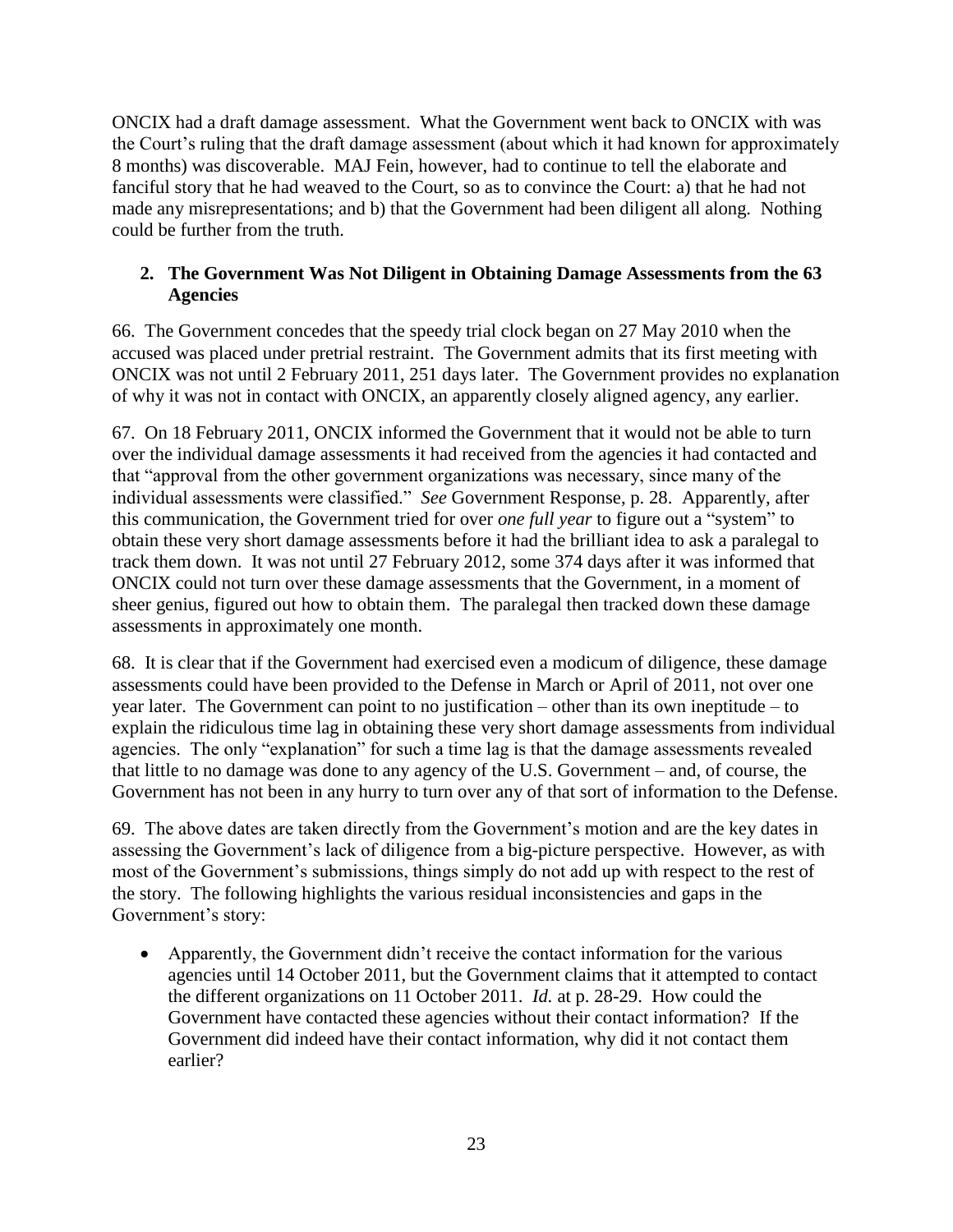- The Government's meetings and communications with ONCIX were seemingly repeats of one another. On 18 February 2011, "the prosecution sought assistance from ONCIX to retrieve the individual damage assessments of those government organizations from which ONCIX requested input. ONCIX advised the prosecution that approval from the other government organizations was necessary, since many of the individual assessments themselves were classified." *Id.* at p. 28. Approximately 5 months later, the Government and ONCIX had made no progress on this point. On 14 July 2011, "ONCIX notified the prosecution that it would need authorization from the other government organizations to retrieve those organizations' individual assessments." *Id.* How can it be that after 146 days, absolutely no progress was made on this front and that the Government was still at Square One?
- The Government claimed in oral argument that it only found out in February 2012 that it needed to go to the agencies directly, rather than go through ONCIX to obtain the damage assessments. This is wholly inconsistent with its new position in its Speedy Trial motion where it indicates that it knew in 2011 that it had to retrieve the damage assessments from the individual agencies and that it began the process of retrieving those damage assessments "on or about 1 November [2011]." *Id.* at p. 29. At the 6 June 2012 motions argument, MAJ Fein stated that it was in February 2012 that he learned he would have to go to the individual agencies:

MAJ Fein: … The NCIX as explained in the Government's filing to explain the difference between assessments and investigations. The NCIX is chartered to do a national level, national counterintelligence review  $- a$ damage assessment at a national level. That's what their – what the counter espionage act, excuse me, what the counterintelligence act set up. We briefed that in our filing. That is their charter. They do it government wide. They receive inputs from different government organizations. What Mr., excuse me, what the Defense has already referenced and we have already produced to the Defense are different entities that have submitted their information to NCIX. We have not reviewed any document that belongs to NCIX. Period. *What we have done is, we have gone to the originator, the owner of the information that was submitted to NCIX. The original entities, to request approval to review their material, and if discoverable, turn it over to the Defense. And that is what the Defense has been receiving.* Specifically, the ultimate source your Honor of these documents is not NCIX. The source of the documents that the Defense is receiving in discovery are the actual agencies. *So as mentioned earlier on the record today, the Department of Agriculture or the, or any of the executive departments that the Defense has received, those organizations independently did their own and submitted those*. We have gone to those agencies for efficiency purposes. We have acquired the documents, or attempting to finalize acquiring all of the documents. And then once we obtain them or review them get approval to turn them over if discoverable and give them to the Defense immediately once we get that approval.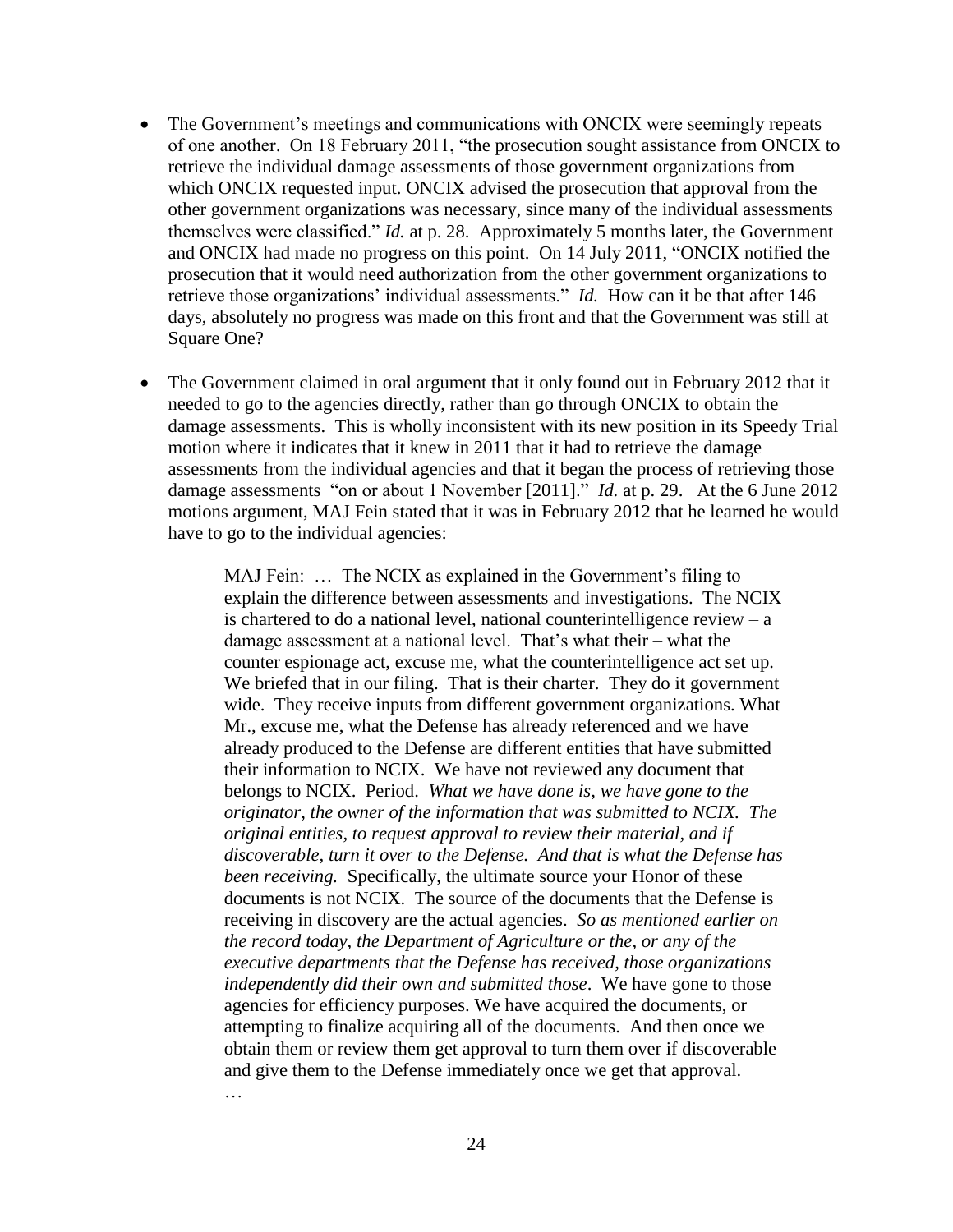MAJ Fein: Correct your Honor. It is our belief, at that point [February 2012], that they were compiling these other assessments *we knew about because we started reaching out once they told us about it – to go get those*. But, that they had no other documentation that would be subject to discovery – based off this response. So, yes we did know that their individual organizations were submitting theirs, and *that is why we went out to those independent organizations to get them approval and disclose them*.

Article 39(a) Audio Recording 6 June 2012 (emphases supplied). As is clear from the above passage, MAJ Fein states he became aware that ONCIX had received inputs from various agencies in February 2012, and it was at that point that the Government began reaching out to these different agencies. ("we knew about [these other agencies] because we started reaching out once they told us about it – to go get those."; "So as mentioned earlier on the record today, the Department of Agriculture or the, or any of the executive departments that the Defense has received, those organizations independently did their own and submitted those"). *Id*. Indeed, this is confirmed in an email from

**\*\*\***, a paralegal for the Government, to the EPA. **\*\*\*** writes on 27 February 2012:

I am a paralegal for the prosecution team in the Court-Martial of Private First Class Bradley Manning in connection with "W#kileaks." The purpose of this email is to request a copy of all documents your organization provided to NCIX approximately one year ago. Although we have been coordinating with NCIX/ODNI for the past year*, just two weeks ago they determined that we cannot review copies of your organization's documents in their possession, and we must directly go to your organization to coordinate a review*.

*See* Appellate Exhibit 173.

The Government knew in 2011 that it had to go to the individual agencies directly (indeed it claimed to have begun the process in November 2011) – and yet it represented to the Court and the Defense in oral argument that it learned in February 2012 that it had to go to the agencies directly. The Government has told so many falsehoods that it is having trouble keeping its stories straight. The Government, of course, told such falsehoods in order to create the illusion of diligence (i.e. "We didn't know until February 2012 that we had to go to the individual agencies and when we found out, we did that immediately."). However, when one looks at the dates the Government has presented to the Court and the representations it had made, one sees that the reality is otherwise than presented by the Government.

 The Government claims that on or about 1 November 2011, it "the prosecution began to reach out to individuals on the ONCIX contact list in order to obtain copies of the damage assessments." *Id.* at 29. The Government provides no proof of this. If this actually happened, where were these damage assessments? Why was there a need to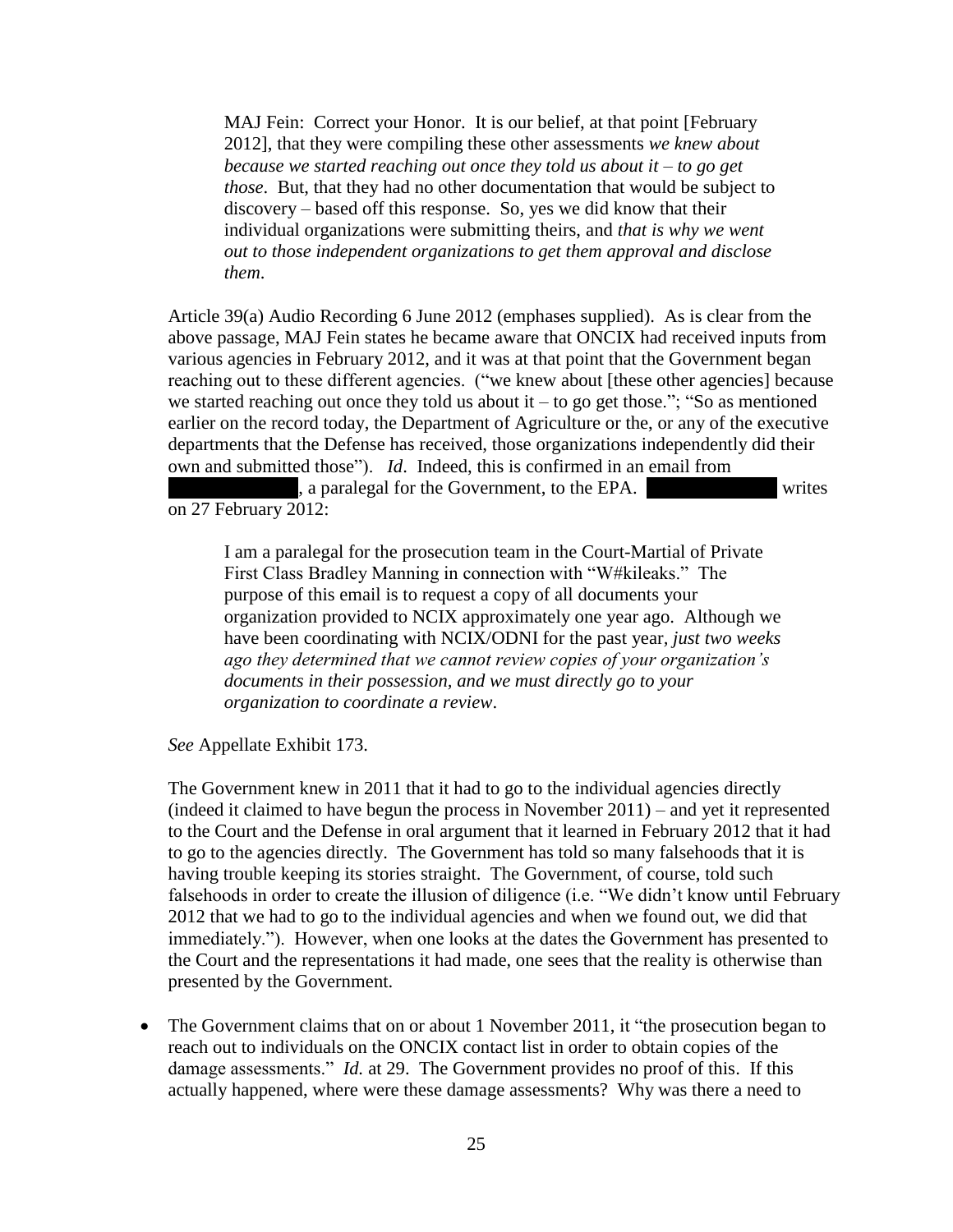have a paralegal re-reach out to these same organizations in February 2012? Moreover, it is impossible to reconcile the Government's timeline with its representation at the first 802 session in February 2012 that it had contacted these agencies and had received no *Brady* information from them. In short, the timeline that the Government has presented does not make sense:

1 November 2011 – Government reaches out to individual agencies to obtain damage assessments. Unclear which agencies the Government contacted and what the response was.

23 February 2012 – Government represents that it has already reached out to individual agencies and found no *Brady* material.

27 February 2012 – Government tasks a paralegal to reach out to agencies that it has apparently already contacted.

March-onward – Defense begins receiving damage assessments/*Brady* from each of the agencies that the Government purported to have contacted in November 2011 that apparently had no *Brady* material.

In particular, the Government had represented at an 802 session on 23 February 2012 that the Government had reached out to the Department of Agriculture as part of its *Brady* search and found nothing. Article 39(a) Audio Recording 23 February 2012, (unauthenticated record of trial at p. 39). *See* Transcript at p. 106 ("Mr Coombs: Even going so far as going to the Department of Agriculture to see if they had potential information there. And then they stated; and they even state it here, that they have not found any *Brady* material."). The Court summed up the 802 session for the record as follows:

MJ: The government advised the Court that although it has been extensively engaged in evaluating executive branch and sub-branch files for discoverable information prior to referral, the government's due diligence obligations under the *Brady Williams* case law; duty to find, evaluate and disclose favorable and material evidence to the defense will take additional time because of the need to cull through voluminous classified and unclassified information contained throughout executive branch [and] sub-branch agencies that have been involved in the classified information disclosure investigations.

*Id.* at p. 38. The Defense added the following:

Mr. Coombs: Just that the when government spoke about its *Brady* search they stated at that time they had not found any *Brady* material even though they had looked for over a year.

*Id.* at p. 39. Even though the Government claimed on February 23 2012 that it had already searched the Department of Agriculture and found nothing, the very next day, the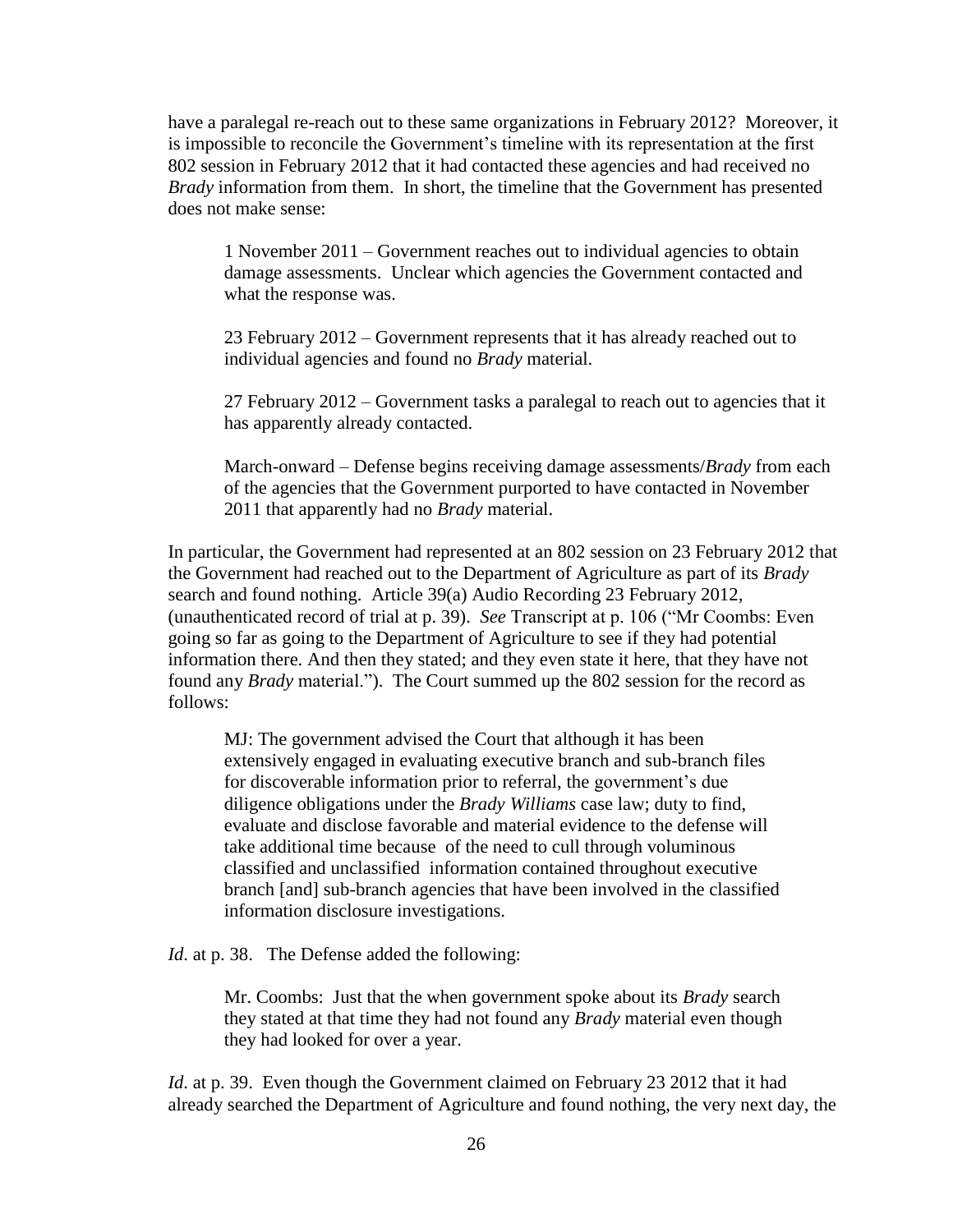Government "email[ed] … the Department of Agriculture to inquire about any discoverable material." *See* Chronology. Then on 30 March 2012 the Government states that it "retrieved classified response from Department of Agriculture and subsequently disclose<sup>[d]</sup> it to the defense." *Id.* How could the Government have represented that it had contacted the Department of Agriculture as of 23 February 2012 and that the Department of Agriculture did not have any discoverable material, but then contact the Department of Agriculture the very next day and ultimately disclose discoverable material from the Department of Agriculture a couple of months later?

 If it is true that the Government began reaching out to agencies in November 2011, some ten months after being in touch with ONCIX, why was there a three month lag between that time and the time it put in place its revolutionary paralegal idea? This, of course, begs the question of *who* exactly was contacting agencies in November 2011.

70. There are so many holes in the Government's story, that it will be impossible for the Government to now plug them all. The bottom line is that the Government waited for well over a year to collect damage assessments from the 63 agencies which it knew were favorable to the Defense in the hopes that it would never have to produce them. The actual collection process ended up being only a month or so, according to the Government's Response. Now, after the fact, it has woven a fictional account of what happened with these damage assessments to convey the impression that it had been diligent all along. In reality, had the Government exercised reasonable diligence, these damage assessments would have been produced almost a year ago (i.e. in April or May of 2011).

#### **3. The Government Was Not Reasonably Diligent in Producing Discovery from the FBI, the Organization that Jointly Investigated the Accused**

71. Much like with ONCIX and the 63 agencies, the Government dragged its feet on producing the FBI investigative file and related discovery from the FBI (in particular, an "impact statement" that it hid from the Court and the Defense). The investigative file and the impact statement will be discussed, in turn:

## a) The Government Did Not Exercise Reasonable Diligence in Producing the FBI Investigative File to the Defense

72. According to the Government's Response, the FBI agreed to participate in a joint investigation of the accused on or about 30 July 2010. *See* Government Response, p. 6. The Government waited until 19 April 2011 to request approval to disclose to the defense the FBI case file and its sub-files. *Id.*, p. 22. Apparently, the Government made two other duplicative requests on 28 July 2011 and 15 August 2011. It is unclear why the Government had to make three requests for the same thing. Leaving this issue aside, it was not until 1 February 2012 that the Government "completed its review of the FBI file related to the accused." This is a total of 288 days. While the FBI file related to the accused was undoubtedly large, there is no explanation as to why it took five prosecutors nearly *one year* to review the file.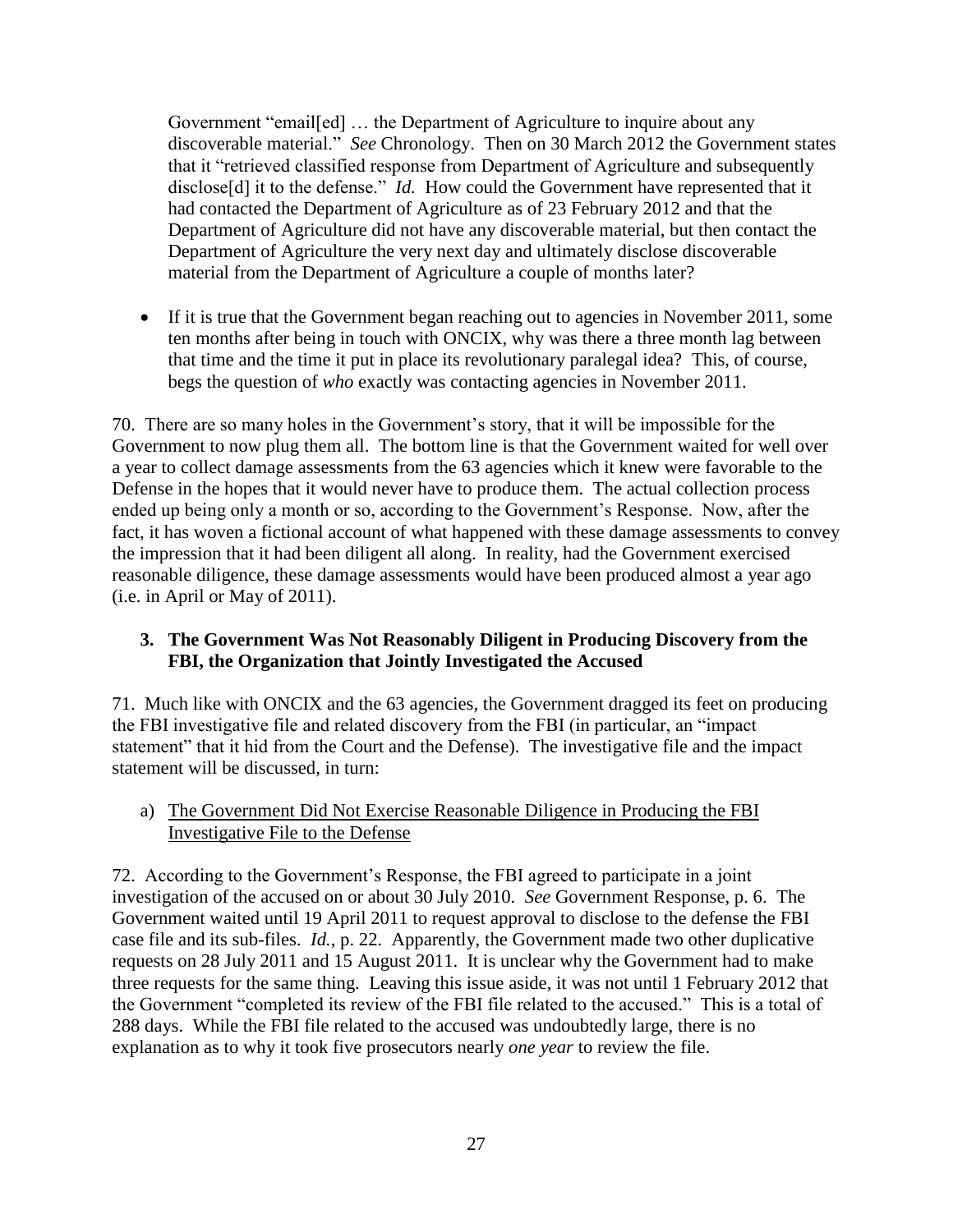73. The Government claims that after reviewing the file, on 7 February 2012, it "began extensive negotiations with DOJ and the FBI to disclose all requested information to the defense."<sup>12</sup> The Government then states, "The FBI would not approve disclosure to the defense, absent a military judge to issue a Protective Order." *See* Government Response, p. 22. The Government includes a citation to Unclassified Email 0451. The email is dated 5 May 2011, nine months *prior* to the Government even reviewing the FBI file and engaging in "extensive negotiations" with the FBI as to whether the FBI would consent to disclosure of its case file. The email, from someone at DOJ, is entitled "CID Case File and Update" and reads as follows:

Hi Ashden/Joe,

 $\overline{\phantom{a}}$ 

Thanks for the update and the disks. **Thanks** and I have taken a preliminary look and wanted to give you advance notice of some potential concerns that we have with some of the items on the unclassified disk, as follows: [redacted]

That's it for now. But I think it's fair to say we will likely need an extension from Monday May 9 to complete the review and obtain all necessary court orders.

74. The reference to "completing the review and obtaining all necessary court orders" refers to whatever task the FBI/DOJ was asked to complete by 9 May 2011.<sup>13</sup> Apparently, that task involved potentially obtaining a court order. This "court order" must have referred to some sort of civilian court order, since there was no order from a military judge that could have been obtained in May 2011, the time frame contemplated by the email (a military judge was not detailed to this case until February of 2012).

75. The email does not, by any stretch of the imagination, say that the FBI refuses to disclose information to the accused absent a military judge's protective order. First, the email does not refer to a "military judge" or a "protective order." Second, the email was drafted nine months *prior* to discussions about whether the FBI file would be disclosed to the accused. Third, something as important as the FBI refusing to disclose information to an accused absent a military judge's protective order would not be casually referenced as a throwaway line after "That's it for now." Presumably, there would be some formal memorandum from the FBI indicating that it would not consent to disclosure unless the information was subject to a military judge's protective order (and presumably, this memo would be prepared in February 2012, pursuant to the "extensive negotiations"). Fourth, the email is entitled "CID Case File" which seems to suggest that this doesn't even deal with the FBI investigative file. Fifth, this apparently important communication is not even referenced in the Government's chronology/time sheets; one would expect something as significant as the FBI refusing to disclose documents absent a military judge's protective order would be at least as important as the 5 May 2011 entry "worked on fixing issues with courtroom equipment." *See* Government Chronology. Finally, there is an email from MAJ Fein on 11 May 2012 that appears to be part of the same email chain as the 5

 $12$  The Government cites "Enclosure 1" for this proposition. Enclosure 1 spans many hundreds of emails, so it is not clear what the Government is referring to.

<sup>&</sup>lt;sup>13</sup> Based on Government Response, Enclosure 1, Unclassified Email 0465, it appears that the task was to do an "initial scrub of CID's files for [FBI] equities." *See also* Unclassified Email 0452.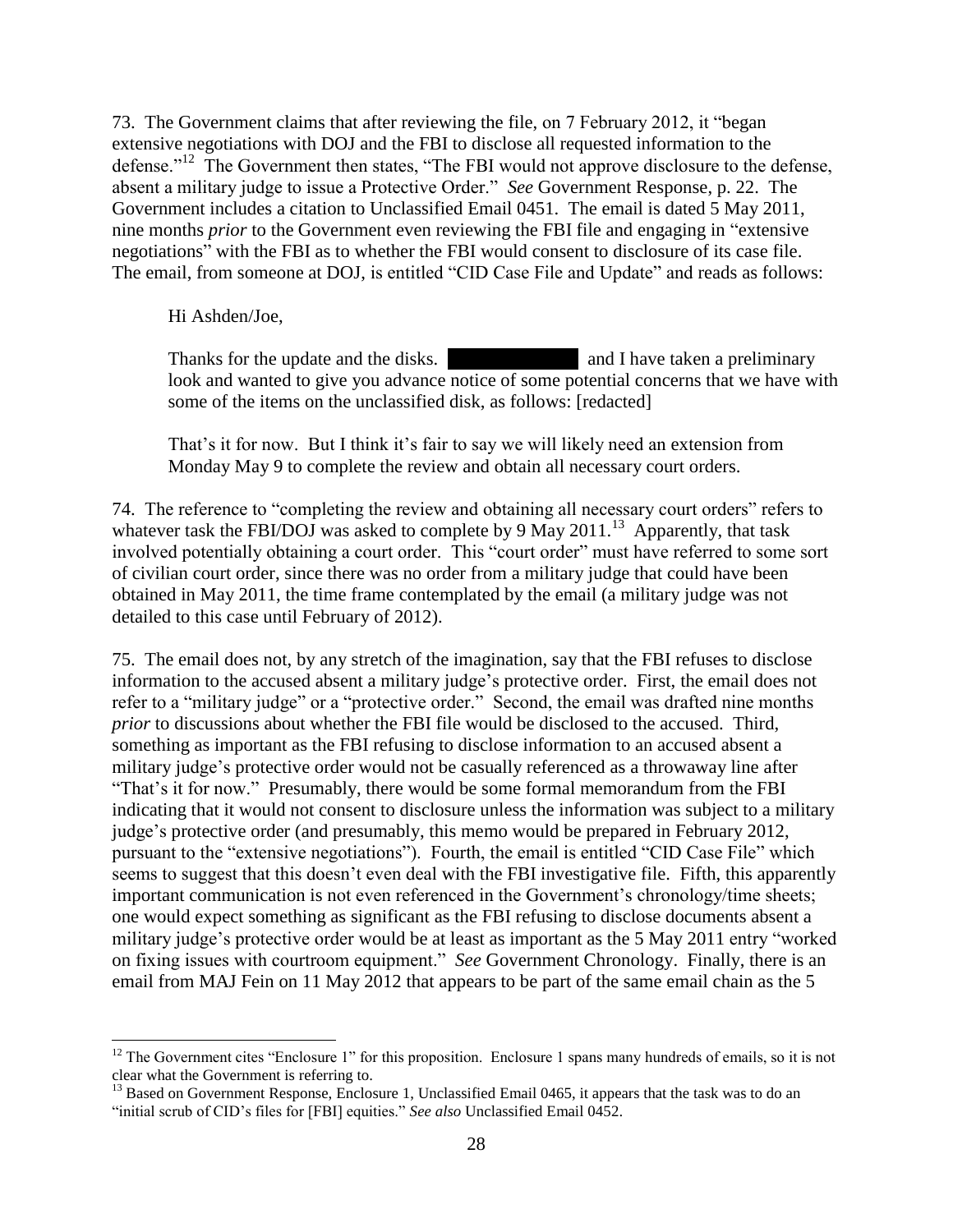May 2011 email (the subject line is "CID Case File and Update"). In this email, MAJ Fein writes:

Thank you again for the review of the CID files … Joe and Angel are going to coordinate with [redacted] to finish scrubbing the FBI files, and then we will put together our 'wish list' of the documents we would like authorization to use and/or turn over in discovery. Ideally, in the coming weeks, we will have a comprehensive list of all documents in all investigative files (CID, FBI, and DSS), that we would like to seek approval for use during discovery and will present the list to all for input and potential for follow-on action (e.g. requesting a modification of sealing orders). ….

*See* Government Response, Enclosure 1, Unclassified Email 0465. It is clear from this email that the Government has not yet reviewed the FBI investigative file, much yet prepared its 'wish list' for discovery. If that is the case, how could the email from 6 days *prior* be read to suggest that the FBI will not disclose documents (yet to be reviewed and requested) absent a military judge's protective order?

76. In short, the Defense does not believe that the FBI had a "prerequisite" that a military judge issue a protective order prior to the FBI consenting to disclosure. *See* Government Response, p. 22. At the very least, this email does not say anything close to what the Government says it does. The Defense believes that the Government needed to find a way to hide its lack of diligence in disclosing the FBI investigative file so late in the game. It was not until 21 May 2012 that the Government apparently disclosed the entirety of the FBI's investigative file to the Defense. To put this in perspective, the Defense received the FBI investigative file – an elemental aspect of discovery – nearly *two full years* after the accused was placed in pretrial restraint. In order to explain its failure to provide the investigative file sooner, the Defense believes that the Government searched its emails from the FBI and DOJ to find the expression "court order" and then claimed that this email says something that it does not – that the FBI did not consent to disclosure absent a protective order specifically issued by a military judge.<sup>14</sup>

# b) The Government Hid the Existence of the FBI Impact Statement From the Court and the Defense

77. The Government revealed for the first time on 31 May 2012 that it had "discovered" that the FBI had prepared a damage assessment (what it called an "impact statement"). In Appellate Exhibit CI (Defense Reply to Prosecution Response to Supplement to Defense Motion to Compel Discovery #2; Defense Motion for Modified Relief), the Defense argued:

Second, the Government casually mentions that it "discovered that the FBI conducted an impact statement, *outside of the FBI law enforcement file*, for which the prosecution intends to file an *ex parte* motion under MRE  $505(g)(2)$ ." Government Response to Supplement, p. 4. What does the Government mean that it "discovered" that the FBI conducted an impact statement? The

 $\overline{\phantom{a}}$  $14$  It is important to note that a protective order was already in place. The Government, however, is claiming that this protective order was not sufficient for the FBI and that the FBI was seeking, in May 2011, a protective order from a military judge who was yet to be detailed – and who would not be detailed for another 9 months.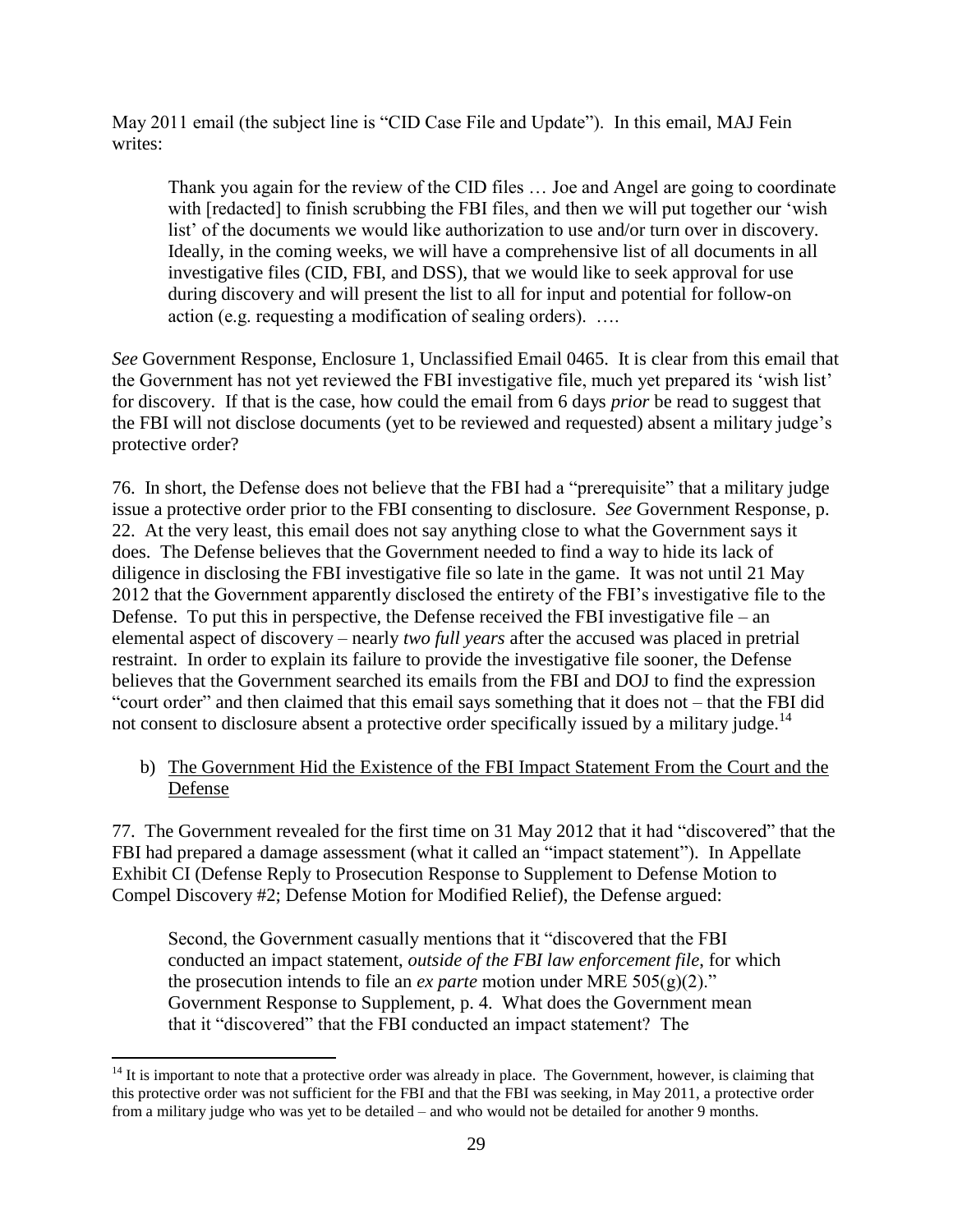Government and the FBI engaged in a joint investigation of the accused and are closely aligned. The Defense has repeatedly asked for documents from the FBI; moreover, the Government has a duty to turn over *Brady* even in the absence of a Defense Request. *See* Government Response to Supplement, p. 6 ("The prosecution shall, and will, disclose Brady … even in the absence of a defense request.").

On 20 January 2012, the Defense made the following discovery request: "Does the Government possess any report, damage assessment, or recommendation as a result of any joint investigation with the Federal Bureau of Investigation (FBI) or any other governmental agency concerning the alleged leaks in this case? If yes, please indicate why these items have not been provided to the Defense. If no, please indicate why the Government has failed to secure these items." *See*  Attachment L to Appellate Exhibit VIII at paragraph 3(b). On 31 January 2012, the Government responded: "The United States will not provide the requested information. The defense has failed to provide any basis for its request. The United States will reconsider this request when provided with an authority that obligates the United States to provide the requested information." Attachment N to Appellate Exhibit VIII, paragraph 3(b).

Apparently, despite the Defense's discovery request, the Government did not disclose the existence of the FBI impact statement in January. When was the impact statement prepared? Why is the Government only now "discovering" its existence, as if by happenstance, three months before trial? Presumably, the impact statement is something that has been in the works for a while. In other words, the FBI impact statement did not just magically appear out of thin air. Why has the Government not disclosed its existence to the Defense or to the Court? This latest revelation by the Government shows that the Court and the Defense are left completely in the dark about relevant documents that exist in closely aligned agencies until the Government decides, at its convenience, to confirm or reveal their existence. Further, the Government states that it intends to produce any *Brady* material "*as soon as possible*; however, the current case calendar outlines MRE 505 proceedings to take place a future date." Government Response to Supplement, p. 4. The subtext of this statement is that it will be months before the Defense gets access to the FBI's impact statement.

#### *Id.* p. 10-11.

78. At oral argument on 6 June 2012, the Court asked MAJ Fein *when* the Government learned about the FBI impact statement.

COURT: Alright, we will be addressing that aspect of this motion at the next session. I understand the Defense's argument. Government, are you prepared to tell me when you did know about this impact statement or impact assessment?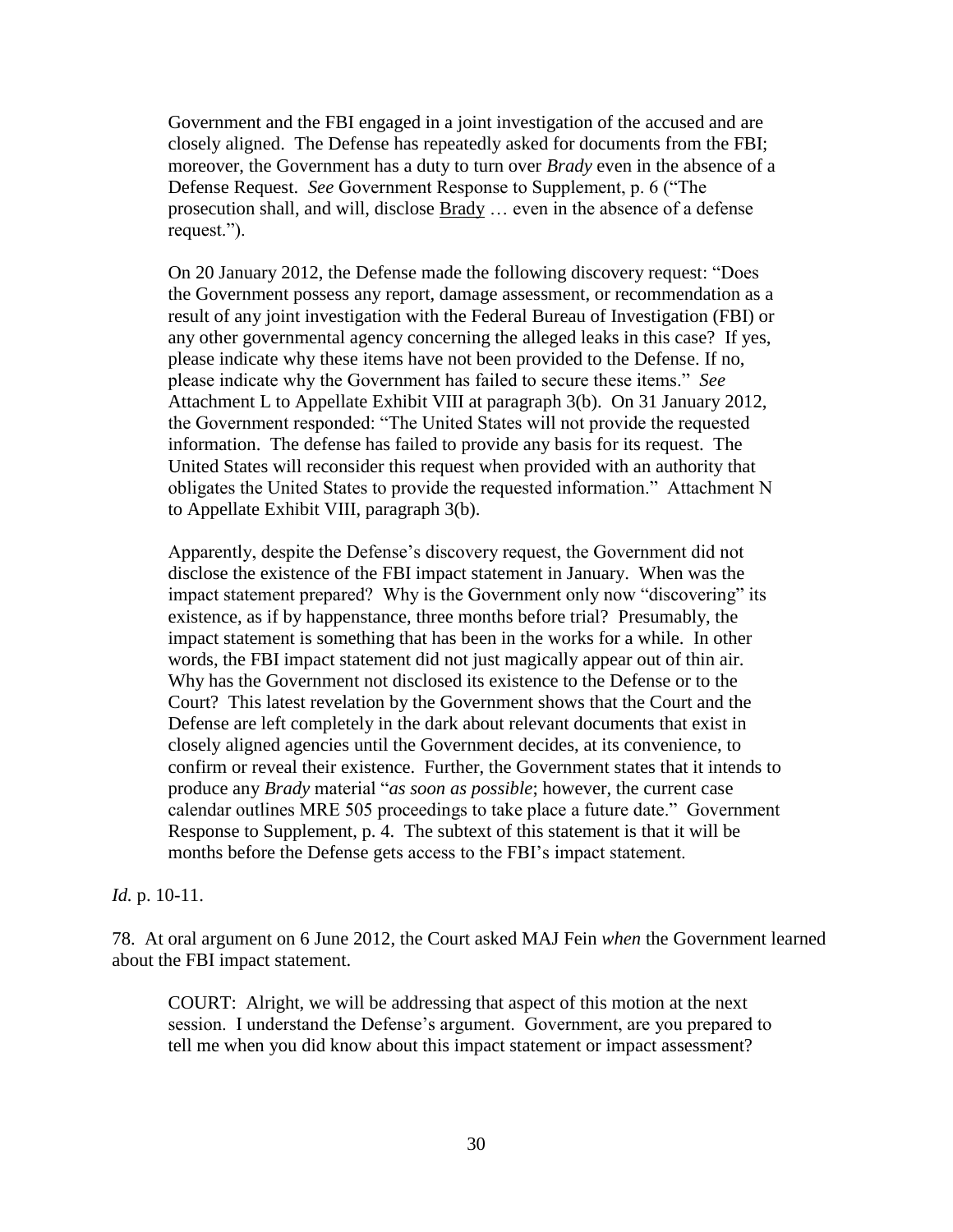MAJ Fein: Your Honor, the Government would like to at least have a chance to argue the due diligence argument first and then answer that in (inaudible) Court's order.

Article 39(a) Audio Recording 6 June 2012. MAJ Fein seemed to indicate that he would provide an answer to the Court's very straightforward question as part of the Government's due diligence submission, for which he had requested a two-week extension. MAJ Fein did not address the FBI impact statement *at all* in the Government's 20 June 2012 submission. The Government also conveniently omitted any reference to the FBI impact statement in its Response to the Defense Motion to Dismiss for Lack of Speedy Trial.

79. However, in the Government's 230-page Chronology, the Government indicates that it sent a request to review any FBI damage assessment on 6 October 2011 and that it reviewed the FBI impact statement on 2 November 2011 ("Email with FBI-sent impact statement"; "Prosecution initially reviews FBI impact statement"). It is clear that the Government knew about the existence of the FBI impact statement at some point prior to 6 October 2011 (though it is not clear when the FBI completed the impact statement or when the Government first learned of the impact statement).

80. And yet, despite knowing about the FBI impact statement since at least 6 October 2011, the Government waited until 31 May 2012 to disclose its existence to the Defense and the Court. In other words, it took the Government a mind-boggling 238 days to even *tell* the Court and the Defense that the FBI had prepared an impact statement. And, in so doing, the Government made it look like it was *just now* "discovering" the existence of the impact statement. *See* Appellate Exhibit 100, p. 4 ("The prosecution further requested that the FBI search its entire records for information relating to any damage resulting from the charged offenses. The prosecution discovered that the FBI conducted an impact statement, outside of the FBI law enforcement file, for which the prosecution intends to file an *ex parte* motion under MRE 505(g)(2)."). The Government provides no date for when the FBI prepared this statement and for why it took the Government 238 days to disclose its existence to the Court and the Defense.

81. And, because the Government sought substitutions for some of the information that it had been sitting on for 238 days, it was not until 19 July 2012 that the Court approved the Government's motion for substitutions and until 2 August 2012 that the Government provided the Defense with a copy of the court-approved substitutions. In short, it took over *nine months* from the time of the Government's review of the impact statement to get the impact statement (or a variation thereof) to the Defense.

## **4. The Government Did Not Exercise Reasonable Diligence in Producing Discovery from the Department of State**

82. As if all the above weren't enough, the Government moved at a snail's pace with respect to discovery from the Department of State. This, of course, is not surprising given what appears to be the Government's *modus operendi* with respect to the Department of State: "Let's use the information that's favorable to the Government for our purposes, but let's resist producing anything of benefit to the Defense." The Defense will separately address the Department of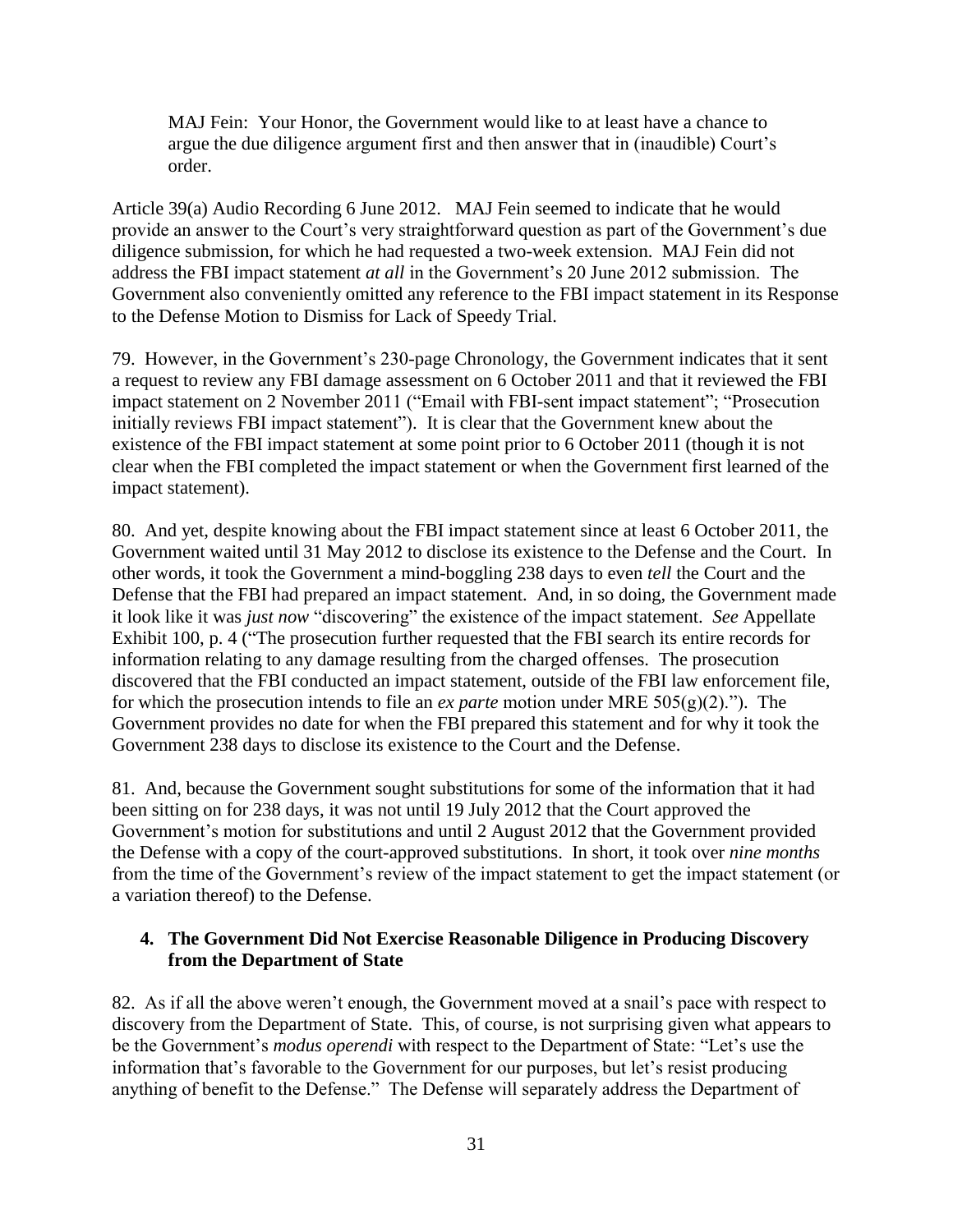State damage assessment, general discovery from the Department of State, and the Department of State's complicity in denying PFC Manning his right to discoverable material and witnesses.

# a) Department of State Damage Assessment

83. The Defense made numerous discovery requests for the Department of State damage assessment. The Government refused to provide the Department of State damage assessment to the Defense. The Government, in fact, refused to acknowledge that the Department of State was even working on a damage assessment (the Government referred to the damage assessment as "alleged") despite having submitted a request to the Department of State on 6 October 2011 to view the damage assessment and despite public proclamations from the Department of State that it was conducting a damage assessment.

84. The Government, in response to the Court's questions on 21 March 2012 as to whether the Department of State had a damage assessment indicated that "the Department of State has not completed a damage assessment." Because the Court and the Defense had knowledge that the Department of State had *something* (if not a "completed" damage assessment), the Court ordered production of the Department of State damage assessment on 23 March 2012. The Court should not overlook the fact that the expression "the Department of State has not completed a damage assessment" was given by the Government to the Court at the behest of the Department of State, and was designed (much like the ONCIX statement) to convey the impression that the Department of State did not have anything that was discoverable.

85. It was not until 18 May 2012, almost one year after it was prepared, that the Defense was granted access to the Department of State damage assessment. The Government provides no explanation for this time lag and why the damage assessment – a facially relevant document that the Government had requested to review on 6 October 2011 – was disclosed at such a late date.

# b) The Government Did Not Exercise Reasonable Diligence in Fulfilling its *Brady* Obligations with Respect to the Department of State

86. On 25 May 2011, the Government submitted a prudential search request to the Department of State, asking it to preserve and locate certain documents related to PFC Manning and WikiLeaks. The Government provides no explanation as to why this discovery request was made of the Department of State (not to mention other key agencies) *one full year* after PFC Manning was placed in pretrial restraint. Clearly, the Government knew that the Department of State would be a big part of this case. Why did it wait one year to get the Department of State involved in the discovery process?

87. Once the Government submitted the prudential search request to the Department of State, the request then simply fell by the wayside for *more than another full year*. It was not until 28 June 2012 that the "DOS finishe[d] gathering and consolidating information responsive to the prosecution's prudential search request." *See* Chronology. That is a total of 400 days for the Department of State to "gather and consolidate" documents. The Government has provided no explanation – much less a satisfactory explanation – for why it took the Department of State 400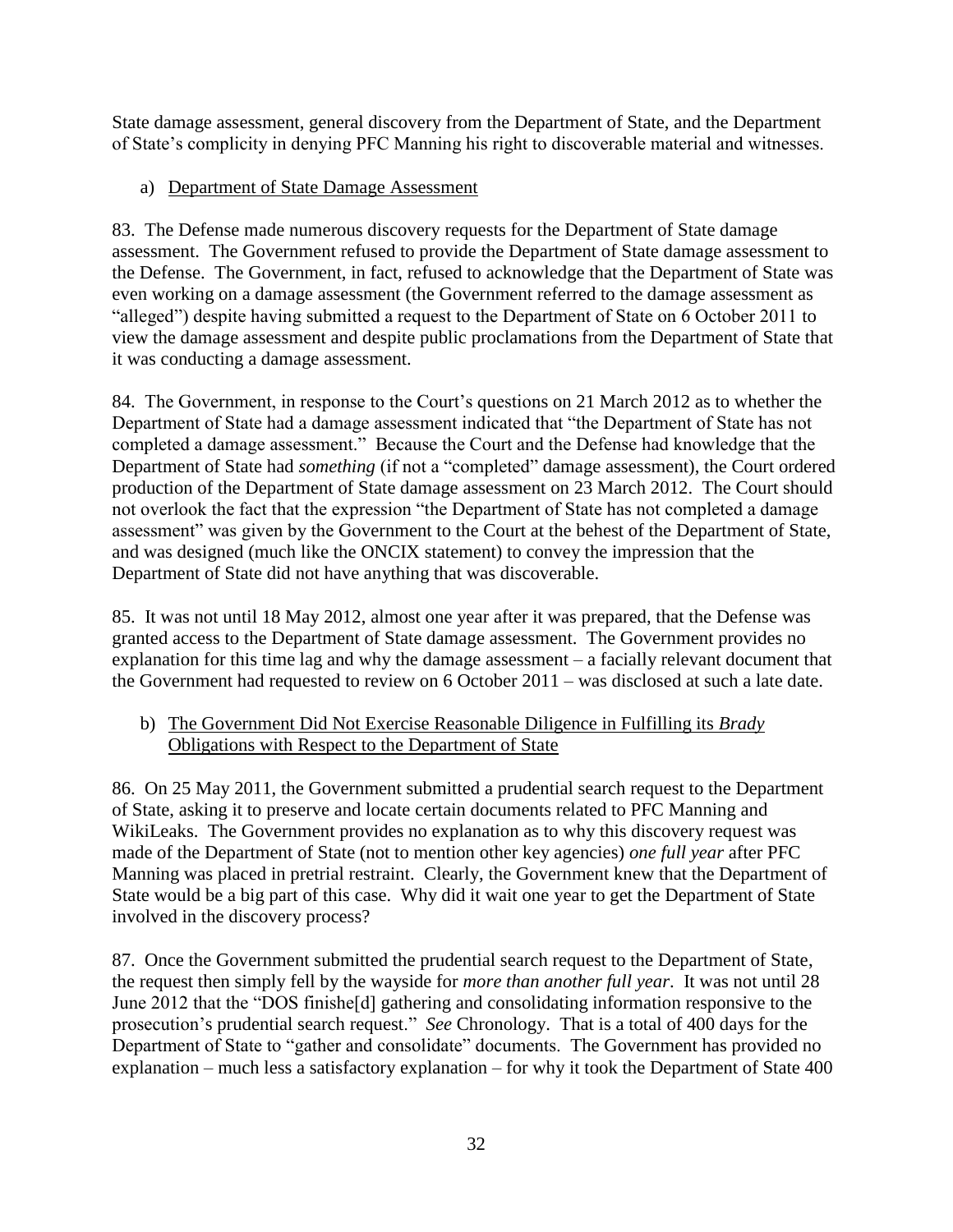days to process the discovery request. Notably, 400 days is more than three times the length of time that R.C.M. 707 provides for an accused to be brought to trial.

88. Interestingly, while the *Brady* search was on the back burner (i.e. not being completed with any degree of haste), the Department of State was providing evidence to the Government to help with the Government's case-in-chief. The Government's chronology refers to the following activities that occurred after the Government submitted its prudential search request to the Department of State:

10-Aug-11 Tue – received valuation evidence 19-Aug-11 Fri Meeting-with DOS to discuss sentencing 13-0ct-11 Thu Request for Valuation Evidence (DOS) 19-0ct-11 Wed Email with DOS-requested valuation evidence 20-0ct-11 Thu Email with DOS- received notification that request for valuation evidence was being processed 2-Nov-11 Wed Email with DOS-request to disclose damage in slides 28-Nov-11 Mon Email with DOS-received valuation evidence 2-Dec-11 Fri Email with DOS- received valuation evidence

*See* Chronology. It is clear that when it came to the Government proving its case – in particular in advance of the Article 32 hearing – it routinely followed-up with the Department of State to ensure that it had all the information it needed. And the Department of State readily complied with Government requests for assistance (e.g. it took only a month for the Department of State to get the Government valuation evidence for the Article 32 hearing). For the Article 32 hearing, the Defense did not have *one document* (aside from the charged documents) from the Department of State.<sup>15</sup>

89. Once the Department of State finally produced the relevant documents to the Government, the Government was able to review them in *less than three weeks* ("11-Jul-12 Wed Prosecution completes review of DOS records responsive to Court ruling"). It then took another 65 days for the Government to coordinate with the Department of State to actually produce these documents to the Defense. If the Department of State had actually produced these records in a timely manner, the Defense would have had these documents over one year ago – not one month ago. No explanation has ever been provided for the inordinate amount of time that elapsed in submitting a prudential search request and in the Department of State responding to a prudential search request (or, for that matter, for the inordinate delay of the Government in even submitting a prudential search request).

90. The diligence, or lack thereof, of other agencies is highly relevant to evaluating speedy trial rights. *See United States v. Kuelker*, 20 M.J. 715, 716-17 (N.-M. Ct. Crim. Rev. 1985) ("[T]he need to obtain crucial evidence in the custody of another agency of the United States is a

 $\overline{a}$ 

<sup>&</sup>lt;sup>15</sup> As evidence that the Government was simply perfecting its case at the expense of the Defense prior to the Article 32 hearing, *see* Government Response, p. 79 (noting that in November 2011, "the prosecution presented its case, specifically how it intended to prove the charges and what damage, if any, the accused's misconduct has caused."). What the Government is saying is that it kindly shared its case with the Defense, while refusing to provide the Defense with even a scintilla of evidence to be able to use to rebut the charges.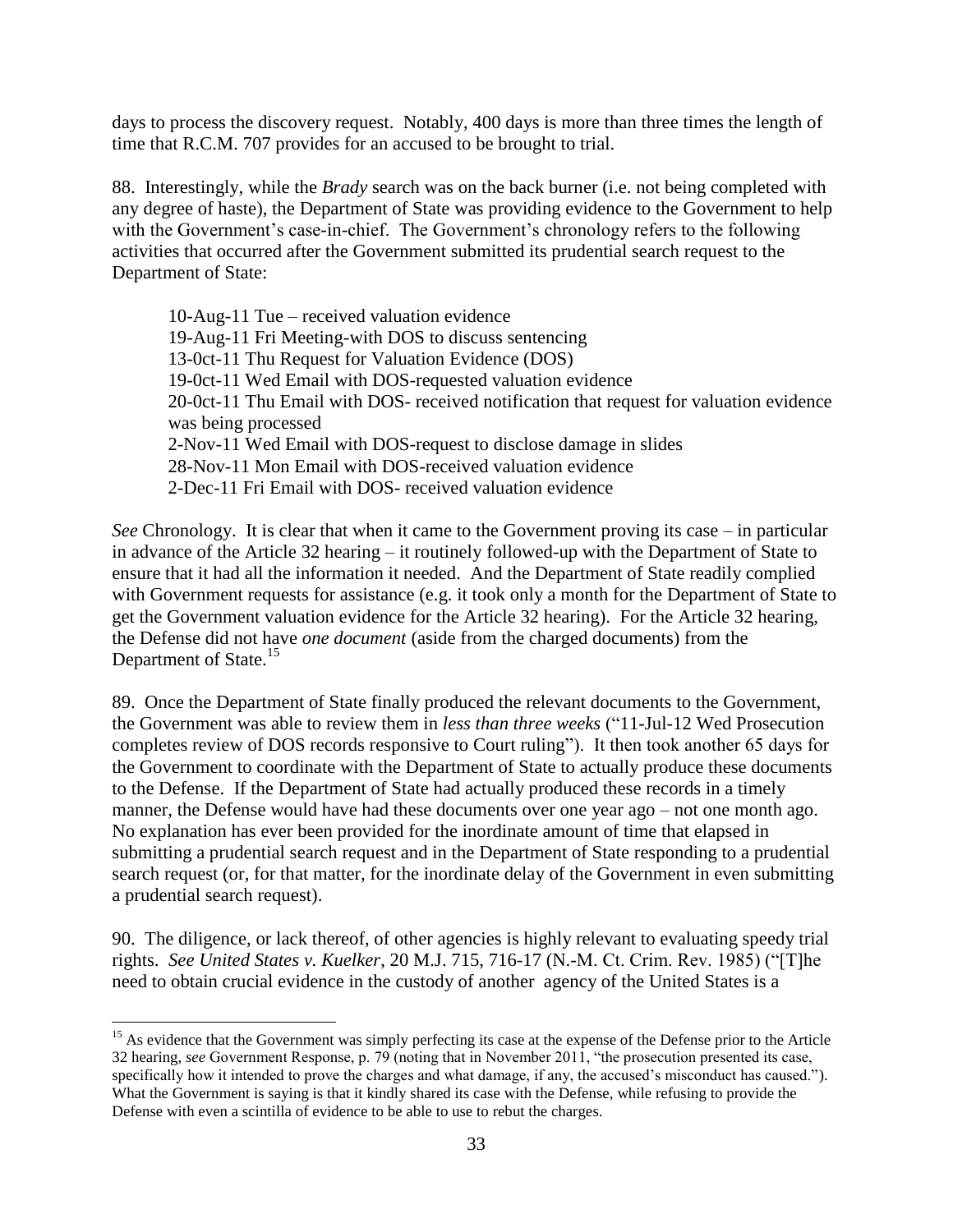common problem and therefore associated delay does not qualify for exclusion from the 120-day rule as a 'delay for good cause.'"). Otherwise, a prosecution could drag on for years – or even decades – by "blaming" the delay on entities outside of the prosecution team. Even with the most diligent prosecutor, asking for updates and attempting to speed up the process on a daily basis, one could have a speedy trial violation if the case as a whole was not moved along at a diligent pace. In short, the lack of diligence of individual entities is imputed to the Government for speedy trial purposes.

91. In *United States v. Pyburn*, 1974 WL 13919 (C.M.A.), the Court of Military Appeals found a violation of the accused's speedy trial rights where there was an "unexplained slowness of another agency in analyzing and returning evidence." The Court stated:

*Even where the prosecution does not exercise any direct control over the facility where evidence is analyzed, the duty of speedily trying the accused cannot be set aside by the unexplained slowness of another agency in analyzing and returning evidence.* The 62-day delay associated with the laboratory analysis in this case was not a "really extraordinary circumstances" justifying the failure to try the accused within 90 days.

*Id.* at \*180 (emphasis supplied). If 62 days constitutes a period of "unexplained slowness" in *Pyburn*, what are we to say about 400 days? The Department of State did not respond to the Government's prudential search request for 400 days – and it appears that the Government was in no haste to have the Department of State do so. The lack of diligence of the Department of State is ascribed to the Government for Speedy Trial purposes.

c) The Department of State was a Willing Partner in Impeding PFC Manning's Speedy Trial Rights

92. The Department of State was the Government's willing partner in impairing PFC Manning's right to a speedy trial, his rights to discovery under R.C.M. 701 and his right to equal access to witnesses under Article 46, UCMJ. It is clear that the Department of State has been feeding the Government information for its case-in-chief, while secreting discovery and witnesses from the Defense and encouraging the Government to make frivolous arguments during the course of this litigation. Below, the Defense addresses the Department of State's requirement for a *Touhy*  request prior to speaking with the Defense, the Department of State's ludicrous discovery positions, and the Department of State's attempt to hide the damage assessment from the Defense. All of these are examples of extreme bad faith on the part of both the Government and its close ally, the Department of State.

## *The Department of State's Requirement that the Defense File a Touhy Request*

93. After asking to speak with witnesses from the Department of State for approximately one year, the Defense was informed in March 2012 that it needed to file a "Touhy Request" to be able to interview and potentially depose Department of State witnesses. The Government provided no explanation as to why, almost two years into the case, the Defense was in March 2012 being informed of apparently the proper bureaucratic protocol to follow for interviewing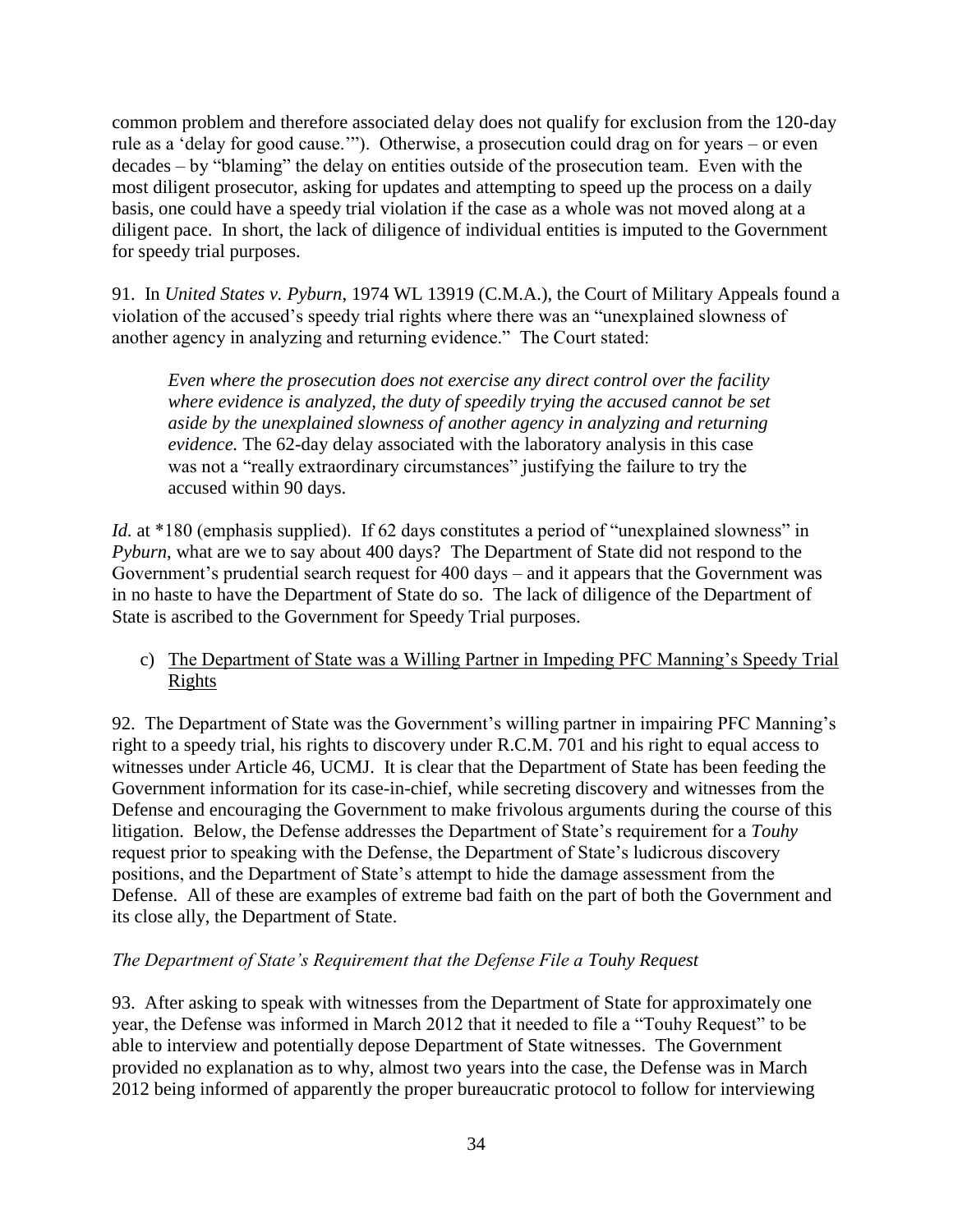Department of State witnesses. According to its Chronology, on 26 March 2012, the Government submitted the *Touhy* request on behalf of the Defense and assured the Defense that it would do its utmost to encourage the Department of State to process the request in an expeditious manner.<sup>16</sup> Despite multiple inquiries from the Defense as to the status of its *Touhy* request, the Defense has not heard a peep on the *Touhy* request in the past seven months – a total of 205 days.

94. This is particularly ironic because the Government apparently had to submit *Touhy* requests on its own to view certain damage assessments, and these *Touhy* requests were approved in two days. *See* Chronology (2-Apr-12 Mon Email with OPM-submitted written Touhy request consistent with OPM's demands to review damage assessment; 4-Apr-12 Wed From OPM OGC-Approved Touhy request, will make arrangements for the prosecution to receive a copy of the damage assessment). Clearly, what's good for the goose is not good for the gander. The Government had its *Touhy* request approved in 2 days and the Defense is still waiting 205 days later with no word. Equal access to witnesses under Article 46 does not include jumping through impenetrable red tape to even speak with witnesses.

95. As the Government will recall, the Government put 22 witnesses from the Department of State on its witness list. The Defense has attempted to interview these witnesses, but has not been able to do so because its *Touhy* request has not been approved.<sup>17</sup> It is clear that *Touhy* was deliberately designed by the Government and the Department of State as a roadblock to insulate the Department of State from questioning by the Defense.

### *The Department of State's Attempt to Hide the Damage Assessment from the Defense*

96. As the Court knows, it was yeoman's work getting the Government to finally admit that the Department of State had a damage assessment. The Government's original position (undoubtedly at the behest of the Department of State) was that the Department of State had not "completed" a damage assessment. *See also* Appellate Exhibit XVI, Government Response to the Defense Motion to Compel #1, p. 1 ("The United States disputes any allegation, including those relating to whether, when, and to what extent select agencies, departments and organizations reviewed the compromised information, supported by unofficial public statements."). Its position with respect to ONCIX was the same. Both of these statements conveyed the impression that the Department of State and ONCIX had nothing – i.e. that these "alleged" damage assessments simply did not exist. The Defense, by this point, knew better and that the Government was fond of playing word games. The Defense argued that the Government was likely using the word "completed" as a synonym for "finished" – as in "The Department of State has not finished completing its damage assessment." Clearly, had the Government's submission been phrased that way, everybody would have known that the Department of State had a damage assessment, but that it had not been finalized. However, the Government's

 $\overline{\phantom{a}}$ 

<sup>&</sup>lt;sup>16</sup> Note, however, that the Department inexplicably did not receive the *Touhy* request until 6 April 2012, some 10 days later. Apparently, the Government submitted the *Touhy* request through the Pony Express.

<sup>&</sup>lt;sup>17</sup> On 17 October 2012, during an R.C.M. 802 Session, the Government stated that a Touhy request was no longer required due to the addition of the requested individuals on the Government's witness list. Besides being inconsistent with the Government's previous position regarding whether Article 46 trumps any Touhy requirement, the Government still fails to explain the 89 day delay between the filing of the Touhy request on 26 March 2012 and the Government's filing of its initial witness list on 22 June 2012.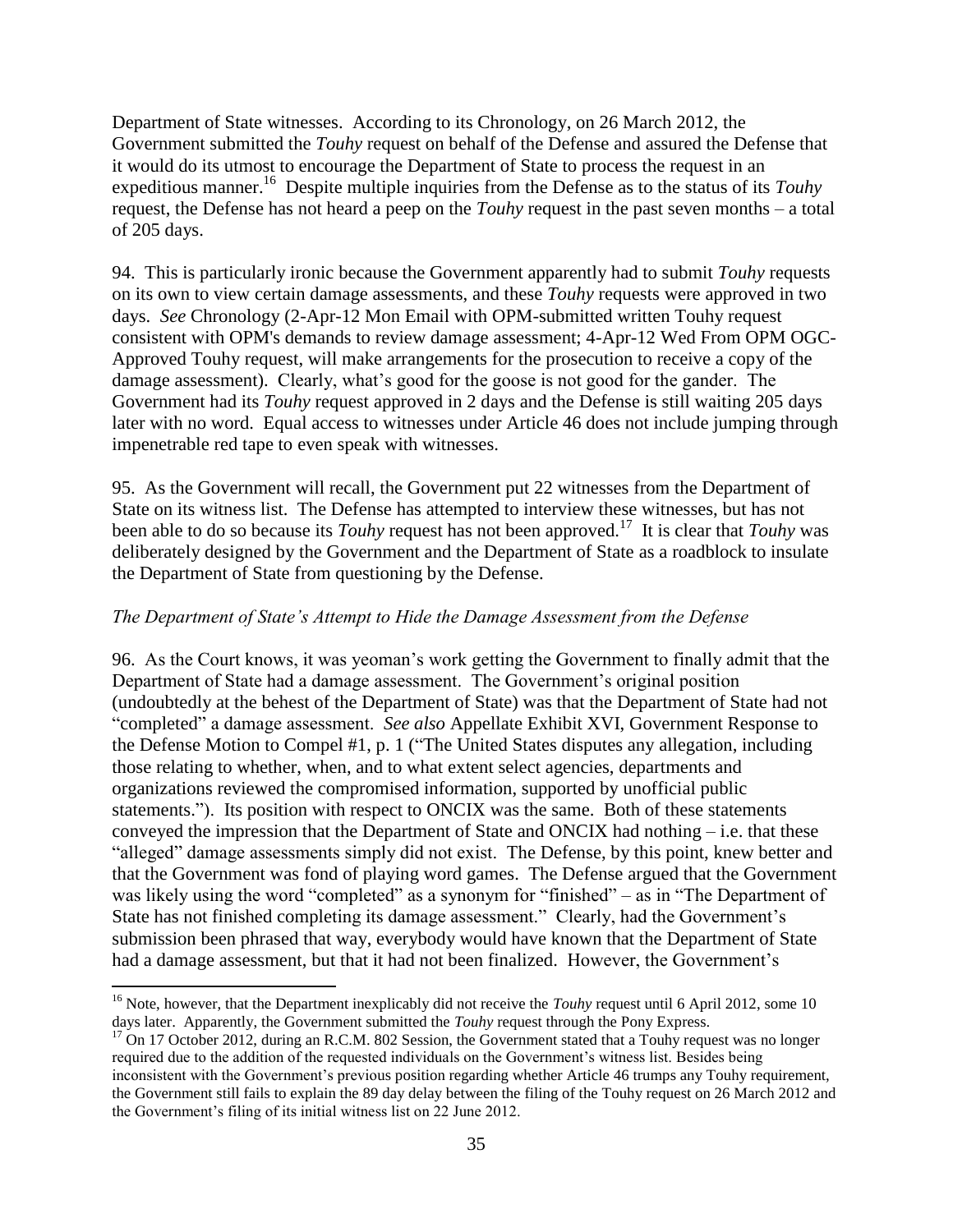language – apparently authorized by the Department of State – was calculated to create a false impression. Had the Defense simply "let it go," the Defense would not have the Department of State damage assessment (much less the ONCIX damage assessment, the DHS damage assessment and the like). This was what the Government and the Department of State was hoping for. And this is why they had so many conversations just prior to the 15 March 2012 motions argument dealing with discovery of the Department of State Damage Assessment. *See*  Chronology (2-Mar-12 Fri Email with DOS-discussed draft damage assessment; 6-Mar-12 Tue Email with DOS-discussed draft damage assessment; 14-Mar-12 Wed Email with DOSdiscussed draft damage assessment). Clearly, at the 15 March 2012 motions argument, the Government knew that the Department of State had a "draft" damage assessment – however, its representation to the Court was only a half-truth. It was only because the Defense provided a mountain of proof, including newspaper articles, that the Court pushed the issue with the Government. The Defense should not have had to disprove the Government's false impression.

#### *The Department of State Intermeddled in the Instant Case By Feeding the Government Frivolous Litigation Positions*

97. The Defense has argued previously that the Government has allowed the Department of State to commandeer its litigation positions. This is abundantly clear when one looks at the "Government's" (i.e. the Department of State's) position with respect to draft damage assessments and the discoverability of documents which pre-dated the Department of State damage assessment.

98. After the Court ruled on 23 March 2012 that the Government must produce the Department of State damage assessment, the Government and the Department of State put their heads together to come up with a way to re-litigate the Court's ruling. They found a random quotation from a second concurring opinion from a1967 case (*Giles v. Maryland*) and used that one sentence to craft an argument that a draft damage assessment is "speculative" and therefore is not discoverable under R.C.M. 701. However, the Government did not assert this litigation position right away. Instead, it waited until May 2011 to raise this issue. The position was so ridiculous and so unsupported in law that the Court did not ask the Defense to brief it. This, in turn, prompted the Government to contact ONCIX and DHS and ultimately to reveal to the Court that there were other draft damage assessments in existence. The Government acted in bad faith in supporting the Department of State's position in this respect; the Government's job is not to advance the interests of various equity holders but to litigate this case as justice requires. If the Department of State wanted to invoke a privilege, it was permitted to do so. What it is not permitted to do – and what the Government allowed to happen – is to interject itself into the legal issues and rulings in this case.

99. The Department of State's interference did not end there. Once the Court ordered the Government to examine documents from the Department of State (over two years into the case), the Government came back to the Court asking for permission to simply exclude from discovery anything with a date that preceded the Department of State damage assessment - which would, in effect, be practically everything at the Department of State. Its basis for this request is that the information predated the damage assessment was "likely" considered by the Department of State, therefore making it cumulative. The Government's (i.e. the Department of State) position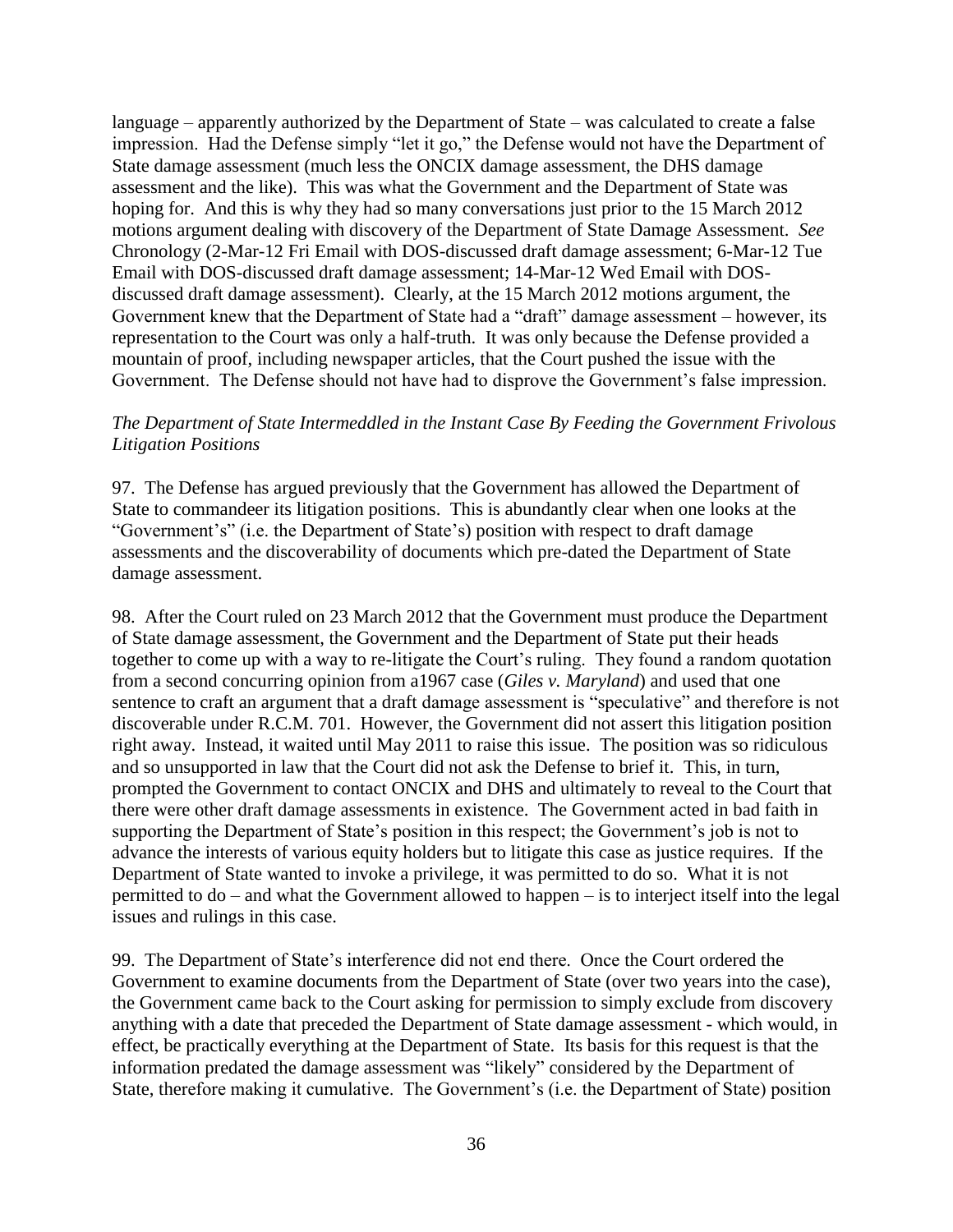was wholly devoid of logic. After all, the Department of State damage assessment was less than 50 pages; how could the 5000 plus pages of Department of State discovery be cumulative when the damage assessment was less than 50 pages? That the Government even attempted to make this argument at the behest of the Department of State is yet another example of bad faith.

100. The point is that this is yet another in a long series of examples of the Government doing the bidding for other government agencies. The 2-year plus delay in the Department of State producing *Brady* discovery to the Government, followed by subsequent delays arguing the *Giles*  point and the "must be cumulative point," followed by additional time to get Department of State documents ready for disclosure reflects concerted effort by both the Government and Department of State to deny discovery to the accused and impede his right to a fair and speedy trial.

## **5. The Government Did Not Exercise Reasonable Diligence in Searching Its Own Files (the HQDA Memo)**

101. The Defense discovered, by accident, that in July 2011, the Government had sent out a memo to Headquarters, Department of the Army requesting it to task Principal Officials to search for, and preserve, any discoverable information. This memo was sent out on 29 July 2011. *See* Defense Motion to Compel Discovery #2, Attachment A. According to a 17 April 2012 Memorandum for Principal Officials of Headquarters, Department of the Army, "[i]t was only recently determined that no action had been taken by HQDA pursuant to the 29 July 11 memo from DOD OGC." *Id.* This memo clearly shows that no action had been taken by HQDA for *nine months* in response to the Government's request for *Brady* and other potentially discoverable material.

102. The Government provides no explanation as to why it submitted a *Brady* search request to HQDA 426 days after PFC Manning as placed in pretrial restraint. Instead it focuses on trying to explain the further nine month delay in following-up with HQDA. The Government's explanation essentially amounts to "We outsourced the *Brady* search and then forgot about it."

103. Actually, when one looks at the Government's "explanation," it's even worse than that. The Government writes:

On 25 May 2011 and again on 6 June 2011, the prosecution submitted a Prudential Search Request to DOD, which included HQDA. … On 8 August 2011, the prosecution followed up with DOD OGC and learned the request was distributed on 29 July 2011.

*See* Government Response, p. 24. Essentially, what the Government is saying is that after 361 days of PFC Manning being in pretrial restraint, the Government enlisted the help of DOD to submit a prudential search request to HQDA. Apparently, submitting a prudential search request to HQDA directly would have been too arduous. Then, DOD waited over *two months* to submit the prudential search request to HQDA.

104. The Government continues: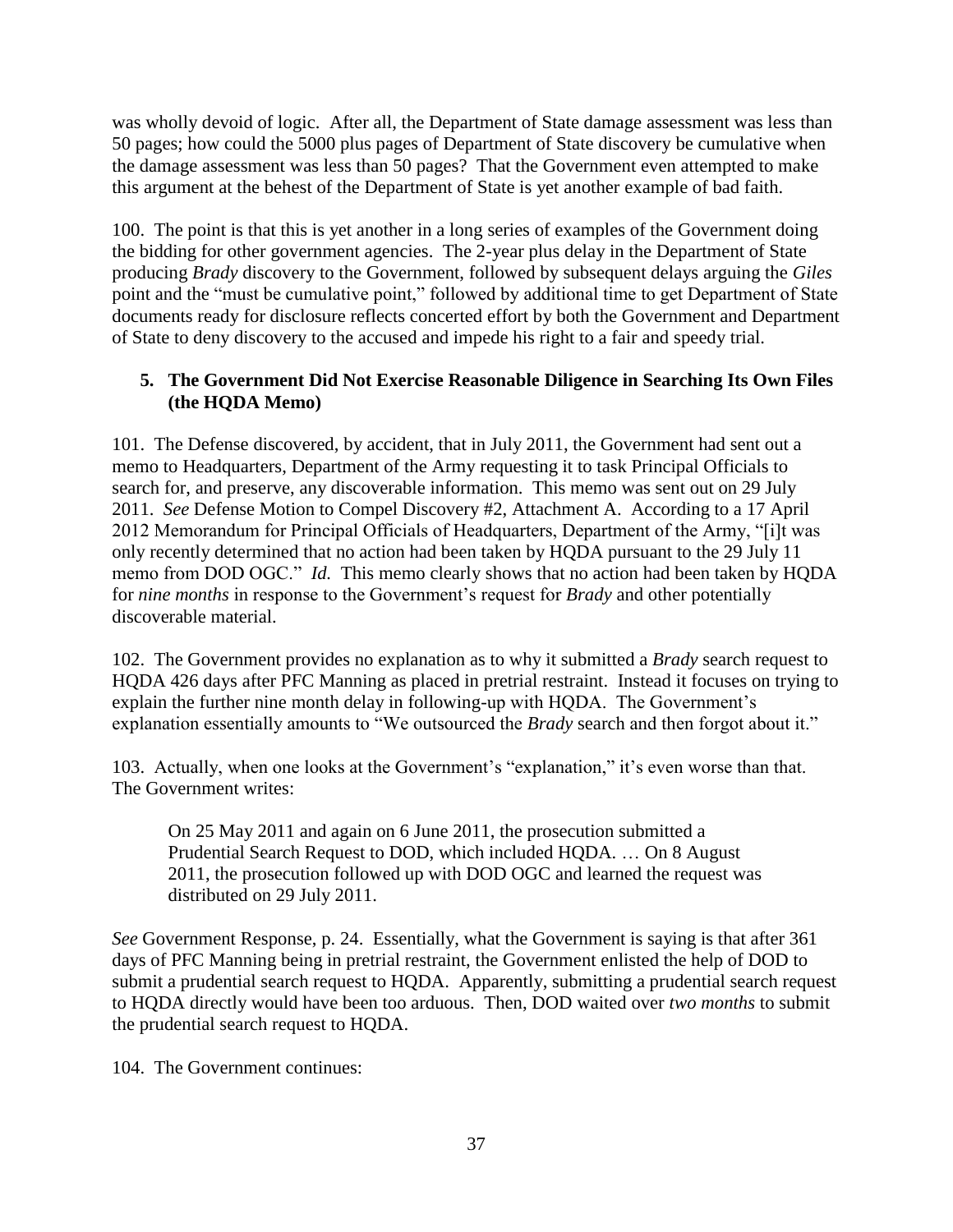…. On 3 October 2011, the Joint Staff notified the prosecution that it compiled all the responsive material. Between the middle of October 2011and the start of the Article 32 investigation on 16 December 2011, the prosecution began to process the voluminous material into its computer systems and understand what information needed to be reviewed. After realizing the Joint Staff and DOD response did not include material l from HQDA, *the prosecution contacted DOD OGC on 5 January 2012, who advised the prosecution to contact HQDA directly to speed up the process*.

*Id.* (emphasis supplied). So essentially the Government's position is that it realized in January 2012, nearly six months after submitting a prudential search request, that DOD had dropped the ball on obtaining information from HQDA. Whether DOD or the Government dropped the ball is of no moment; somebody dropped the ball and the Government is accountable for the lack of diligence for speedy trial purposes.

105. The Government then writes:

On 10 January 2012, the prosecution emailed Criminal Law Division, Office of the Judge Advocate General, United States Army (hereinafter "OTJAG") to request an update, and was informed that OTJAG needed to contact DOD OGC for the inquiry.

*Id.* This statement by the Government doesn't make any sense. The Government says it "contacted DOD OGC on 5 January 2012 who advised the prosecution to contact HQDA directly to speed up the process." *Id.* But on "On 10 January 2012, the prosecution emailed Criminal Law Division, Office of the Judge Advocate General, United States Army (hereinafter "OTJAG") to request an update, and was informed that OTJAG needed to contact DOD OGC for the inquiry." Wasn't the Government already told on 5 January by DOD that it had to go to HQDA directly? Why was it emailing the OTJAG instead of HQDA?

106. Then the story seems to fall apart even more:

On 2 February 2012, the prosecution again emailed OTJAG to request an update.

*Id.* Apparently the Government did not understand what it was being told on 5 January 2012. Why was it still emailing OTJAG when it had been told by OTJAG to go to DOD directly, and by DOD to go to HQDA directly? Couldn't this utter mess of broken telephone have been avoided by doing the only seemingly logical thing – that is, going to HQDA directly?

107. The Government continues with its tangled HQDA story in a different part of its Response:

The **the state of the state of the state of the state of the state of the state of the state of the state of the state of the state of the state of the state of the state of the state of the state of the state of the state** update on the status of the Prudential Search Request. On 16 March 2012, the **k** emailed OTJAG again for an update and it was determined that OTJAG was coordinating the best method to efficiently execute the task, which had not occurred based on the OGC, DoD tasker. On 27 March 2012, on behalf of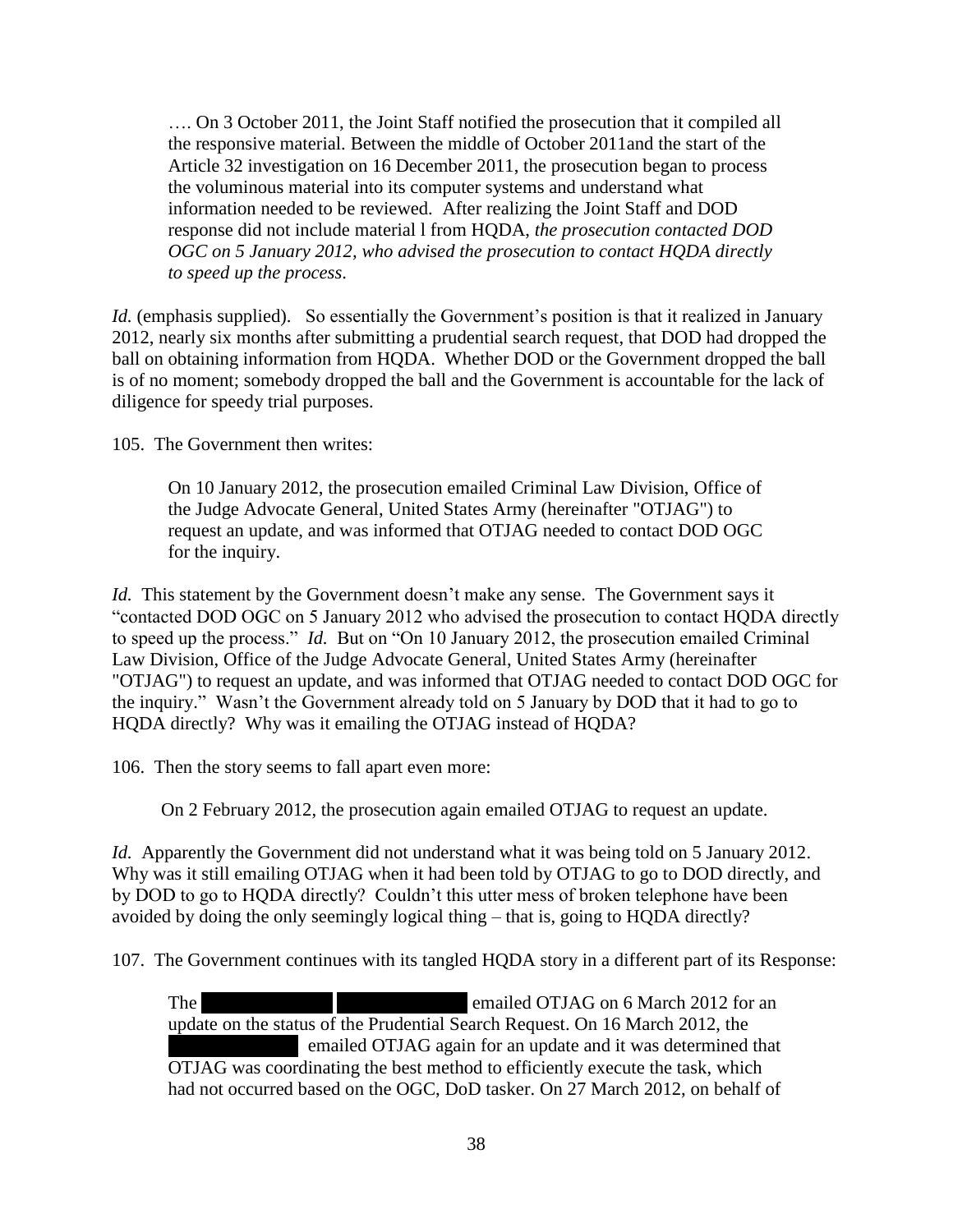the prosecution, the **\*\*\*** emailed OTJAG with an explanation of the prosecution's discovery obligations, including the requirement to respond to the Court by 18 May 2012 with an update of the prosecution's review of the DOD and HQDA information. On 23 April 2012, OTJAG notified the prosecution that it had started to receive responsive information.

*Id.* at p. 40. It seems like the Government did not get the message. It was told to go to HQDA directly, and instead chose to engage in another four months of broken telephone. Apparently, though, the Government was in no rush to get this information – information which could have been produced nearly a year earlier. Finally, on 11 May 2012, the prosecution received the HQDA information. One would thing that, after all this time, the Government would have looked at the HQDA information. Not so. Instead, it waited until 30 June 2012 (i.e. 50 days later) to look at this information. Apparently, the Government completed its review in a mere 2 days.

108. Despite having approval to disclose the information since 5 June 2012 (*See* Chronology, "5-Jun-12 Tue Email with HQDA-sent signed approval for consent to disclose"), the Government waited until 2 August 2012 to disclose the HQDA discovery to the Defense. This is a total of 339 days after the original memo was sent to HQDA. What this episode shows is how fatally flawed the discovery process was. The Government could not keep track of what was going on and the right had did not know what the left hand was doing. What is unimaginable is that the Government, the DOD and the OTJAG lost track of *Brady* discovery within the Army's own files for almost a year.

## **6. The Government Did Not Exercise Reasonable Diligence in Completing its Discovery Obligations of Other Closely Aligned Agencies**

109. The Government indicates that it sent out prudential search requests to the various closely aligned agencies beginning in May 2011.<sup>18</sup> Some of these requests were actually sent later; for instance, the prudential search request of the FBI was sent on 27 June 2011 and the DEA prudential search request was sent on 16 November 2011. Notably, the search requests included the request that the agencies "take all reasonable and necessary steps to *preserve* any responsive files gathered as a result of [its] search for information." (emphasis supplied). It is nonsensical for the Government to have requested for agencies to "preserve" documents a year after they may have come into existence. Why were the preservation requests not sent to the agencies shortly after charges were preferred?

110. Moreover, the prudential search requests do not request that the agencies search for *Brady* information. Rather, the Government requested the organizations to:

"conduct a thorough and comprehensive search of its records for information which concerns or references PFC Manning and/or WikiLeaks, including certain

 $\overline{\phantom{a}}$ <sup>18</sup> The Government indicates that it sent out these requests "sua sponte" and "proactively" *See* Government Response, p. 23, 79. The Defense is not sure what this is intended to convey. Of course the Government sent these out "sua sponte" – did the Government expect the Defense to submit the prudential search requests? Or the agencies to come to the Government with discovery?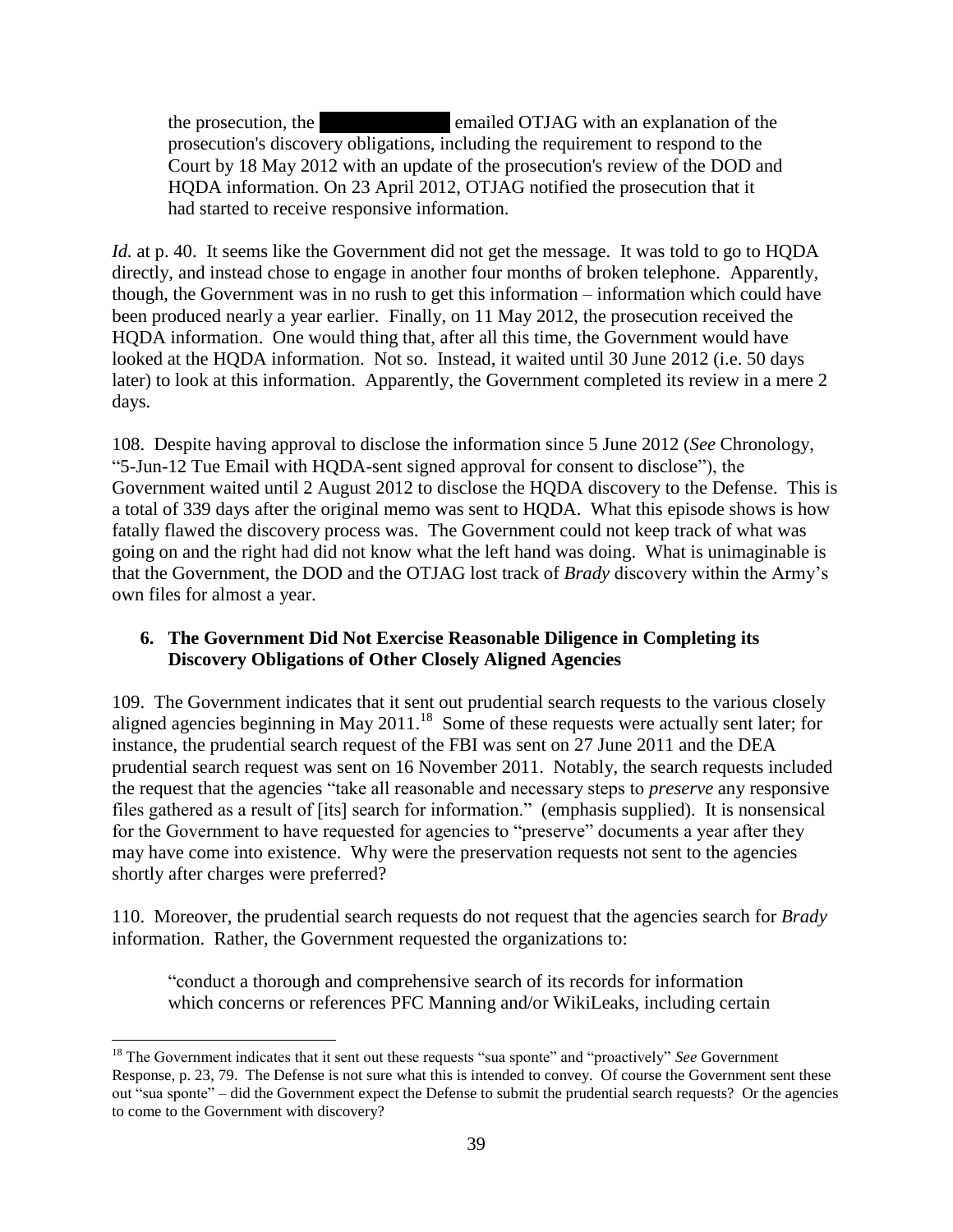information…which directly implicates the evidence" in this court-martial; and (2) "take all reasonable and necessary steps to preserve any responsive files gathered as a result of [its] search for information."

*Id.* at p. 23. Nowhere in this search request is a request for *Brady* information. The Government itself realizes this, so it goes to pains to say, "The prosecution included any records relating to WikiLeaks to capture, *inter alia*, any documents that discussed damage resulting from the unauthorized disclosures." *Id.* In other words, the Government is now trying to say that "documents related to WikiLeaks" was intended to capture documents which "discussed the damage resulting from the unauthorized disclosures." *Id.* It is clear that the prudential search requests were not aimed at obtaining mitigating evidence which dealt with damage (or lack thereof) from the leaks. Otherwise, the Government could simply have asked for those sorts of documents, as it did after it realized in April of 2012 that nobody had acted on the HQDA memo. In that prudential search request, the Government requested:

DOD OGC is requesting that HQDA search for and preserve any documents with material pertaining to: any type of investigation; working groups; resources provided to aid in rectifying an alleged compromise of government information damage assessments of the alleged compromise; or the consideration of any remedial measures in response to the alleged activities of PFC Manning and Wikileaks.

Clearly the Government is quite capable of asking for documents which "discussed the damage resulting from the unauthorized disclosures." *See* Government Response, p. 23. Instead, it realized as it was preparing its Response that it had never actually asked for *Brady* information, to include documents which discussed the lack of damage resulting from the alleged leaks. So it needed to find some way to explain the glaring omission – and the only way possible was to read into the statement "documents related to WikiLeaks" to include documents related to damage (or lack thereof) caused by the alleged leaks. This is a stretch, even for the Government.

111. As noted above, it was not until May of 2011 that the Government began sending out these prudential search requests (which did not even ask for *Brady* material). The Government fails to explain why there is a *one-year gap* (or significantly more) between the accused being placed in pretrial restraint and its submission of these prudential search requests. Not only did it take the Government a year to send out prudential search requests, but it took over another year to actually produce responsive documents from these agencies. In short, it took *over two years* for the Defense to receive discovery, including *Brady* discovery, from closely aligned agencies. For instance, even though the Government sent ODNI a prudential search request on 27 May 2011 (a year after PFC Manning was placed in pretrial restraint), it waited until 11 July 2012 to review the responsive documentation. *See* Chronology. This is a total of 411 days for the Government to even sit down and review documents from a closely aligned agency. And then, it wasn't until 14 September 2012 that the Government disclosed these ODNI documents to the Defense, which brings the elapsed time between the submission of the prudential search request and disclosure to the Defense to 476 days.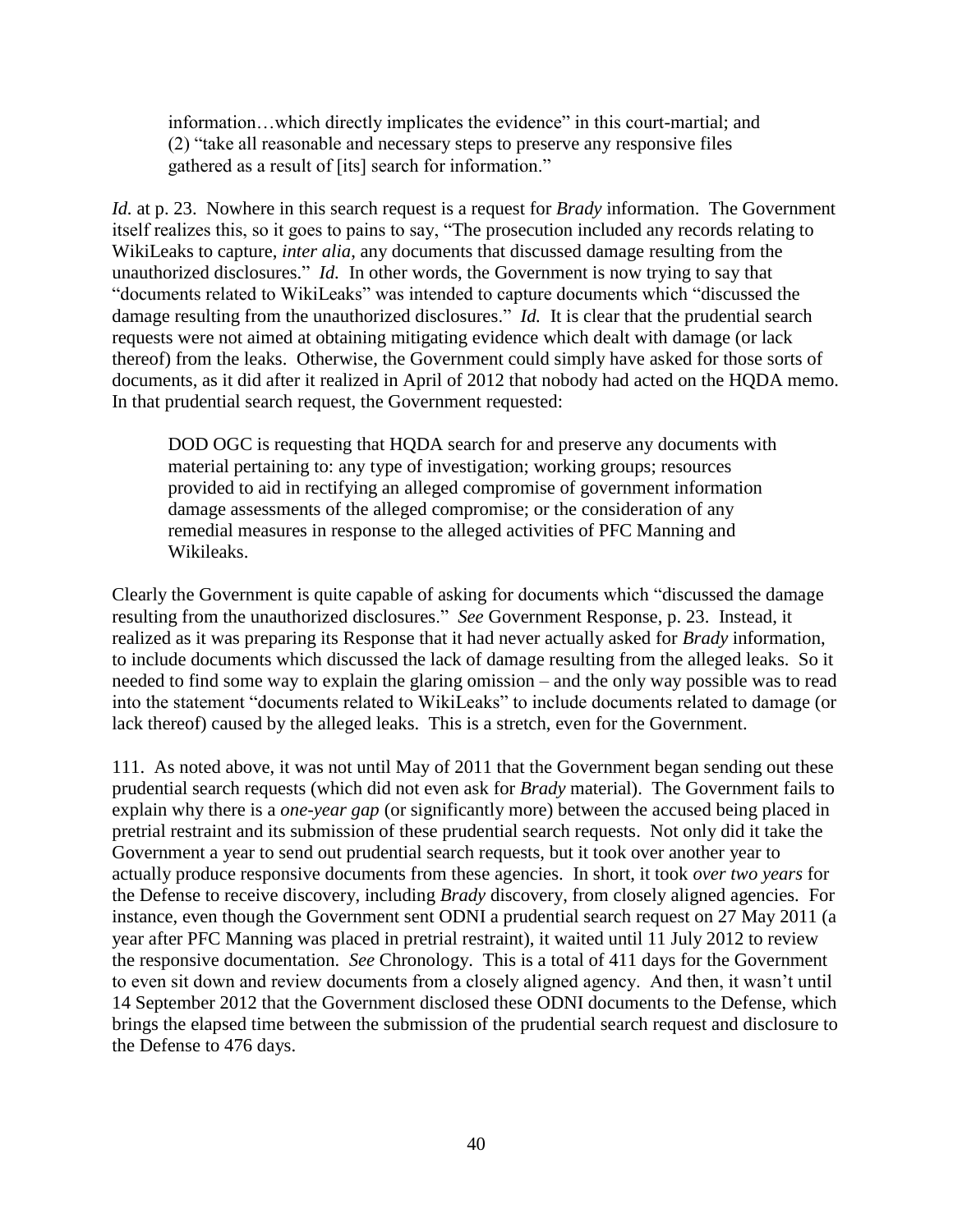112. The Government claims to have "both formally in writing and informally through emails and in meeting, requested many updates on the status of the search." *See* Government Response, p. 23. The Government could have asked for updates every day for 400 days – that would not change the fact that the agencies themselves were not reasonably diligent in producing the information. The Government never appears to have *once* asked why the process was taking so long. Regardless of who bears the blame for the delay – which the Defense submits is both the agencies and the Government – the time is attributable to the Government for speedy trial purposes.

113. There are too many open-ended questions for the Defense to count when it comes to the Government's discovery obligations. Below, the Defense highlights three specific discovery issues (of many) that the Government has yet to account for.

#### a) Department of Homeland Security Damage Assessment

114. The Government indicates that on 19 October 2011, "DHS authorize[d] prosecution to review DHS damage assessment." *See* Chronology. It is not clear when the DHS completed the damage assessment, but it is safe to assume that it was months prior. The Government did not disclose the existence of the DHS damage assessment until 6 June 2012, sum 231 days after the Government was authorized by DHS to review the damage assessment.

115. The Government failed to provide any explanation as to why this damage assessment, much like the ONCIX damage assessment, was hidden from view until the  $11<sup>th</sup>$  hour. However, when one looks at the Government's chronology, it is clear what happened. The Government was hoping to hide the very existence of the DHS damage assessment from the Defense and the Court. However, when the Court ruled against the Government on 11 May 2012, denying its motion for reconsideration of the Court's ruling on the discoverability of the Department of State damage assessment, the Government realized it was in trouble. Consequently, there was a flurry of discussion between the DHS and the Government in the immediate aftermath of the Court's order. *See* Chronology (16-May-12 Wed Email with DHS-discussed Court Order; 21-May-12 Mon Email with DHS-discussed Court Order; 24-May-12 Thu Email with DHS-notified that DHS is in the process of clearing the damage assessment for disclosure to the defense). It is clear that the Government would never have disclosed the existence of the DHS damage assessment absent the Court's ruling on 11 May 2012 (but note: there is no indication that the DHS damage assessment at this point was even in draft form).<sup>19</sup>

 $\overline{\phantom{a}}$ 

<sup>&</sup>lt;sup>19</sup> In the aftermath of the Court's 11 May 2012 ruling, the Government reached out to dozens of entities asking for discoverable material. *See* Government Chronology:

<sup>14-</sup>May-12 Email with Export-Import Bank of US to inquire about any discoverable material

<sup>14-</sup>May-12 Mon Email with FMC to inquire about any discoverable material

<sup>14-</sup>May-12 Mon Email with MMC to inquire about any discoverable material

<sup>14-</sup>May-12 Mon Email with OPI to inquire about any discoverable material

<sup>14-</sup>May-12 Mon Email with SSA to inquire about any discoverable material

<sup>14-</sup>May-12 Mon Email with SSS to inquire about any discoverable material

<sup>14-</sup>May-12 Mon Phone call with Export-Import Bank of US to inquire about any discoverable material

<sup>14-</sup>May-12 Mon Phone call with FCA to inquire about any discoverable material

<sup>14-</sup>May-12 Mon Phone call with FMC to inquire about any discoverable material

<sup>14-</sup>May-12 Mon Phone call with MMC to inquire about any discoverable material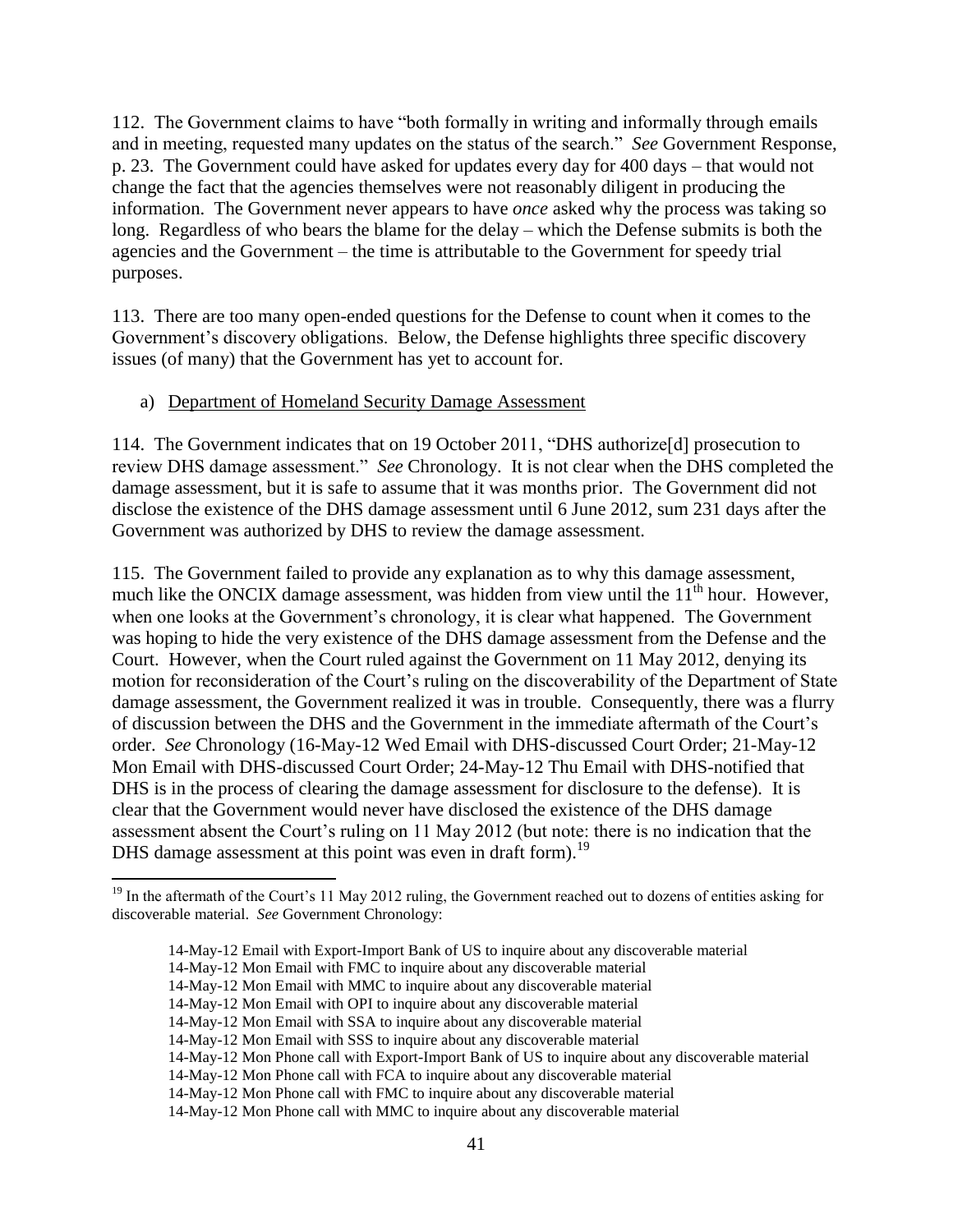#### b) IRTF Damage Assessment and Second Follow-On Damage Assessment

116. As yet another example of the Government's lack of diligence, on 25 October 2011, the Government "requested approval to disclose the classified IRTF Final Report to the defense." This obviously means that the IRTF damage assessment was prepared many months prior. *See*  Chronology. And yet, it was not until 6 June 2012 that the Government disclosed the IRTF damage assessment to the Defense. Again, it was likely a full year (if not longer) between completion of the report and its disclosure to the Defense. A one-year turn-around time for a document – even a classified document – does not constitute moving the case along with reasonable diligence. The Government fails to provide any explanation for the lengthy delay.

117. Another issue the Government completely ignores in its Response is the CIA's second "follow-on report to the original WikiLeaks Task Force Report." *See* Prosecution Notice to the Court of Identification of Additional CIA Information. The Government indicated that it had "learned on 11 July 2012 that the CIA ha[d] drafted another report analyzing the impact of the WikiLeaks disclosures on a discrete matter." The Government's 11 July 2012 entry fails to mention this apparently important matter.

118. However, interestingly, the Government's Chronology notes that on **\*\*\***, the ." Was one of the two damage assessments this "follow-on". report" that the Government claimed to have learned about on 11 July 2012? The Government states in its Notice that "the United States intends to review the additional reports on 13 July 2012." And yet, 13 July 2012 does not contain any reference to the follow-on CIA Report. In fact, the Defense could find no reference in the Government's chronology to the second CIA Report. As the Defense asked in its Motion to Dismiss for Lack of a Speedy Trial, why was the Government in 11 July 2012 just "learn[ing] on 11 July 2012 that the CIA has drafted another report." When was the report prepared? Why did the Government not know about the report? Or, did the Government know about the report for quite some time? Again, the Government remains mum on the answers to these questions.

119. The Government claims that these late disclosures did not impact the Defense and implies that the Defense should be grateful to the Government for providing discovery:

The defense also alleges that the delay in discovery has impacted his ability to prepare for trial. … Further, to the contrary, *the prosecution's proactive discovery efforts better enabled the accused to prepare his defense*. The prosecution, *sua sponte*, submitted preservation requests to more than a dozen government organizations. … The discovery already provided to the defense has resulted in additional defense discovery requests. These continued requests reveal

 $\overline{\phantom{a}}$ 

<sup>14-</sup>May-12 Mon Phone call with OPI to inquire about any discoverable material

<sup>14-</sup>May-12 Mon Phone call with SBA to inquire about any discoverable material

<sup>17-</sup>May-12 Thu Email with ODNI to inquire about any discoverable material with NCPC

<sup>17-</sup>May-12 Thu Email with ODNI to inquire about any discoverable material with NCTC

The timing should not be viewed as mere coincidence. Undoubtedly, the Government realized that all these organizations potentially had draft documents which could be discoverable.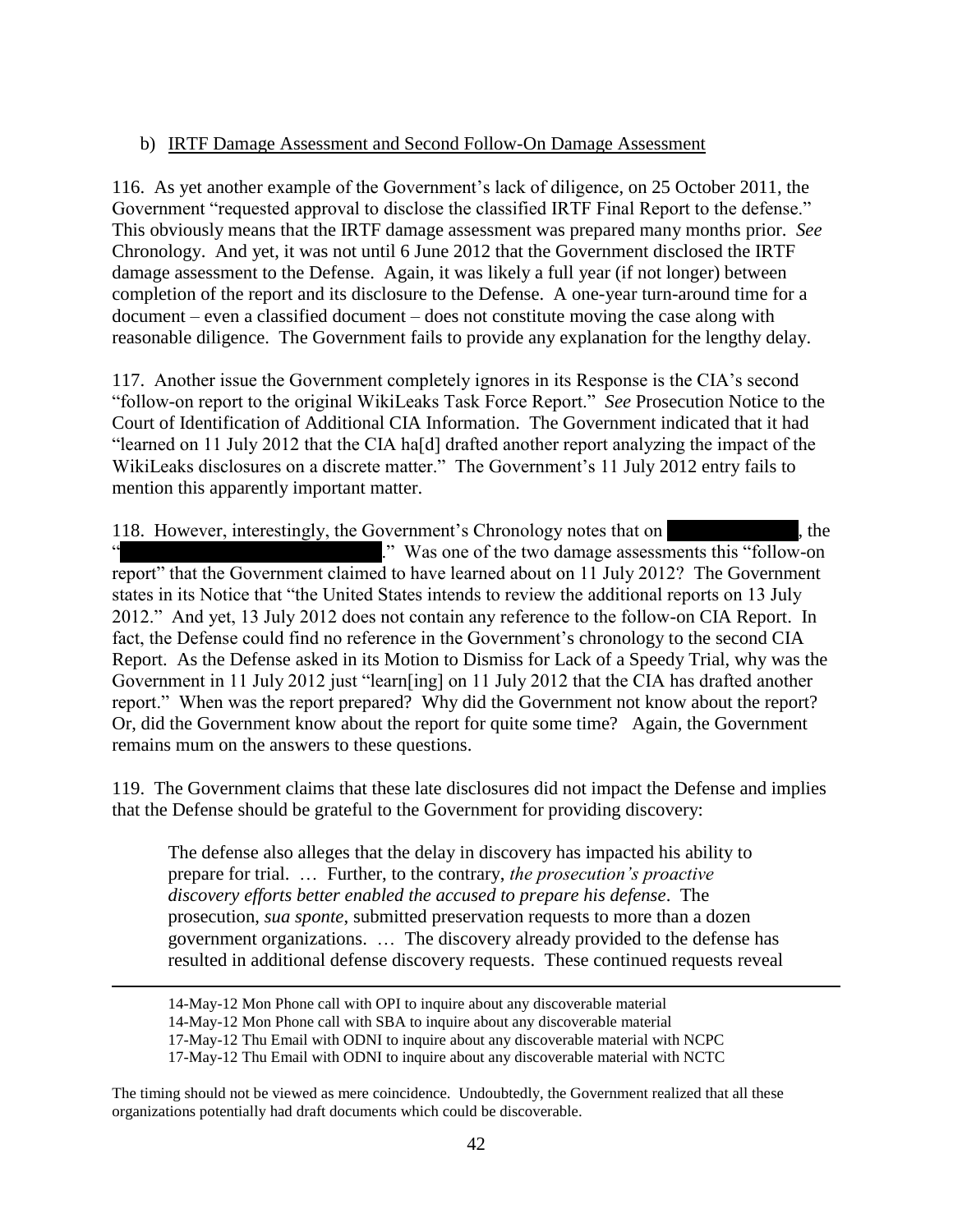that the defense valued the discovery they received and *were willing to wait based on the possibility of the existence of more discoverable information*.

*See* Government Response, p. 79 (emphasis supplied).

120. The Government is completely out of touch with reality if it believes that the late disclosure "better enabled the accused to prepare his defense" and that the Defense was "willing to wait" for discovery. The Defense "wait[ed]" for discovery simply because it had no other choice. And the Defense is *still waiting* for discovery in this case. As of a couple of weeks ago, discovery was still pouring in, as evidenced by the Government's Chronology:

15-Sep-12 Sat Discovery production: Bates# 00514454-00514497 (44 pages) including DHS information [Unclassified] 15-Sep-12 Sat Discovery production: Bates# 00514498- 00514498 (1 pages), including DHS information [Classified] 15-Sep-12 Sat Discovery production: Bates# 00514501- 00514898 (398 pages), including DIA and ODNI information (SCI F) [Classified with Special Control Measures] 19-Sep-12 Wed Discovery production: Bates# 00514499- 00514500 (2 pages), including DOE information [Unclassified] 19-Sep-12 Wed Discovery production: Bates# 00514899- 00515842 (944 pages), including DIA and CIA information [Classified] 19-Sep-12 Wed Discovery production: Bates# 00515843- 00519167 (3325 pages), including Quantico emails [Unclassified] 20-Sep-12 Thu Discovery production: Bates# 00519168- 00519352 (185 pages), including FBI information [Classified] 20-Sep-12 Thu Discovery production: Bates# 00519353- 00523672 (1286 pages), including DOS information  $\text{[Classified]}^{20}$ 

c) Grand Jury Testimony

121. The Government also fails to explain why the huge time lag in producing *Brady* from grand jury testimony. It indicates that on 29 September 2010, "DOJ informed prosecution that judge signed order disclosing grand jury matters to prosecution." *See* Government Chronology. But it wasn't until 12 April 2012 that the Government reviewed grand jury information. *Id.* Although it had "authority to disclose" grand jury information to the defense on 2 June 2011, the grand jury information was not produced until 21 May 2012. This is almost one year later, and a total of 600 days after a judge signed an order allowing the grand jury material to be given to the Government. Again, the Government provides no explanation as to why the grand jury material could not have been produced much sooner than it actually was.

 $\overline{a}$  $20$  Ironically, the Government includes an entry on 14 September 2012 stating "14-Sep-12 Fri PROSECUTION DISCLOSES, OR SUBMITS TO THE COURT FOR IN CAMERA REVIEW, All OUTSTANDING DISCOVERY." Clearly, as of 14 September 2012, the Government had not disclosed all outstanding discovery.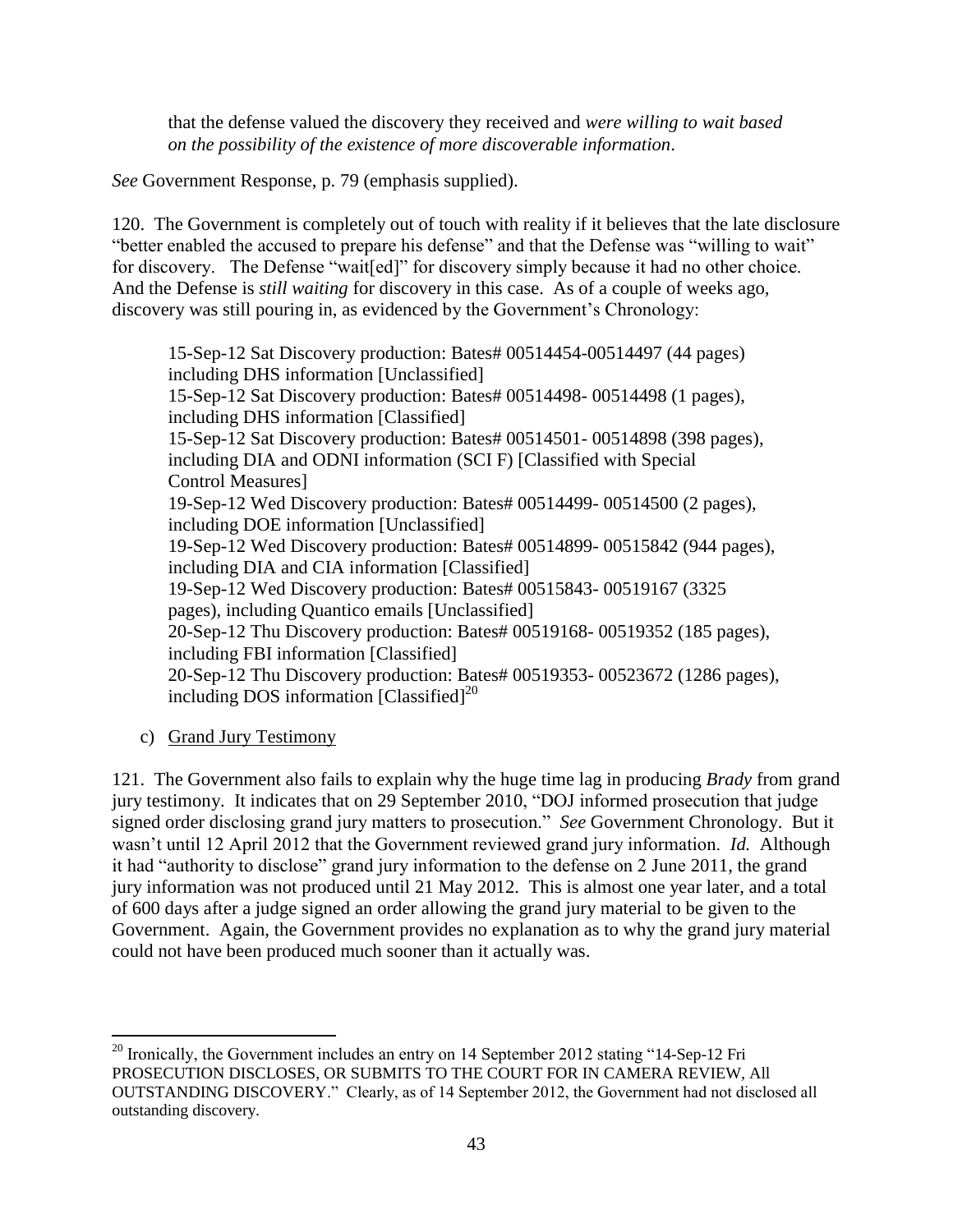122. Had the Government exercised reasonable diligence, the "discovery phase" of the court martial would not have extended well over two years into the case. It is unacceptable that 847 days into the case, discovery is still not complete. Had the Government made inquiries much sooner than it did, and had it kept on top of the agencies in a diligent manner, the case would have gone to trial a great deal sooner than February 2012.<sup>21</sup>

## **7. The Government Was Not Reasonably Diligent in Providing Discovery From Quantico**

123. As documented in previous motions, included the Defense's Motion to Dismiss for Lack of a Speedy Trial, the Government dumped critical emails on the Defense literally the night before the Defense's Article 13 motion was due, and after the Defense had already filed its Attachments with the Court. This is yet another in a long series of examples of bad faith on the part of the Government. When the Government's lack of diligence is tied to bad faith, this weighs heavily in the speedy trial calculus. *See Barker v. Wingo,* 407 U.S. 514, 531 (1972) ("[D]ifferent weights should be assigned to different reasons. A deliberate attempt to delay the trial in order to hamper the defense should be weighted heavily against the government. A more neutral reason such as negligence or overcrowded courts should be weighted less heavily but nevertheless should be considered since the ultimate responsibility for such circumstances must rest with the government rather than with the defense. Finally, a valid reason, such as a missing witness, should serve to justify appropriate delay.").

124. The Government's extremely late disclosure of the Quantico emails (and subsequent communications with the Defense) is illustrative of both lack of diligence and bad faith on the part of the Government. The Government justifies holding on to these emails for up to a year without even so much as looking at them (much less disclosing them) on the following basis:

On 8 December 2010, the Defense submitted a discovery request, requesting "[a]ny and all documents or observation notes by employees of the Quantico confinement facility relating to [the accused]." Enclosure 1 to AE CCXLIV. In the same discovery request, the Defense requested "[a]ny report, *e-mail* or document discussing the need for the State Department to disconnect access to its files from the government's classified network." *Id.* (emphasis added). The discovery request also requested, "[a]ny e-mail, report, assessment, directive, or discussion by **the Department of Defense**, Department of State or Department of Justice." *Id.* (emphasis added). The discovery request further requested, "any and all memorandums*, e-mails*, or other references by Congressmen, Senators, or government officials concerning the disposition of this case or the need to punish [the accused]." *Id.* (emphasis added). The discovery request requested, "[a]ny and all documentation, *e-mails*, or reports given to the Summary Court-Martial Convening Authority, the General Court-Martial Convening Authority, or the Staff Judge Advocate concerning the disposition of

 $\overline{\phantom{a}}$  $21$  It is clear that the Government was nowhere close to prepared to go to trial in February 2011 when it referred the case. Instead, it referred the case in order to stop the Speedy Trial clock under R.C.M. 707 and then took its time over the next year to complete all the tasks that should have been completed in the first year and a half of this court martial.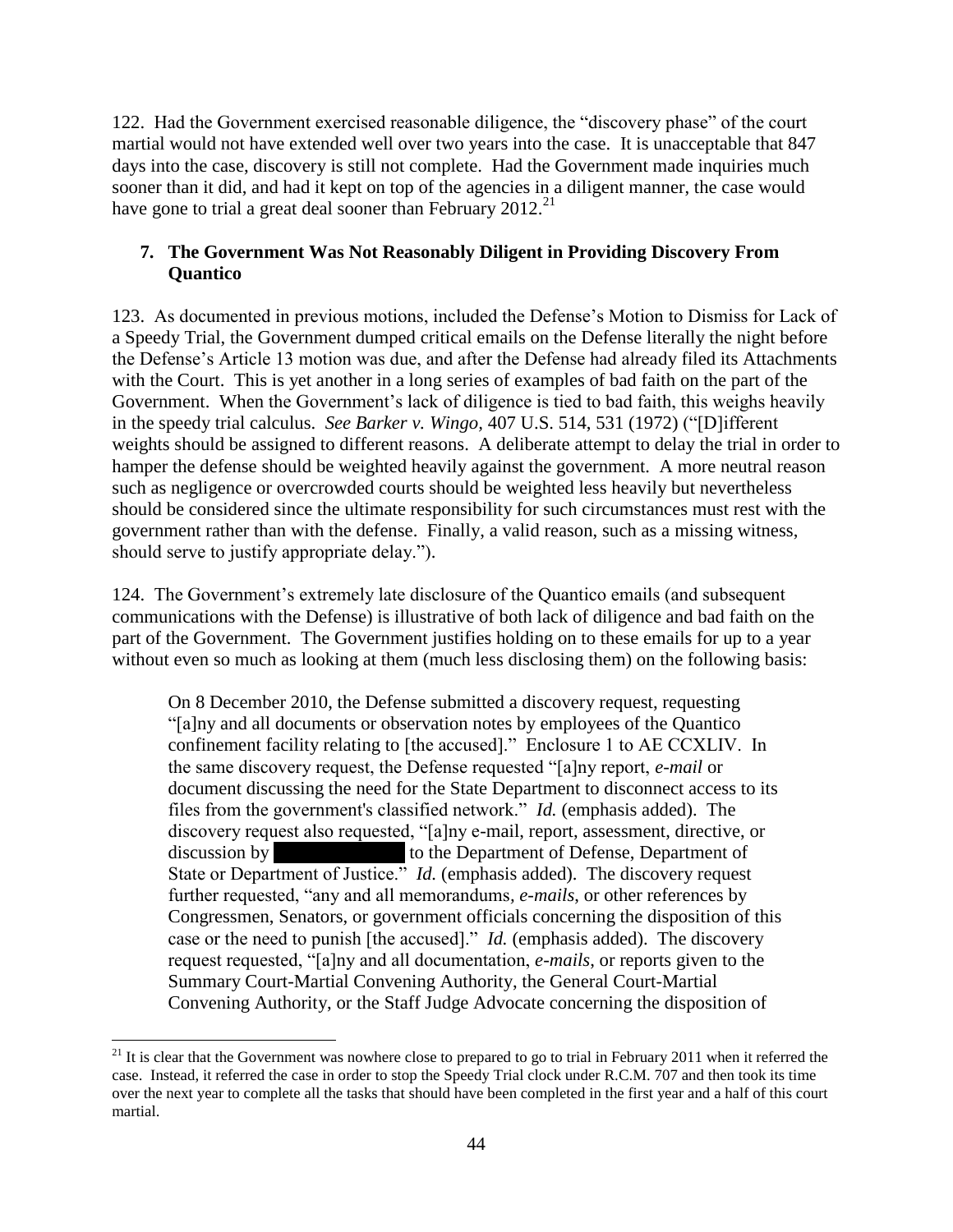[the accused's] case or nature of the charges or possible charges against [the accused]." *Id.* (emphasis added).

*See* Government Response, p. 41. In short, the Government's justification for sitting on these emails for six months to one year is "we didn't think you wanted them." It is inconceivable that the Government could make this argument with a straight face.

125. Apparently, the Government believes that the term "document" does not capture emails. This would mean that emails are not discoverable under R.C.M. 701(a)(2), since the section refers only to "documents" and not "emails." If "emails" are not a subset of "documents" then the defense would never be entitled to emails under R.C.M. 701(a)(2). Such a position is absurd. Any sensible interpretation of the term "documents" includes "emails." *See e.g. United States v. Solomon*, 2012 WL 3106790, \*2 (N.M.Ct.Crim.App.)(" The defense submitted *two documents*: *an email* from the appellant's defense counsel from his previous court-martial and an incident report from the Camp Pendleton Provost Marshal's Office.")(emphasis supplied).

126. Moreover, even if the Defense did not specifically request "emails," the Government has an independent obligation to turn them over. The Discussion to R.C.M. 701 states that "[w]hen obviously discoverable materials are in the trial counsel's possession, trial counsel should provide them to the defense without a request." The discussion does not state that the Government's obligation kicks in when the Government "gets around" to looking at documents; such obligation kicks in once the documents are in the trial counsel's possession. Such documents were in the trial counsel's possession six months to one year prior to when they were disclosed. Waiting until a couple of days before the Defense filing date for the Article 13 motion to view these documents is not only grossly negligent, but unfortunately characteristic of the lack of diligence that has plagued this case from the outset.

127. When the Government disclosed the 84 emails the night before the Article 13 Motion was due, MAJ Fein indicated that these emails were "obviously material to the preparation of the defense." *See* Defense Motion to Dismiss for Lack of a Speedy Trial, Attachment 62. The Defense was troubled by the Government's use of the expression "obviously material to the preparation of the defense." Accordingly, the Defense sent an email to the Government asking whether there were documents that were material to the preparation of the defense, but not *obviously* material to the preparation of the defense. *See* Appellate Exhibit 243, Attachments; *see also* Appellate Exhibit 260. Two prosecutors from the Government (CPT Morrow and CPT Overgaard) responded that the Government had produced *all emails* that were material to the preparation of the defense, not simply those that are obviously material (i.e. the Government was not drawing a distinction between "material" and "obviously material"). *Id*.

128. On 17 August 2012, the Defense submitted a motion to compel production of the remaining 1,290 emails. *See* Appellate Exhibit 243. At this point, the Government decided to voluntarily disclose 600 more emails to the defense, as constituting documents that were "material to the preparation of the defense." What is clear is that two separate prosecutors were not entirely truthful with the Defense about having disclosed all documents that were material to the preparation of the Defense. The Government's Response completely overlooks this aspect of the Defense argument and never explains the misrepresentation by two different members of the prosecution team. As with so many other things in this case, the misrepresentations were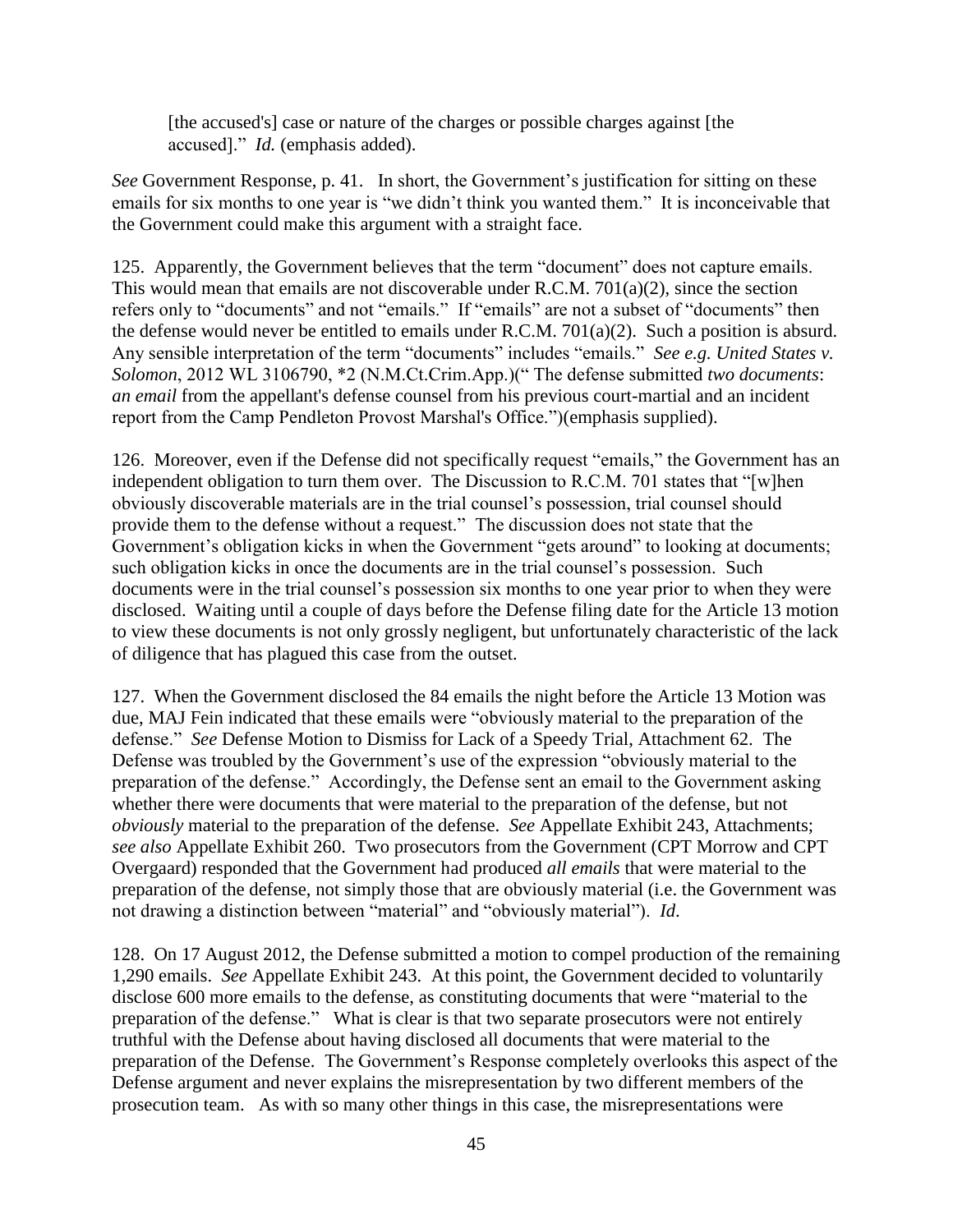designed to hide from public view discovery that is embarrassing and damaging to the Government.

# **8. Miscellaneous Other Examples of the Government's Lack of Diligence and Mischaracterizations of Fact**

129. Among the miscellaneous other examples of the Government's lack of diligence or mischaracterization of fact are the following:

- At p. 75 of its Response, the Government indicates that it exhibited diligence by submitting a prudential search request to CYBERCOM six days after the Defense submitted a request for CYBERCOM records. The Government was anything but diligent. It should already have submitted a prudential search request to CYBERCOM (much like it submitted a prudential search request to other military entities). As explained in previous motions, CYBERCOM files are military files, subject both to *Brady*/R.C.M. 702(a)(6) and R.C.M. 701(a)(2). Far from being diligent, the Government missed the boat on not having already searched these files earlier.
- The Government states that for the various administrative investigations related to the accused, the Government "immediately sought to review and produce said files to the defense." *See* Government Response, p. 6-7. The Government's definition of "immediately" is questionable. For instance, the Secretary of the Army AR 15-6 investigation was completed on 14 February 2011 and disclosed to the defense on 30 June 2011, 136 days later. Similarly, the United States Forces-Iraq (USF-I) AR 15-6 investigation was completed on 16 June 2010; the documents were not produced to the Defense until 12 May 2011, 262 days later. Finally, the United States Division-Center (USD-C) AR 380-5 investigation was completed on 16 June 2010, but not disclosed to the Defense until 9 February 2011, 238 days later. This hardly qualifies as "immediately."
- The Government indicates that it submitted a request for various OCAs to approve disclosure of the charged documents to the Defense on 14 March 2011, around the same time it requested classification reviews. Again, why did the Government wait 295 days before requesting that the OCAs approve disclosure of the documents to the Defense? Apparently, the process was not overly involved, as the OCAs all approved the document disclosure within 2 weeks.
- On 14 March 2011, the Government submitted written requests to various organizations to disclose classified evidence to the Defense. Based on the Government's description, this request relates to the computer forensics evidence in this case. The Government does not clearly indicate when the 14 March 2011 requests were approved. However, the Defense received the vast majority of the computer forensic evidence right before the Article 32, in November 2011. Accordingly, it appeared to take eight months for the Government to get all the requisite approvals to disclose the computer forensics information. The Government, again, provides no accounting for why the approval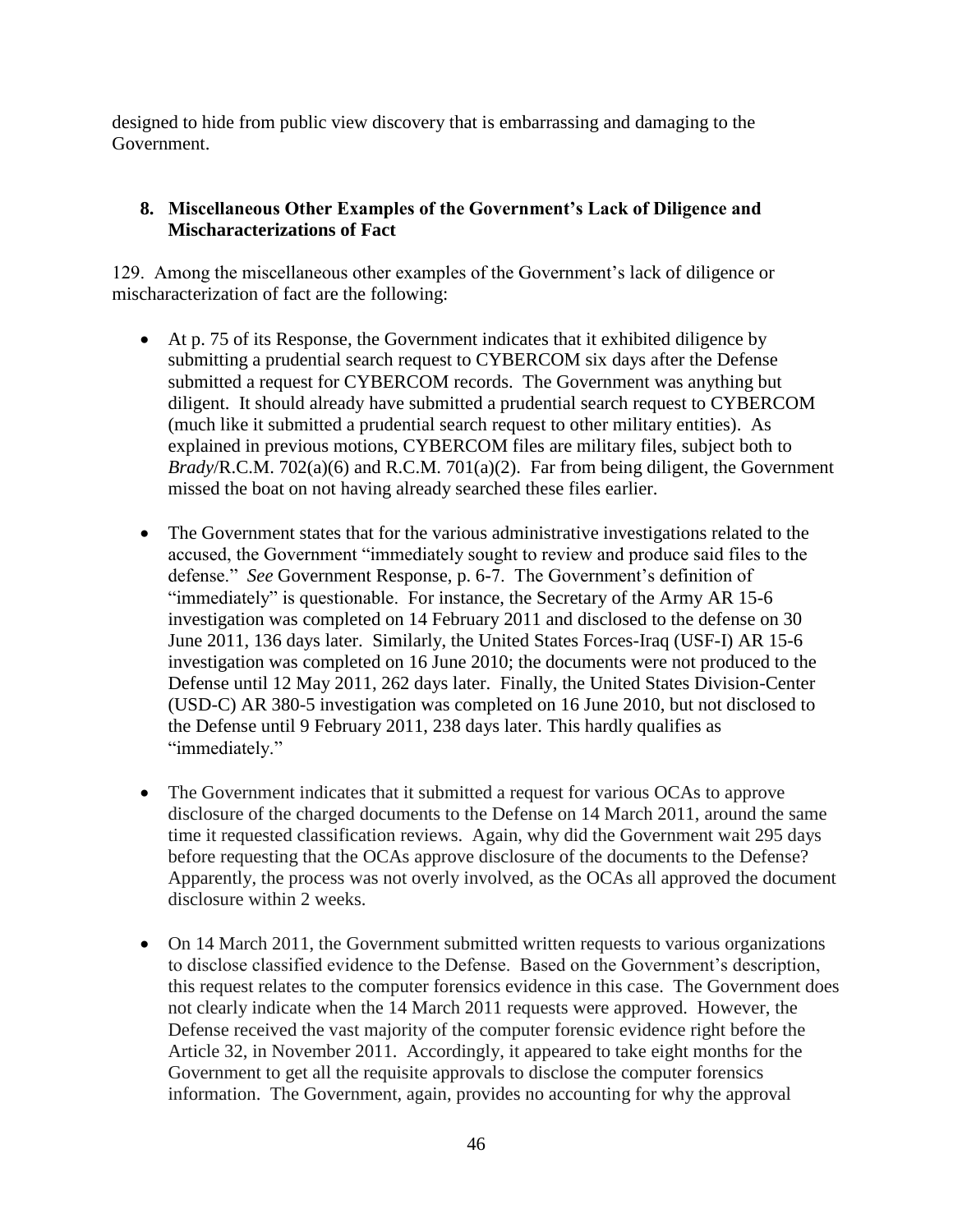process took so long. Incidentally, the Government had the full benefit of the forensic evidence for a year and a half prior to the Article 32, while the Defense had this evidence for approximately one month prior to the Article  $32<sup>22</sup>$  Other than demonstrating that the Government was not acting in a diligent manner, the timing suggests (much like many things in this case) that the Government deliberately dumped tens of thousands of pages on the Defense immediately prior to the Article 32 in order to gain a tactical advantage.

#### **C. The Government Misunderstands** *Barker* **and the Relevant Case Law**

130. The Government claims that a nearly 1000 day delay in this case was not facially unreasonable. There is no military case in history that approaches anywhere near a 1000 day delay. To not concede that this is a facially unreasonable delay in light of R.C.M. 707's 120-day mandate is disingenuous. The Government cites *United States v. Schuber*, 70 M.J. 181 (C.A.A.F. 2011) for the proposition that the nearly 1000 day delay was not facially unreasonable within the context of this case. The Government, purportedly applying *Schuber*, proceeds to separately address "seriousness of the offense", "complexity of the case", "availability of proof" and "additional considerations" in order to bolster its contention that the nearly 1000 day delay is not facially unreasonable.<sup>23</sup> However, the Government conveniently ignores the *Schuber* court's warning that "an analysis of the first factor is not meant to be a *Barker* analysis within a *Barker* analysis." *Schuber*, 70 M.J. at 188. Rather, this first factor in the Article 10 procedural framework simply serves to screen off those cases in which the delay is not facially unreasonable. *See United States v. Thompson*, 68 M.J. 308, 312 (C.A.A.F. 2010); *United States v. Cossio*, 64 M.J. 254, 256 (C.A.A.F. 2007)*.* As is readily apparently, the Government has improperly conducted a "*Barker* analysis within a *Barker* analysis" to arrive at a conclusion which defies common sense: that a nearly 1000 day delay is not facially unreasonable.

131. At bottom, the Government's analysis under *Barker* involves arguing, in as many different ways as possible, that this case is complex.<sup>24</sup> The term "complex" or "complexity" appears in the Government's Response a total of 85 times. Apparently, the Government believes that if you say something enough times, the Court will simply accept the Government's fallacious logic: "It's complex, therefore 1000 days is reasonable." As discussed above, nowhere in the Government's motion does it attempt to provide any showing that the 1000 days was, in fact, reasonable by any sort of objective, quantifiable or demonstrable measure. Instead, as always,

 $\overline{a}$  $^{22}$  Indeed, its presentation at the Article 32 hearing focused almost exclusively on computer forensics.

<sup>&</sup>lt;sup>23</sup> In this section, the Government also purports to explain what it was doing during time periods where the Defense claims there was no apparent Government activity. The Defense requests that the Court examine what the Government contends it was doing (which usually involved "coordinating" and other administrative tasks) and ask itself whether it is reasonable that it would take a five-person prosecution team that amount of time to complete the tasks the Government claimed it was completing.

<sup>&</sup>lt;sup>24</sup> The Government appears to suggest at various points in its Response that it was the "rolling" nature of the disclosures that caused such a delay in the Government's processing of this case. The WikiLeaks disclosures and their timing is a red herring. The Government had computer forensics from PFC Manning's computer by late 2010 and was able to identify with precision what information was allegedly compromised. Moreover, all the closely aligned agencies had completed their damage assessments prior to all the documents being disclosed by WikiLeaks. For instance, the damage assessments by the 63 agencies for ONCIX were complete in February 2011, months prior to all the diplomatic cables being released. Thus, any argument that it was the subsequent disclosures by WikLeaks that delayed the case is wholly without merit.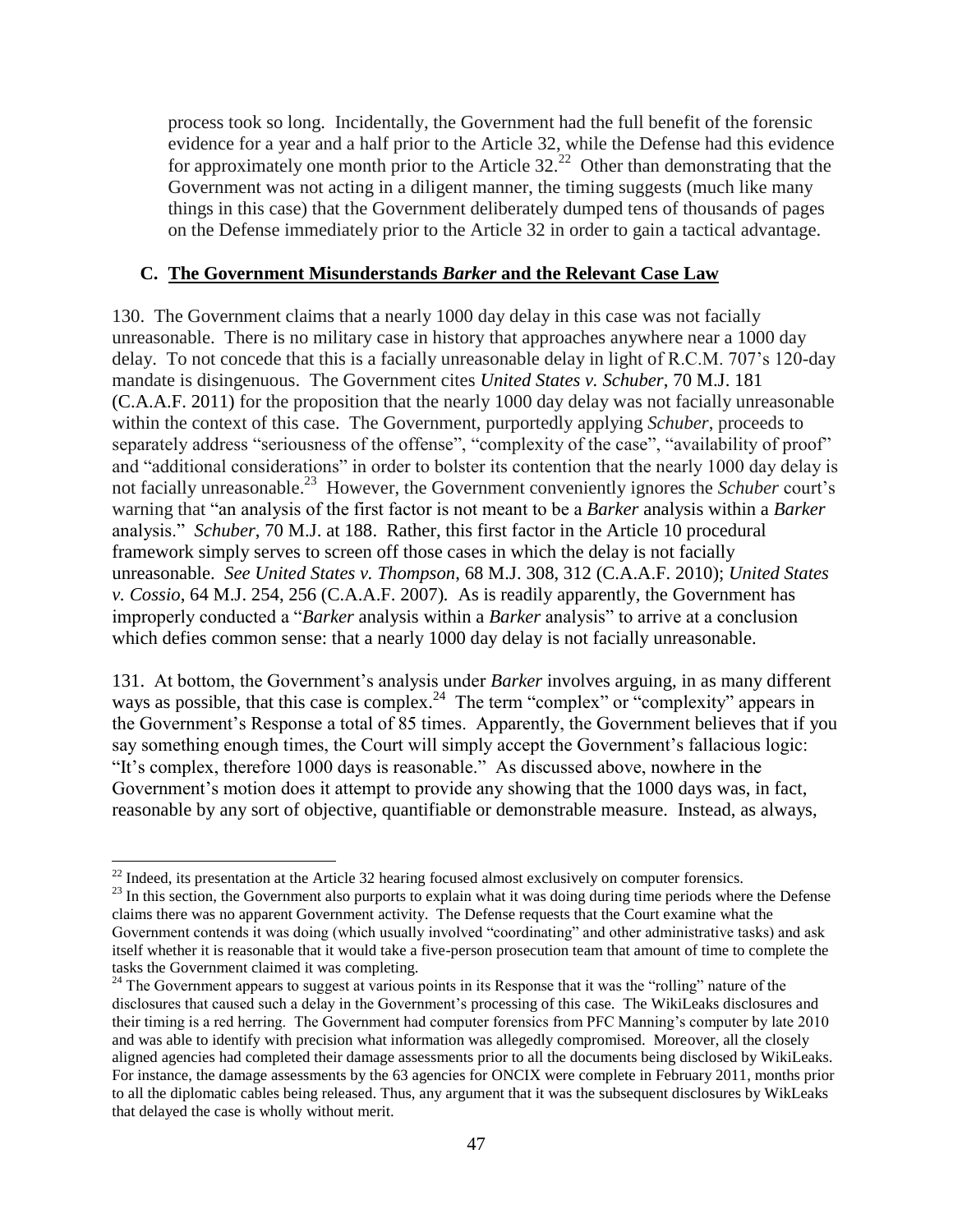the Government expects the Court and the Defense to accept the Government's say-so that a 1000 delay is permissible because, well, "it's complex."

132. The Government then cites various cases involving "complexity" within the context of speedy trial claims. For instance, the Government cites *Untied States v. Morrison*, 22 M.J. 743 (N.M.C.M.R. 1986) for the proposition that "the government showed the complexities of the case and the unusually extensive efforts required to prepare for trial in a complicated scheme of larceny of records spanning 20 months, encompassing at least two dozen co-conspirators, and resulting in a loss of as much as one million gallons of aviations [sic.] fuel and significant United States Government action." What the Government fails to tell the Court, however, is that the Government in *Morrison* – in apparently an overwhelmingly complex case involving misconduct "spanning 20 months," "encompassing at least two dozen co-conspirators" and requiring "significant United States Government action" – managed to bring the accused to trial within 208 days. If the prosecution team in *Morrison* managed to bring the accused to trial in 208 days, why did it take the prosecution team in this case (with five prosecutors and a veritable army of paralegals, other attorneys and support staff) take nearly 1000 days to bring the accused to trial?

133. The Government also cites *United States v. Cole*, 3 M.J. 220, 227 (C.M.A. 1977) for the proposition that "The complex nature of a given case will serve as the sole justifiable basis for finding extraordinary delay, if the complexity was the proven cause of the delay." The Government states that the Court in *Cole* found "[b]ecause many of the witnesses had departed Fort Sill after AIT graduation, … the difficulty of identifying and gathering material witnesses was "extraordinary." Again, what the Government fails to tell the Court is that in that case – one involving what the defense in that case called "overwhelming complexity" – the accused was brought to trial in 97 days, less than one-tenth of the time that it took the Government to bring the accused to trial in the instant case. *Id*. at 227.

134. Further, the Government relies on *United States v. Hatley*, 2011 WL 2782023 (A.C.C.A. 2011) for its "complexity justifies the inordinate delay" argument. *See* Government Response, p. 69. In *Hatley*, "[t]he government's asserted reasons for further delays were to complete the prosecutions in multiple cases arising from the murders, which involved as many as eighteen potential immunized witnesses and sixteen co-accuseds..." *Id.* at \*5. The Court indicated that "[t]he complexity of a case, both in terms of the necessity for investigation and the number of witnesses involved, is a legitimate basis for delay." In that case, however, the elapsed time at issue was approximately 7 months (September 2008-April 2009). Again, if the Government in *Hatley* could bring an accused to trial in a complex case which "involved as many as eighteen potential immunized witnesses and sixteen co-accuseds" in approximately 200 days, surely the Government in this case could have brought the accused to trial prior to Day 1000.

135. The Court in *United States v. Duncan* did not allow the Government to invoke generalized assertions of "complexity" to get out of its speedy trial obligations*.* In *Duncan*, the Court was also dealing with a complicated case involving classified information. It found that the delay at issue (275 days) was not causally linked to the fact the case was complex or highly classified. It saw that many of the reasons for delay were "tactical concerns amounting to no more than a desire to forestall the [accused's] right of discovery and his right of cross-examination at the pretrial investigation and at his court-martial." So too was the case here. At every turn, the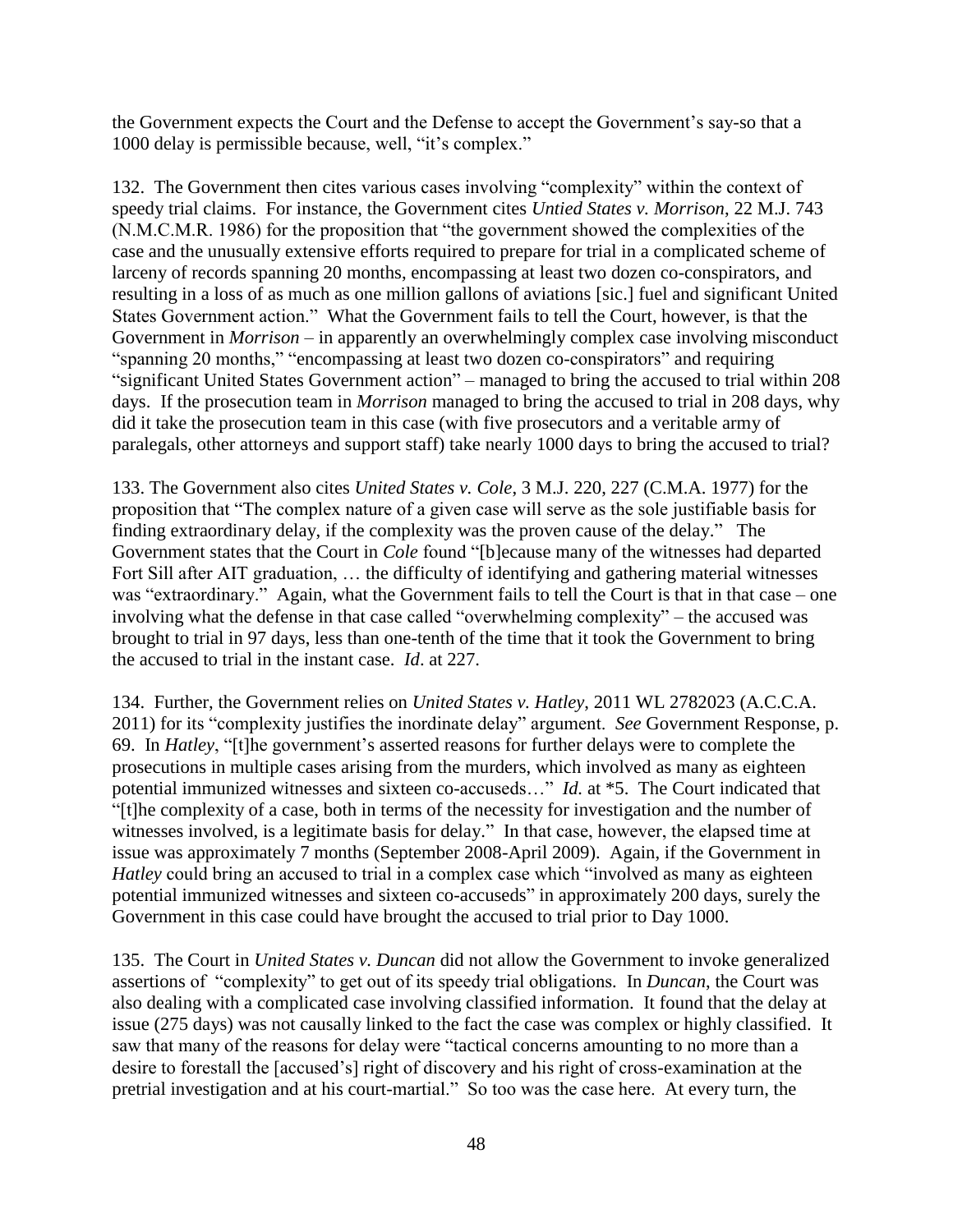Government made tactical and bad faith decisions to deny the accused his fundamental right to a fair trial, including his right to a speedy trial.

136. Every task in this case – from classification reviews, to request for approvals, to the 706 Board, to *Brady* discovery, to general discovery – was completed at a snail's pace. The Government treated this case as though it were on a Sunday drive, with no care in the world with respect to PFC Manning's speedy trial rights. Military courts do not countenance such a cavalier disregard for the statutory and constitutional rights afforded to an accused. In *United States v. Laminman*, 41 M.J. 518 (C.G. Ct. Crim. App. 1994), cited by the Government at p. 68, the Coast Guard Court of Criminal Appeals approved of the military judge's decision to dismiss the case on speedy trial grounds. In her findings, the trial judge concluded that a failure to send the Investigating Officer's report by courier, rather than by ordinary mail, "constituted a lack of reasonable diligence and evidence of a non-diligent, or negligent, attitude on the part of the Government during the case." The Coast Guard Court of Criminal Appeals stated:

At first glance, this conclusion might appear to place an undue emphasis on two days out of an overall delay of 109 days, for which the Government was accountable. It must be stated, however, that at the time the investigative report was completed the Accused had already been confined for 90 days, or as the judge put it, "about 64 days of confinement, even by the government's calculation". R. 4 (April 26, 1994). In the eyes of the trial judge, expedited action was called for at that point, and we agree that such a conclusion is entirely reasonable and supported by the evidence. … When an accused has been confined for a lengthy period, as in this case, reasonable diligence may call for expeditious processing. …

If the failure to transmit the report by a means more rapid than ordinary mail were the only indication of lack of reasonable diligence, we would have to find the dismissal of charges clearly erroneous. In our view, however, the judge saw that shortcoming as *merely reflecting an attitude by the Government inconsistent with reasonable diligence, which permeated the entire process*. In effect, that is what she said: I think that the nondiligent attitude of the government is really exemplified by the six-day transmittal of the 32 report.... Expeditious handling would be indicated at that point with due regard for the fact that the accused was confined at the time. Now that two days I am talking [about] in and of itself is not so significant, but it just shows you that the government had no regard for the fact that the man was confined. R. 6 (April 26, 1994).

*Id.* at 522 (emphasis supplied). This quote could not be more apt if spoken about the instant case. The Government had an "attitude … inconsistent with reasonable diligence, which permeated the entire process" and "no regard for the fact that the man was confined." *Id.* What's worse is that, in PFC Manning's case, the lack of reasonable diligence does not appear to be sheer laziness on the part of the prosecution; rather, it is the result of a combination gross negligence and bad faith.